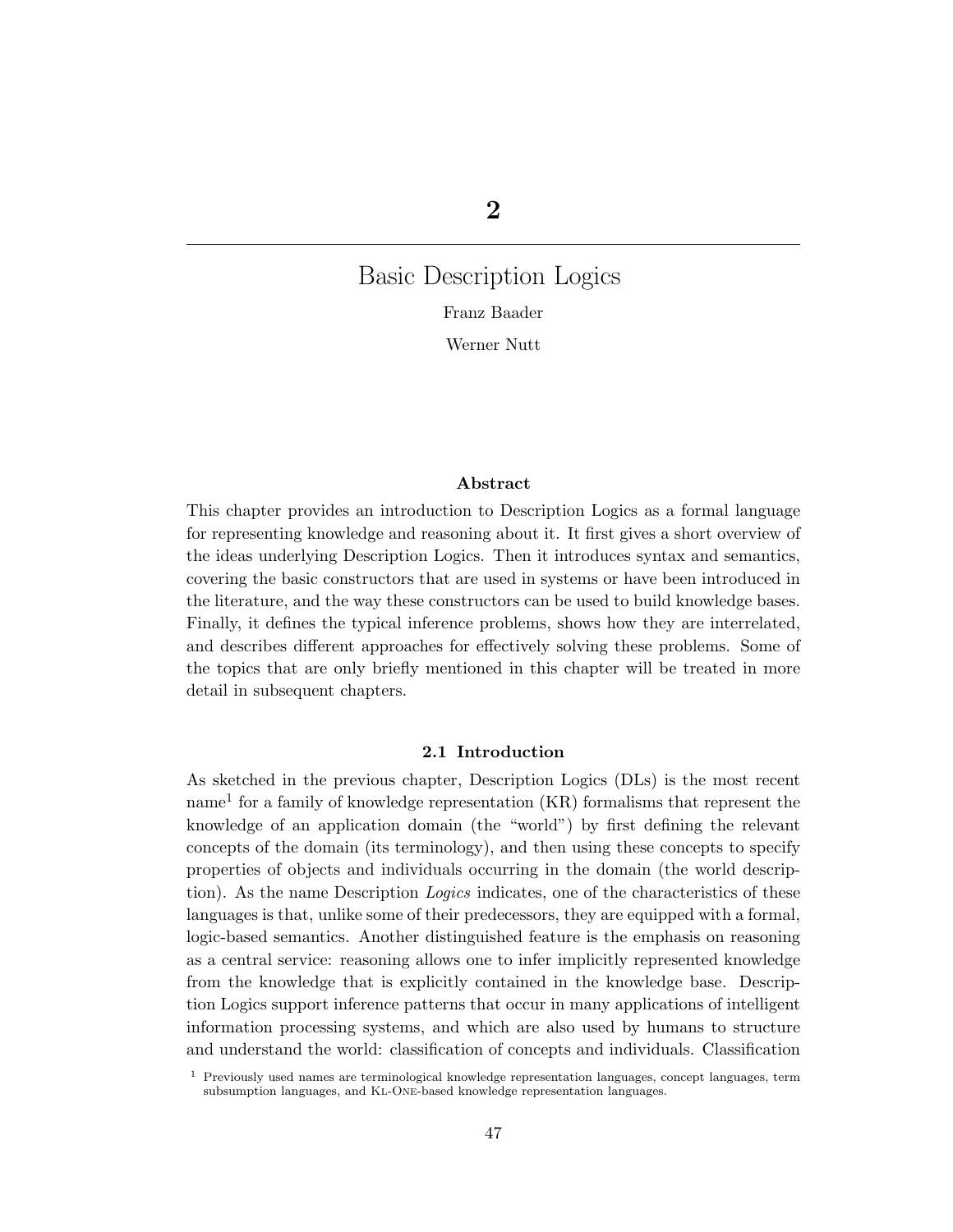of concepts determines subconcept/superconcept relationships (called subsumption relationships in DL) between the concepts of a given terminology, and thus allows one to structure the terminology in the form of a subsumption hierarchy. This hierarchy provides useful information on the connection between different concepts, and it can be used to speed-up other inference services. Classification of individuals (or objects) determines whether a given individual is always an instance of a certain concept (i.e., whether this instance relationship is implied by the description of the individual and the definition of the concept). It thus provides useful information on the properties of an individual. Moreover, instance relationships may trigger the application of rules that insert additional facts into the knowledge base.

Because Description Logics are a KR formalism, and since in KR one usually assumes that a KR system should always answer the queries of a user in reasonable time, the reasoning procedures DL researchers are interested in are decision procedures, i.e., unlike, e.g., first-order theorem provers, these procedures should always terminate, both for positive and for negative answers. Since the guarantee of an answer in finite time need not imply that the answer is given in reasonable time, investigating the computational complexity of a given DL with decidable inference problems is an important issue. Decidability and complexity of the inference problems depend on the expressive power of the DL at hand. On the one hand, very expressive DLs are likely to have inference problems of high complexity, or they may even be undecidable. On the other hand, very weak DLs (with efficient reasoning procedures) may not be sufficiently expressive to represent the important concepts of a given application. As mentioned in the previous chapter, investigating this trade-off between the expressivity of DLs and the complexity of their reasoning problems has been one of the most important issues in DL research.

Description Logics are descended from so-called "structured inheritance networks" [Brachman, 1977b; 1978], which were introduced to overcome the ambiguities of early semantic networks and frames, and which were first realized in the system Kl-One [Brachman and Schmolze, 1985]. The following three ideas, first put forward in Brachman's work on structured inheritance networks, have largely shaped the subsequent development of DLs:

- The basic syntactic building blocks are atomic concepts (unary predicates), atomic roles (binary predicates), and individuals (constants).
- The expressive power of the language is restricted in that it uses a rather small set of (epistemologically adequate) constructors for building complex concepts and roles.
- Implicit knowledge about concepts and individuals can be inferred automatically with the help of inference procedures. In particular, subsumption relationships between concepts and instance relationships between individuals and concepts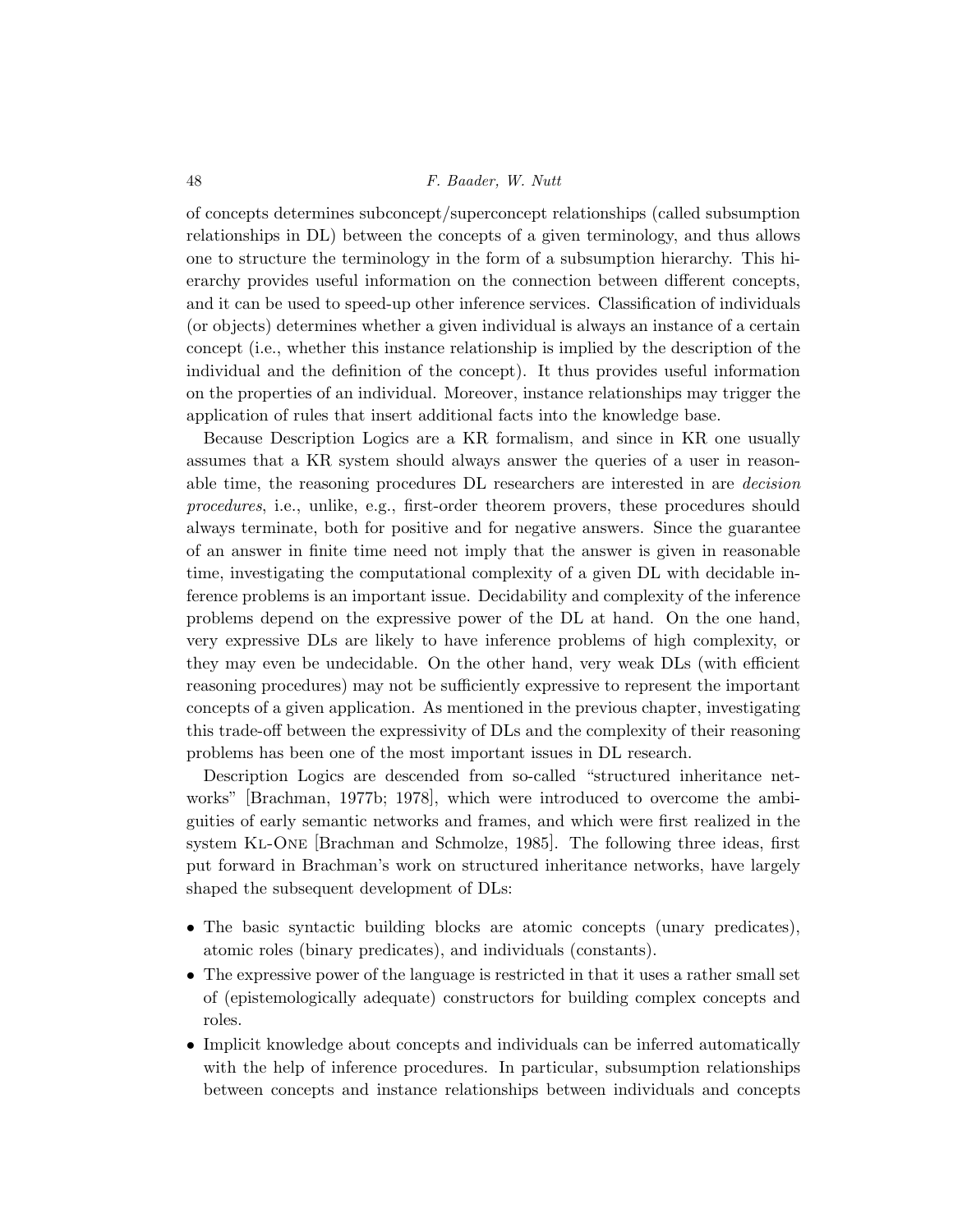#### Basic Description Logics 49

play an important rôle: unlike IS-A links in Semantic Networks, which are explicitly introduced by the user, subsumption relationships and instance relationships are inferred from the definition of the concepts and the properties of the individuals.

After the first logic-based semantics for Kl-One-like KR languages were proposed, the inference problems like subsumption could also be provided with a precise meaning, which led to the first formal investigations of the computational properties of such languages. It has turned out that the languages used in early DL systems were too expressive, which led to undecidability of the subsumption problem [Schmidt-Schauß, 1989; Patel-Schneider, 1989b]. The first worst-case complexity results [Levesque and Brachman, 1987; Nebel, 1988] showed that the subsumption problem is intractable (i.e., not polynomially solvable) even for very inexpressive languages. As mentioned in the previous chapter, this work was the starting point of a thorough investigation of the worst-case complexity of reasoning in Kl-One-like KR languages (see Chapter 3 for details).

Later on it has turned out, however, that intractability of reasoning (in the sense of being non-polynomial in the worst case) does not prevent a DL from being useful in practice, provided that sophisticated optimization techniques are used when implementing a system based on such a DL (see Chapter 9). When implementing a DL system, the efficient implementation of the basic reasoning algorithms is not the only issue, though. On the one hand, the derived system services (such as classification, i.e., constructing the subsumption hierarchy between all concepts defined in a terminology) must be optimized as well [Baader et al., 1994]. On the other hand, one needs a good user and application programming interface (see Chapter 7) for more details). Most implemented DL systems provide for a rule language, which can be seen as a very simple, but effective, application programming mechanism (see Subsection 2.2.5 for details).

Section 2.2 introduces the basic formalism of Description Logics. By way of a prototypical example, it first introduces the formalism for describing concepts (i.e., the description language), and then defines the terminological (TBox) and the assertional (ABox) formalisms. Next, it introduces the basic reasoning problems and shows how they are related to each other. Finally, it defines the rule language that is available in many of the implemented DL systems.

Section 2.3 describes algorithms for solving the basic reasoning problems in DLs. After shortly sketching structural subsumption algorithms, it concentrates on tableau-based algorithms. Finally, it comments on the problem of reasoning w.r.t. terminologies.

Finally, Section 2.4 describes some additional language constructors that are not included in the prototypical family of description languages introduced in Sec-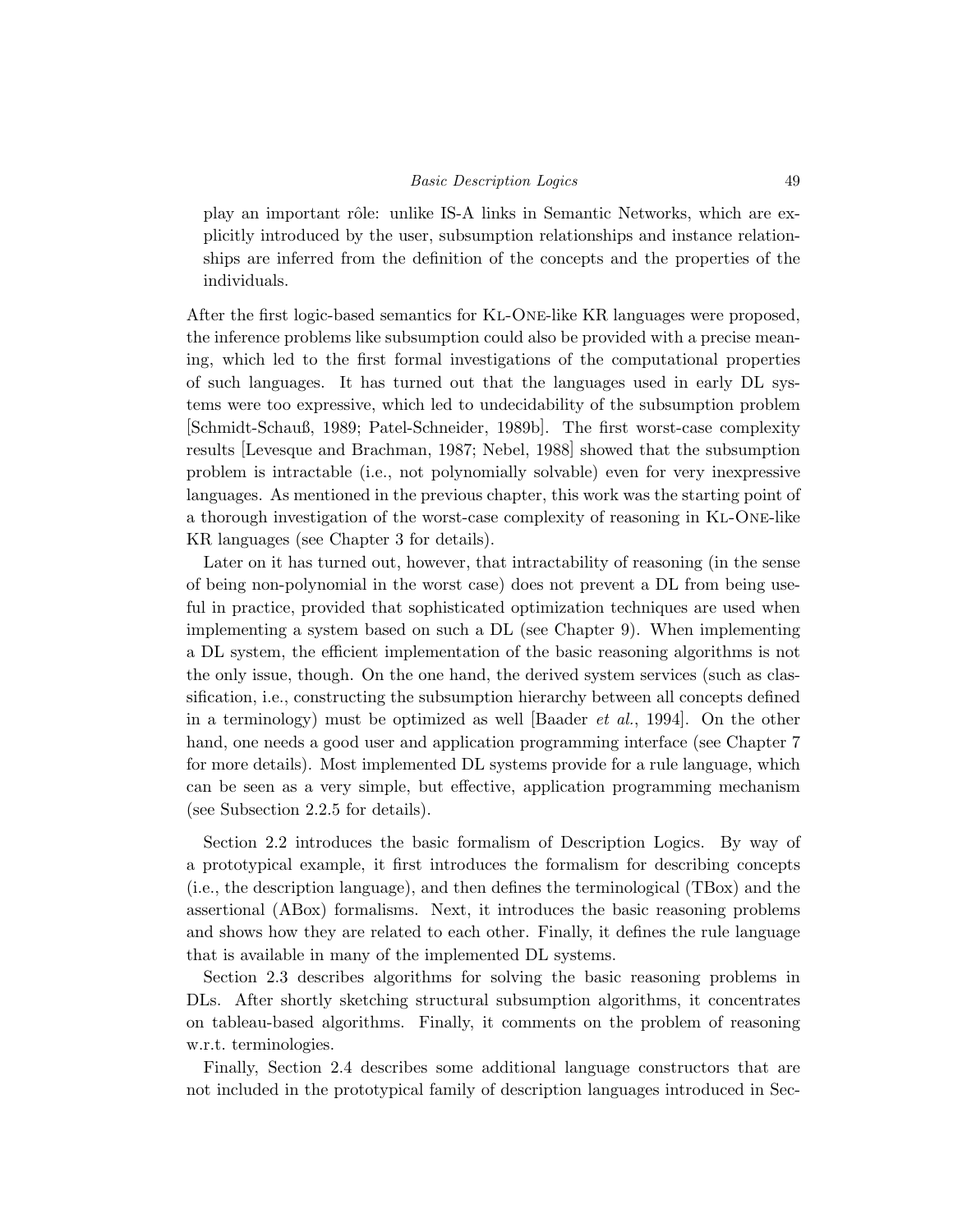

Fig. 2.1. Architecture of a knowledge representation system based on Description Logics.

tion 2.2, but have been considered in the literature and are available in some DL systems.

### 2.2 Definition of the basic formalism

A KR system based on Description Logics provides facilities to set up knowledge bases, to reason about their content, and to manipulate them. Figure 2.1 sketches the architecture of such a system (see Chapter 8 for more information on DL systems).

A knowledge base (KB) comprises two components, the TBox and the ABox. The TBox introduces the terminology, i.e., the vocabulary of an application domain, while the ABox contains assertions about named individuals in terms of this vocabulary.

The vocabulary consists of *concepts*, which denote sets of individuals, and *roles*, which denote binary relationships between individuals. In addition to atomic concepts and roles (concept and role names), all DL systems allow their users to build complex descriptions of concepts and roles. The TBox can be used to assign names to complex descriptions. The language for building descriptions is a characteristic of each DL system, and different systems are distinguished by their description languages. The description language has a model-theoretic semantics. Thus, statements in the TBox and in the ABox can be identified with formulae in first-order logic or, in some cases, a slight extension of it.

A DL system not only stores terminologies and assertions, but also offers services that reason about them. Typical reasoning tasks for a terminology are to determine whether a description is *satisfiable* (i.e., non-contradictory), or whether one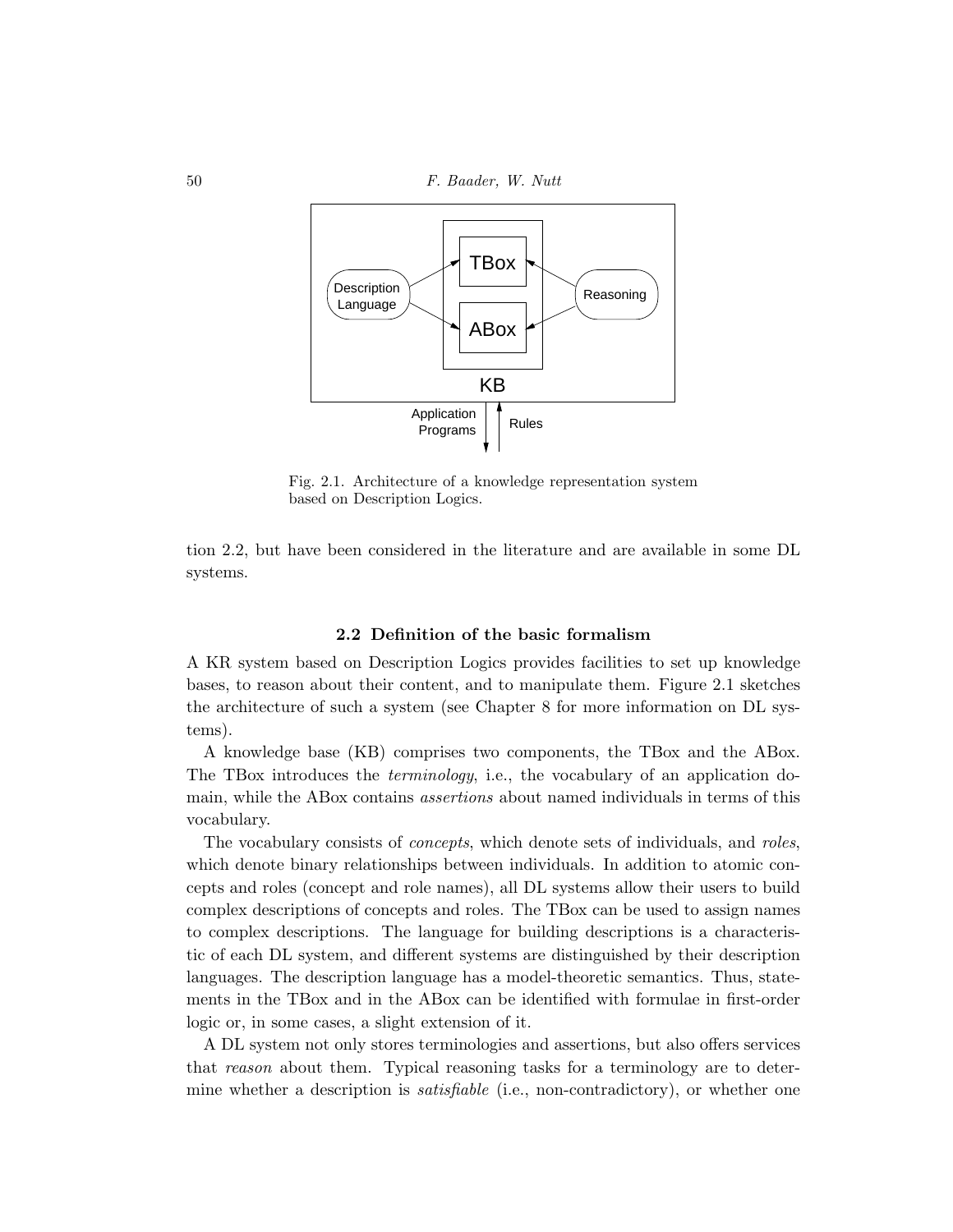description is more general than another one, that is, whether the first *subsumes* the second. Important problems for an ABox are to find out whether its set of assertions is consistent, that is, whether it has a model, and whether the assertions in the ABox entail that a particular individual is an instance of a given concept description. Satisfiability checks of descriptions and consistency checks of sets of assertions are useful to determine whether a knowledge base is meaningful at all. With subsumption tests, one can organize the concepts of a terminology into a hierarchy according to their generality. A concept description can also be conceived as a query, describing a set of objects one is interested in. Thus, with instance tests, one can retrieve the individuals that satisfy the query.

In any application, a KR system is embedded into a larger environment. Other components interact with the KR component by querying the knowledge base and by modifying it, that is, by adding and retracting concepts, roles, and assertions. A restricted mechanism to add assertions are rules. Rules are an extension of the logical core formalism, which can still be interpreted logically. However, many systems, in addition to providing an application programming interface that consists of functions with a well-defined logical semantics, provide an escape hatch by which application programs can operate on the KB in arbitrary ways.

#### 2.2.1 Description languages

Elementary descriptions are atomic concepts and atomic roles. Complex descriptions can be built from them inductively with concept constructors. In abstract notation, we use the letters  $A$  and  $B$  for atomic concepts, the letter  $R$  for atomic roles, and the letters C and D for concept descriptions. Description languages are distinguished by the constructors they provide. In the sequel we shall discuss various languages from the family of  $A\mathcal{L}$ -languages. The language  $A\mathcal{L}$  (= attributive language) has been introduced in [Schmidt-Schauß and Smolka, 1991] as a minimal language that is of practical interest. The other languages of this family are extensions of AL.

2.2.1.1 The basic description language  $AL$ 

Concept descriptions in  $\mathcal{A}\mathcal{L}$  are formed according to the following syntax rule:

| $C, D \longrightarrow$ |              | (atomic concept)    |
|------------------------|--------------|---------------------|
|                        |              | (universal concept) |
|                        | ⊥∣           | (bottom concept)    |
|                        | $\neg A\mid$ | (atomic negation)   |
|                        | $C\sqcap D$  | (intersection)      |
|                        |              |                     |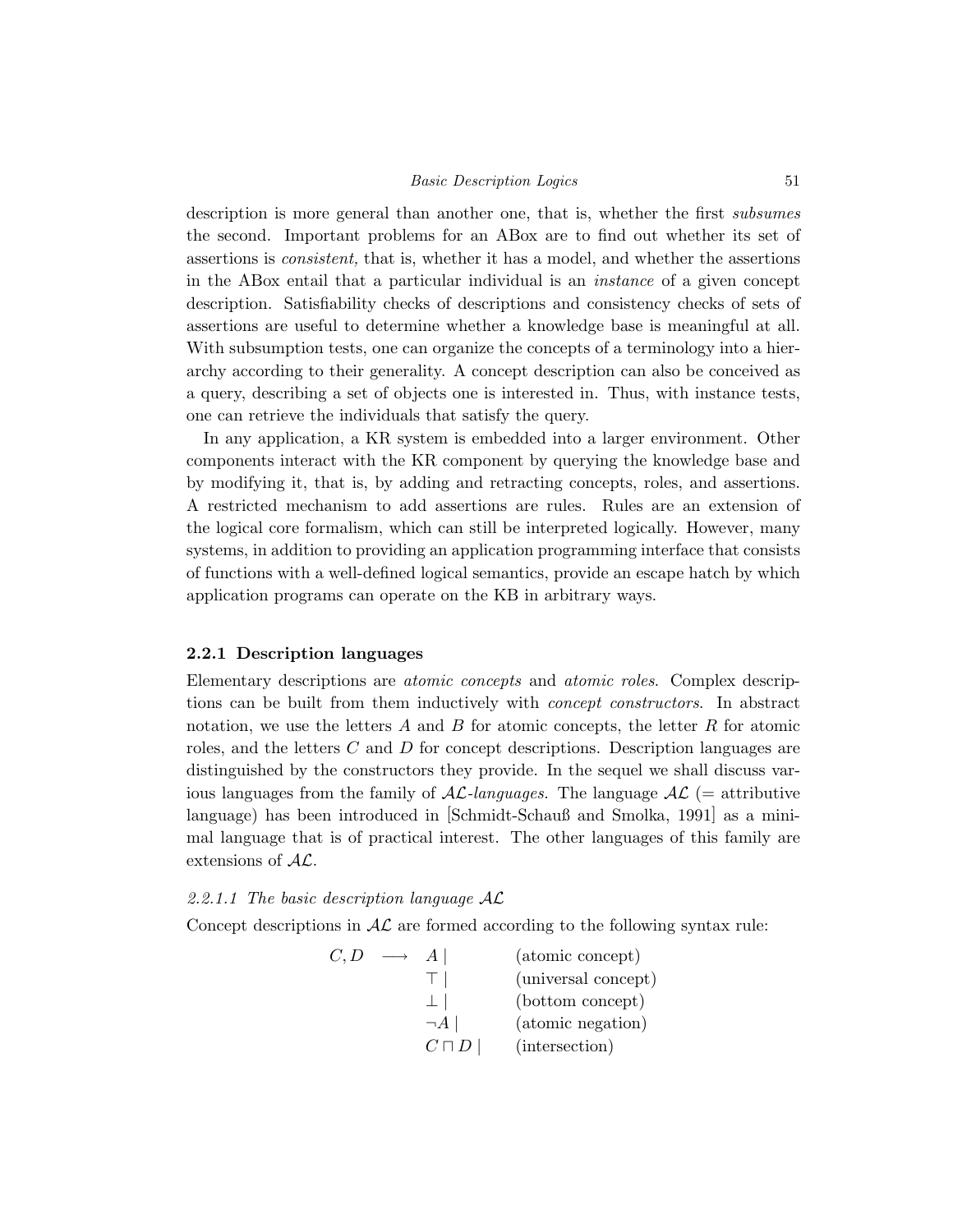| $\forall R.C \mid$ | (value restriction)                   |
|--------------------|---------------------------------------|
| $\exists R.\top$   | (limited existential quantification). |

Note that, in  $AL$ , negation can only be applied to atomic concepts, and only the top concept is allowed in the scope of an existential quantification over a role. For historical reasons, the sublanguage of  $A\mathcal{L}$  obtained by disallowing atomic negation is called  $\mathcal{FL}^-$  and the sublanguage of  $\mathcal{FL}^-$  obtained by disallowing limited existential quantification is called  $\mathcal{FL}_0$ .

To give examples of what can be expressed in  $AL$ , we suppose that Person and Female are atomic concepts. Then Person  $\Box$  Female and Person  $\Box$  -Female are  $AL$ concepts describing, intuitively, those persons that are female, and those that are not female. If, in addition, we suppose that hasChild is an atomic role, we can form the concepts Person  $\sqcap$  ∃hasChild. $\top$  and Person  $\sqcap$  ∀hasChild.Female, denoting those persons that have a child, and those persons all of whose children are female. Using the bottom concept, we can also describe those persons without a child by the concept Person  $\Box$  ∀hasChild. $\bot$ .

In order to define a formal semantics of  $A\mathcal{L}$ -concepts, we consider *interpreta*tions I that consist of a non-empty set  $\Delta^{\mathcal{I}}$  (the domain of the interpretation) and an interpretation function, which assigns to every atomic concept A a set  $A^{\mathcal{I}} \subset \Delta^{\mathcal{I}}$ and to every atomic role R a binary relation  $R^2 \subseteq \Delta^2 \times \Delta^2$ . The interpretation function is extended to concept descriptions by the following inductive definitions:

$$
\begin{aligned}\n\top^{\mathcal{I}} &= \Delta^{\mathcal{I}} \\
\bot^{\mathcal{I}} &= \emptyset \\
(\neg A)^{\mathcal{I}} &= \Delta^{\mathcal{I}} \setminus A^{\mathcal{I}} \\
(C \sqcap D)^{\mathcal{I}} &= C^{\mathcal{I}} \cap D^{\mathcal{I}} \\
(\forall R.C)^{\mathcal{I}} &= \{a \in \Delta^{\mathcal{I}} \mid \forall b. \ (a, b) \in R^{\mathcal{I}} \to b \in C^{\mathcal{I}}\} \\
(\exists R.\top)^{\mathcal{I}} &= \{a \in \Delta^{\mathcal{I}} \mid \exists b. \ (a, b) \in R^{\mathcal{I}}\}.\n\end{aligned}
$$

We say that two concepts C, D are equivalent, and write  $C \equiv D$ , if  $C^{\perp} =$  $D<sup>L</sup>$  for all interpretations  $\mathcal{I}$ . For instance, going back to the definition of the semantics of concepts, one easily verifies that ∀hasChild.Female  $\Box$  ∀hasChild.Student and ∀hasChild.(Female  $\Box$  Student) are equivalent.

#### 2.2.1.2 The family of AL-languages

We obtain more expressive languages if we add further constructors to  $A\mathcal{L}$ . The union of concepts (indicated by the letter  $\mathcal{U}$ ) is written as  $C \sqcup D$ , and interpreted as

$$
(C \sqcup D)^{\mathcal{I}} = C^{\mathcal{I}} \cup D^{\mathcal{I}}.
$$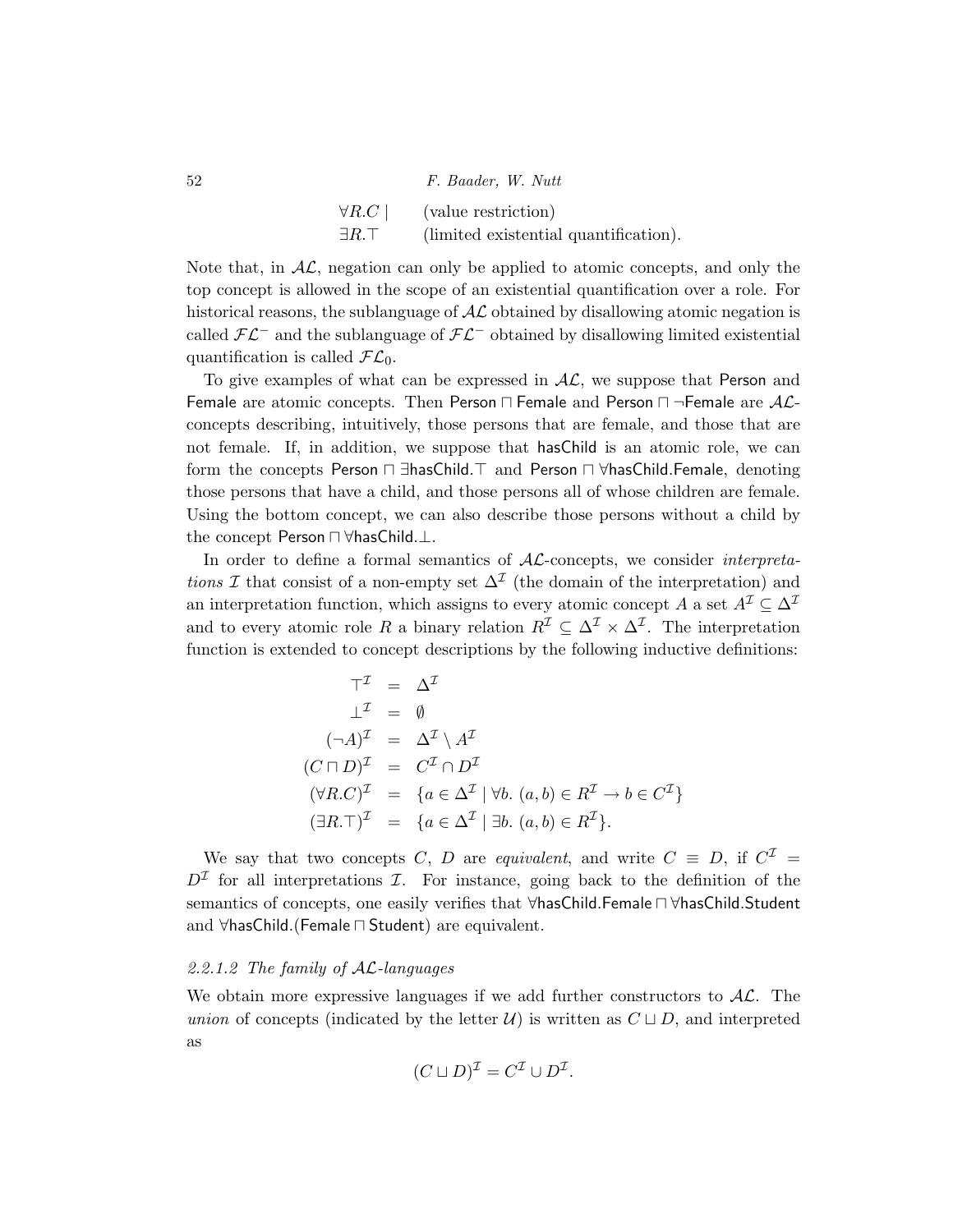#### **Basic Description Logics** 53

Full existential quantification (indicated by the letter  $\mathcal{E}$ ) is written as  $\exists R.C$ , and interpreted as

$$
(\exists R.C)^{\mathcal{I}} = \{a \in \Delta^{\mathcal{I}} \mid \exists b. \ (a,b) \in R^{\mathcal{I}} \land b \in C^{\mathcal{I}}\}.
$$

Note that  $\exists R.C$  differs from  $\exists R.\top$  in that arbitrary concepts are allowed to occur in the scope of the existential quantifier.

Number restrictions (indicated by the letter  $\mathcal{N}$ ) are written as  $\geqslant n R(\text{at-least})$ restriction) and as  $\leq n R$  (at-most restriction), where n ranges over the nonnegative integers. They are interpreted as

$$
(\geqslant n R)^{\mathcal{I}} = \left\{ a \in \Delta^{\mathcal{I}} \middle| \left| \{ b \mid (a, b) \in R^{\mathcal{I}} \} \right| \geq n \right\},\
$$

and

$$
(\leqslant n R)^{\mathcal{I}} = \left\{ a \in \Delta^{\mathcal{I}} \middle| \left| \{ b \mid (a, b) \in R^{\mathcal{I}} \} \right| \leq n \right\},\
$$

respectively, where " $|\cdot|$ " denotes the cardinality of a set. From a semantic viewpoint, the coding of numbers in number restrictions is immaterial. However, for the complexity analysis of inferences it can matter whether a number  $n$  is represented in binary (or decimal) notation or by a string of length  $n$ , since binary (decimal) notation allows for a more compact representation.

The negation of arbitrary concepts (indicated by the letter  $\mathcal{C}$ , for "complement") is written as  $\neg C$ , and interpreted as

$$
(\neg C)^{\mathcal{I}} = \Delta^{\mathcal{I}} \setminus C^{\mathcal{I}}.
$$

With the additional constructors, we can, for example, describe those persons that have either not more than one child or at least three children, one of which is female:

```
Person \Box (\leq 1 hasChild \Box (\geq 3 hasChild \Box ∃hasChild.Female)).
```
Extending  $AL$  by any subset of the above constructors yields a particular  $AL$ language. We name each  $AL$ -language by a string of the form

$$
\mathcal{AL}[\mathcal{U}][\mathcal{E}][\mathcal{N}][\mathcal{C}],
$$

where a letter in the name stands for the presence of the corresponding constructor. For instance,  $\mathcal{ALEN}$  is the extension of  $\mathcal{AL}$  by full existential quantification and number restrictions (see the appendix on DL terminology for how to extend this naming scheme to more expressive DLs).

From the semantic point of view, not all these languages are distinct, however. The semantics enforces the equivalences  $C \sqcup D \equiv \neg(\neg C \sqcap \neg D)$  and  $\exists R.C \equiv \neg \forall R.\neg C$ . Hence, union and full existential quantification can be expressed using negation. Conversely, the combination of union and full existential quantification gives us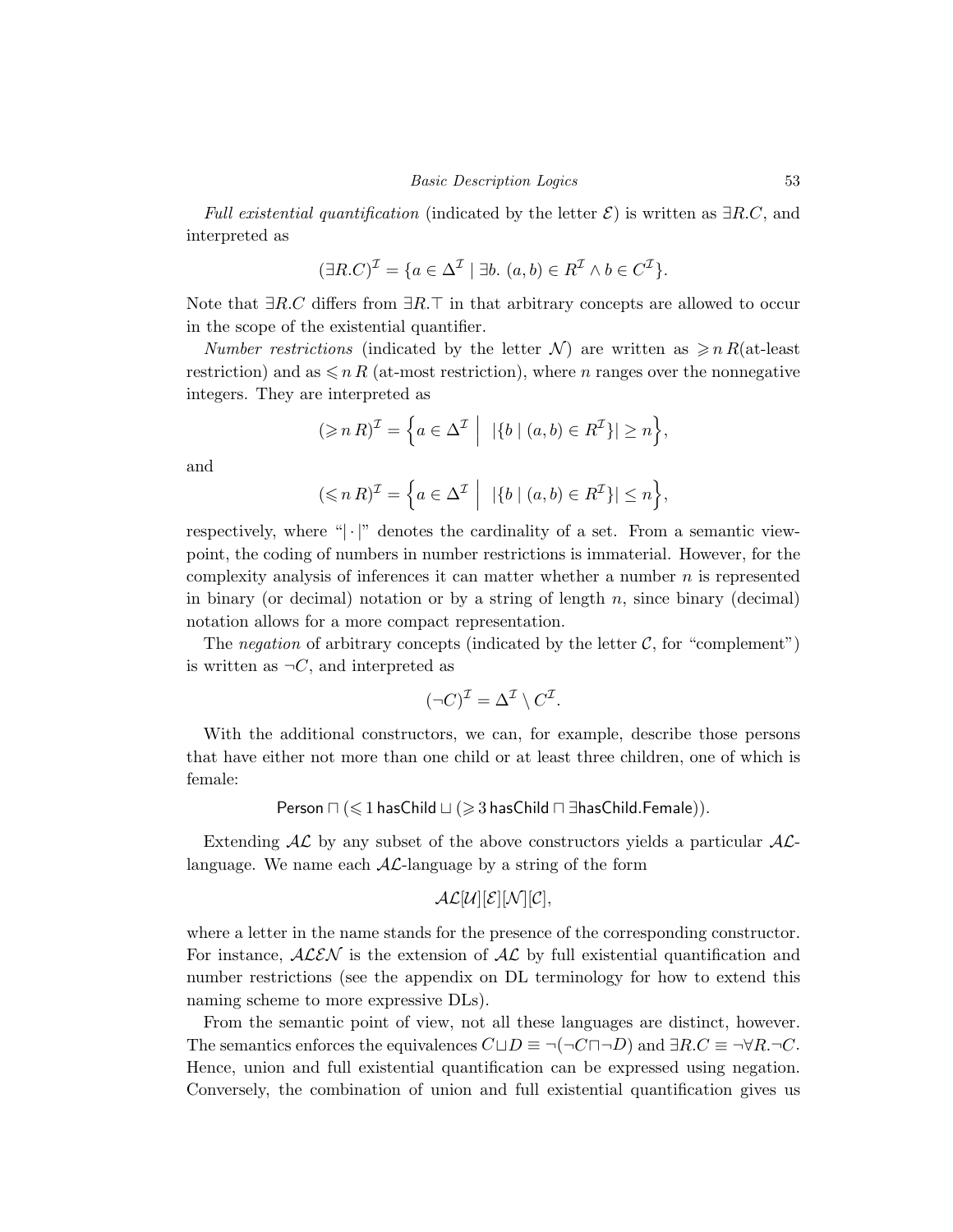the possibility to express negation of concepts (through their equivalent negation normal form, see Section 2.3.2). Therefore, we assume w.l.o.g. that union and full existential quantification are available in every language that contains negation, and vice versa. It follows that (modulo the equivalences mentioned above), all  $A\mathcal{L}$ -languages can be written using the letters  $\mathcal{U}, \mathcal{E}, \mathcal{N}$  only. It is not hard to see that the eight languages obtained this way are indeed pairwise non-equivalent. In the sequel, we shall not distinguish between an  $A\mathcal{L}$ -language with negation and its counterpart that has union and full existential quantification instead. In the same vein, we shall use the letter C instead of the letters  $\mathcal{UE}$  in language names. For instance, we shall write  $\mathcal{ALC}$  instead of  $\mathcal{ALUE}$  and  $\mathcal{ALCN}$  instead of  $\mathcal{ALUEN}$ .

#### 2.2.1.3 Description languages as fragments of predicate logic

The semantics of concepts identifies description languages as fragments of first-order predicate logic. Since an interpretation  $\mathcal I$  respectively assigns to every atomic concept and role a unary and binary relation over  $\Delta^{\mathcal{I}}$ , we can view atomic concepts and roles as unary and binary predicates. Then, any concept  $C$  can be translated effectively into a predicate logic formula  $\phi_C(x)$  with one free variable x such that for every interpretation  $\mathcal I$  the set of elements of  $\Delta^{\mathcal I}$  satisfying  $\phi_C(x)$  is exactly  $C^{\mathcal I}$ : An atomic concept A is translated into the formula  $A(x)$ ; the constructors intersection, union, and negation are translated into logical conjunction, disjunction, and negation, respectively; if C is already translated into  $\phi_C(x)$  and R is an atomic role, then value restriction and existential quantification are captured by the formulae

$$
\begin{array}{rcl}\n\phi_{\exists R.C}(y) & = & \exists x. R(y,x) \land \phi_C(x) \\
\phi_{\forall R.C}(y) & = & \forall x. R(y,x) \to \phi_C(x),\n\end{array}
$$

where  $y$  is a new variable; number restrictions are expressed by the formulae

$$
\phi_{\geq n R}(x) = \exists y_1, \dots, y_n. \ R(x, y_1) \land \dots \land R(x, y_n) \land \bigwedge_{i < j} y_i \neq y_j
$$
\n
$$
\phi_{\leq n R}(x) = \forall y_1, \dots, y_{n+1}. \ R(x, y_1) \land \dots \land R(x, y_{n+1}) \to \bigvee_{i < j} y_i = y_j.
$$

Note that the equality predicate "=" is needed to express number restrictions, while concepts without number restrictions can be translated into equality-free formulae.

One may argue that, since concepts can be translated into predicate logic, there is no need for a special syntax. However, the above translations show that, in particular for number restrictions, the variable free syntax of description logics is much more concise. As can be seen from Section 2.3, it also lends itself easily to the development of algorithms.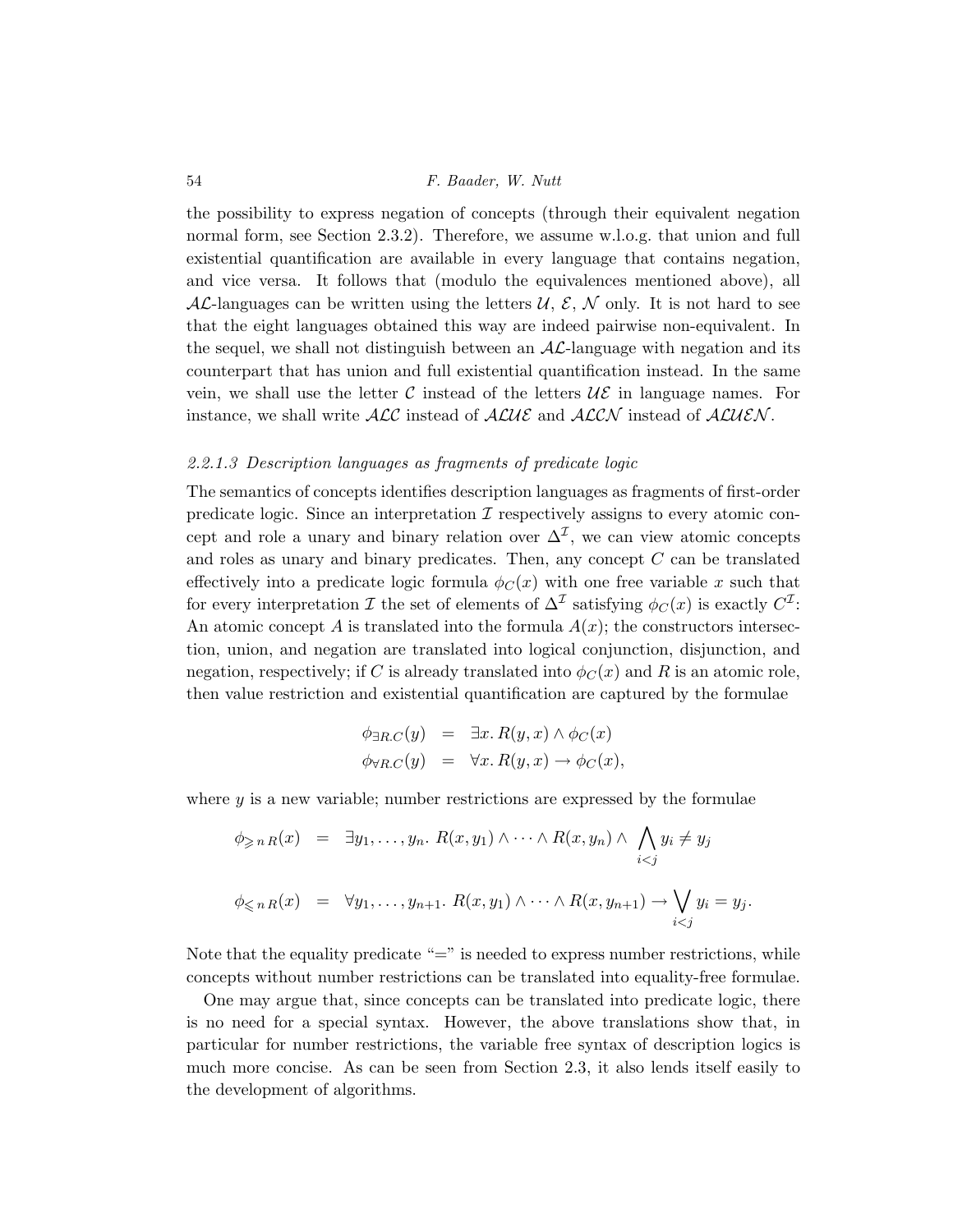A more detailed analysis of the connection between fragments of first-order predicate logic and DLs can be found in Chapter 4.

#### 2.2.2 Terminologies

We have seen how we can form complex descriptions of concepts to describe classes of objects. Now, we introduce terminological axioms, which make statements about how concepts or roles are related to each other. Then we single out *definitions* as specific axioms and identify terminologies as sets of definitions by which we can introduce atomic concepts as abbreviations or names for complex concepts. If the definitions in a terminology contain cycles, we may have to adopt fixpoint semantics to make them unequivocal. We discuss for which types of terminologies fixpoint models exist.

#### 2.2.2.1 Terminological axioms

In the most general case, *terminological axioms* have the form

$$
C \sqsubseteq D \quad (R \sqsubseteq S) \qquad \text{or} \qquad C \equiv D \quad (R \equiv S),
$$

where  $C, D$  are concepts (and  $R, S$  are roles). Axioms of the first kind are called inclusions, while axioms of the second kind are called equalities. To simplify the exposition, we deal in the following only with axioms involving concepts.

The semantics of axioms is defined as one would expect. An interpretation  $\mathcal I$ satisfies an inclusion  $C \subseteq D$  if  $C^{\perp} \subseteq D^{\perp}$ , and it satisfies an equality  $C \equiv D$  if  $C^{\mathcal{I}} = D^{\mathcal{I}}$ . If T is a set of axioms, then T satisfies T iff T satisfies each element of  $\mathcal T$ . If  $\mathcal I$  satisfies an axiom (resp. a set of axioms), then we say that it is a model of this axiom (resp. set of axioms). Two axioms or two sets of axioms are equivalent if they have the same models.

#### 2.2.2.2 Definitions

An equality whose left-hand side is an atomic concept is a *definition*. Definitions are used to introduce *symbolic names* for complex descriptions. For instance, by the axiom

### Mother  $\equiv$  Woman  $\Box$  ∃hasChild. Person

we associate to the description on the right-hand side the name Mother. Symbolic names may be used as abbreviations in other descriptions. If, for example, we have defined Father analogously to Mother, we can define Parent as

$$
Parent \equiv Mother \sqcup Father.
$$

A set of definitions should be unequivocal. We call a finite set of definitions  $\mathcal T$  a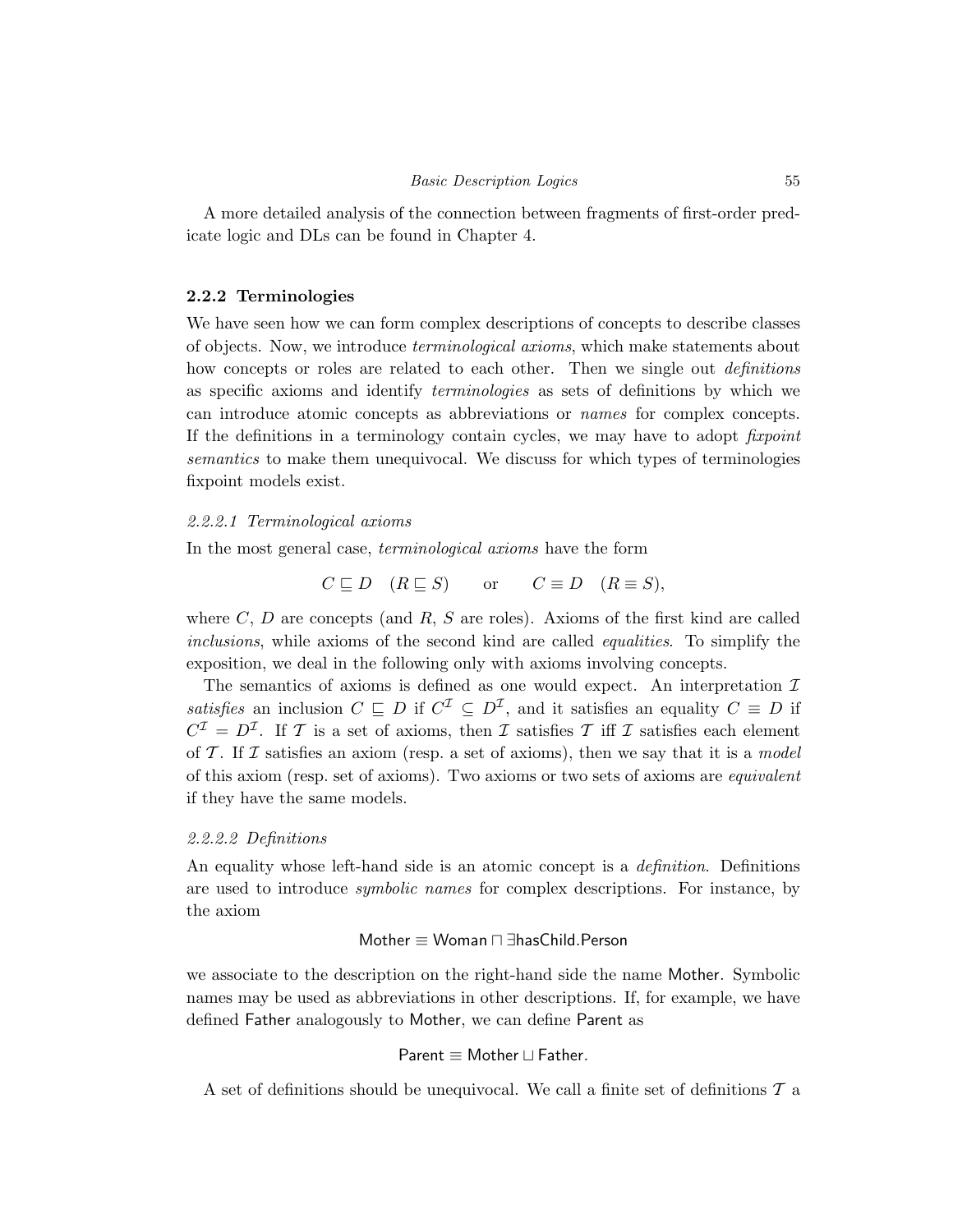|                                                                    |  | Woman $\equiv$ Person $\sqcap$ Female                                         |
|--------------------------------------------------------------------|--|-------------------------------------------------------------------------------|
|                                                                    |  | $Man \equiv$ Person $\Box \neg W$ oman                                        |
|                                                                    |  | Mother $\equiv$ Woman $\Box$ Thas Child. Person                               |
|                                                                    |  | Father $\equiv$ Man $\Box$ Bhas Child. Person                                 |
|                                                                    |  | Parent $\equiv$ Father $\sqcup$ Mother                                        |
|                                                                    |  | Grandmother $\equiv$ Mother $\Box$ has Child. Parent                          |
| MotherWithManyChildren $\equiv$ Mother $\Box \geqslant 3$ hasChild |  |                                                                               |
|                                                                    |  | MotherWithoutDaughter $\equiv$ Mother $\Box$ $\forall$ hasChild. $\neg$ Woman |
|                                                                    |  | Wife $\equiv$ Woman $\Box$ ThasHusband.Man                                    |
|                                                                    |  |                                                                               |

Fig. 2.2. A terminology (TBox) with concepts about family relationships.

terminology or TBox if no symbolic name is defined more than once, that is, if for every atomic concept A there is at most one axiom in T whose left-hand side is A. Figure 2.2 shows a terminology with concepts concerned with family relationships.

Suppose,  $\mathcal T$  is a terminology. We divide the atomic concepts occurring in  $\mathcal T$  into two sets, the *name symbols*  $N<sub>T</sub>$  that occur on the left-hand side of some axiom and the base symbols  $\mathcal{B}_{\mathcal{T}}$  that occur only on the right-hand side of axioms. Name symbols are often called *defined* concepts and base symbols *primitive* concepts<sup>1</sup>. We expect that the terminology *defines* the name symbols in terms of the base symbols, which now we make more precise.

A base interpretation for  $\mathcal T$  is an interpretation that interprets only the base symbols. Let  $\mathcal J$  be such a base interpretation. An interpretation  $\mathcal I$  that interprets also the name symbols is an *extension* of  $\mathcal J$  if it has the same domain as  $\mathcal J$ , i.e.,  $\Delta^{\mathcal{I}} = \Delta^{\mathcal{J}}$ , and if it agrees with  $\mathcal{J}$  for the base symbols. We say that T is *definitorial* if every base interpretation has exactly one extension that is a model of  $\mathcal T$ . In other words, if we know what the base symbols stand for, and  $\mathcal T$  is definitorial, then the meaning of the name symbols is completely determined. Obviously, if a terminology is definitorial, then every equivalent terminology is also definitorial.

The question whether a terminology is definitorial or not is related to the question whether or not its definitions are cyclic. For instance, the terminology that consists of the the single axiom

$$
Human' \equiv Animal \sqcap \forall hasParent.Human'
$$
 (2.1)

contains a cycle, which in this special case is very simple. In general, we define cycles in a terminology T as follows. Let A, B be atomic concepts occurring in  $T$ . We say that A directly uses B in T if B appears on the right-hand side of the

<sup>&</sup>lt;sup>1</sup> Note that some papers use the notion "primitive concept" with a different meaning; e.g., synonymous to what we call atomic concepts, or to denote the (atomic) left-hand sides of concept inclusions.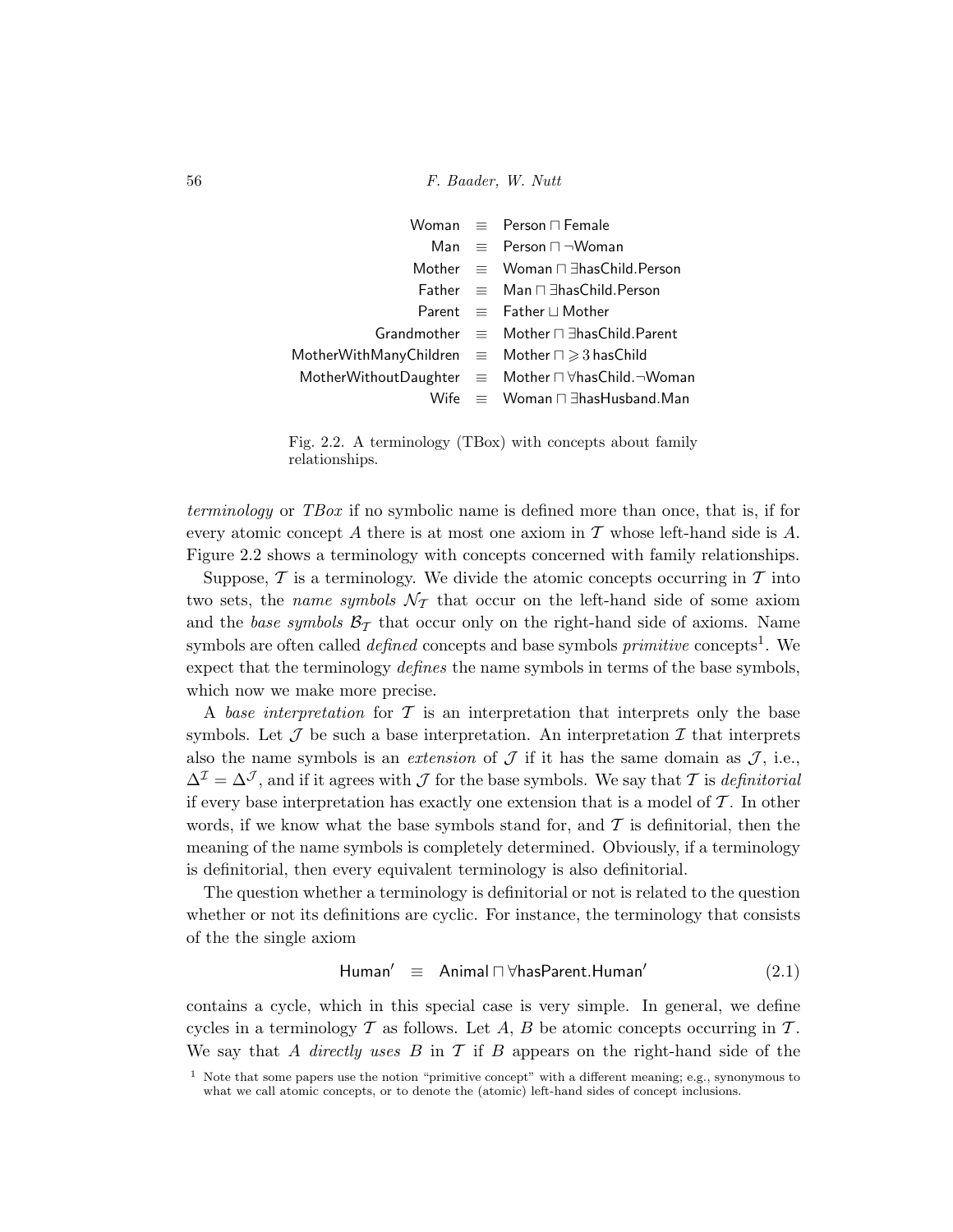|  |  | Woman $\equiv$ Person $\Box$ Female                                                                                                                                                                                                                                   |
|--|--|-----------------------------------------------------------------------------------------------------------------------------------------------------------------------------------------------------------------------------------------------------------------------|
|  |  | Man $\equiv$ Person $\Box \neg$ (Person $\Box$ Female)                                                                                                                                                                                                                |
|  |  | Mother $\equiv$ (Person $\sqcap$ Female) $\sqcap$ 3has Child. Person                                                                                                                                                                                                  |
|  |  | Father $\equiv$ (Person $\Box \neg$ (Person $\Box$ Female)) $\Box$ 3 has Child. Person                                                                                                                                                                                |
|  |  | Parent $\equiv$ ((Person $\Box \neg$ (Person $\Box$ Female)) $\Box$ $\exists$ hasChild. Person)<br>$\sqcup$ ((Person $\sqcap$ Female) $\sqcap$ 3hasChild.Person)                                                                                                      |
|  |  | Grandmother $\equiv$ ((Person $\sqcap$ Female) $\sqcap$ $\exists$ hasChild.Person)<br>$\Box$ $\exists$ hasChild. $((($ Person $\Box \neg$ (Person $\Box$ Female))<br>$\Box$ $\exists$ hasChild.Person)<br>$\Box$ ((Person $\Box$ Female)<br>$\Box$ 3hasChild.Person)) |
|  |  | MotherWithManyChildren $\equiv$ ((Person $\sqcap$ Female) $\sqcap$ $\exists$ hasChild.Person) $\sqcap \geqslant 3$ hasChild                                                                                                                                           |
|  |  | MotherWithoutDaughter $\equiv$ ((Person $\sqcap$ Female) $\sqcap$ 3hasChild.Person)<br>$\Box \forall$ hasChild. $(\neg(\text{Person } \Box \text{ Female}))$                                                                                                          |
|  |  | Wife $\equiv$ (Person $\sqcap$ Female)<br>$\Box$ 3hasHusband. (Person $\Box \neg$ (Person $\Box$ Female))                                                                                                                                                             |

Fig. 2.3. The expansion of the Family TBox in Figure 2.2.

definition of  $A$ , and we call uses the transitive closure of the relation *directly uses*. Then  $\mathcal T$  contains a cycle iff there exists an atomic concept in  $\mathcal T$  that uses itself. Otherwise,  $\mathcal{T}$  is called *acyclic*.

Unique extensions need not exist if a terminology contains cycles. Consider, for instance, the terminology that contains only Axiom  $(2.1)$ . Here,  $\mu$ man' is a name symbol and Animal and hasParent are base symbols. For an interpretation where hasParent relates every animal to its progenitors, many extensions are possible to interpret Human' in a such a way that the axiom is satisfied: Human' can, among others, be interpreted as the set of all animals, as some species, or any other set of animals with the property that for each animal it contains also its progenitors.

In contrast, if a terminology  $\mathcal T$  is acyclic, then it is definitorial. The reason is that we can expand through an iterative process the definitions in  $\mathcal T$  by replacing each occurrence of a name on the right-hand side of a definition with the concepts that it stands for. Since there is no cycle in the set of definitions, the process eventually stops and we end up with a terminology  $\mathcal{T}'$  consisting solely of definitions of the form  $A \equiv C'$ , where  $C'$  contains only base symbols and no name symbols. We call  $\mathcal{T}'$ the *expansion* of  $\mathcal T$ . Note that the size of the expansion can be exponential in the size of the original terminology [Nebel, 1990b]. The Family TBox in Figure 2.2 is acyclic. Therefore, we can compute the expansion, which is shown in Figure 2.3.

**Proposition 2.1** Let  $\mathcal T$  be a acyclic terminology and  $\mathcal T'$  be its expansion. Then

(i)  $T$  and  $T'$  have the same name and base symbols;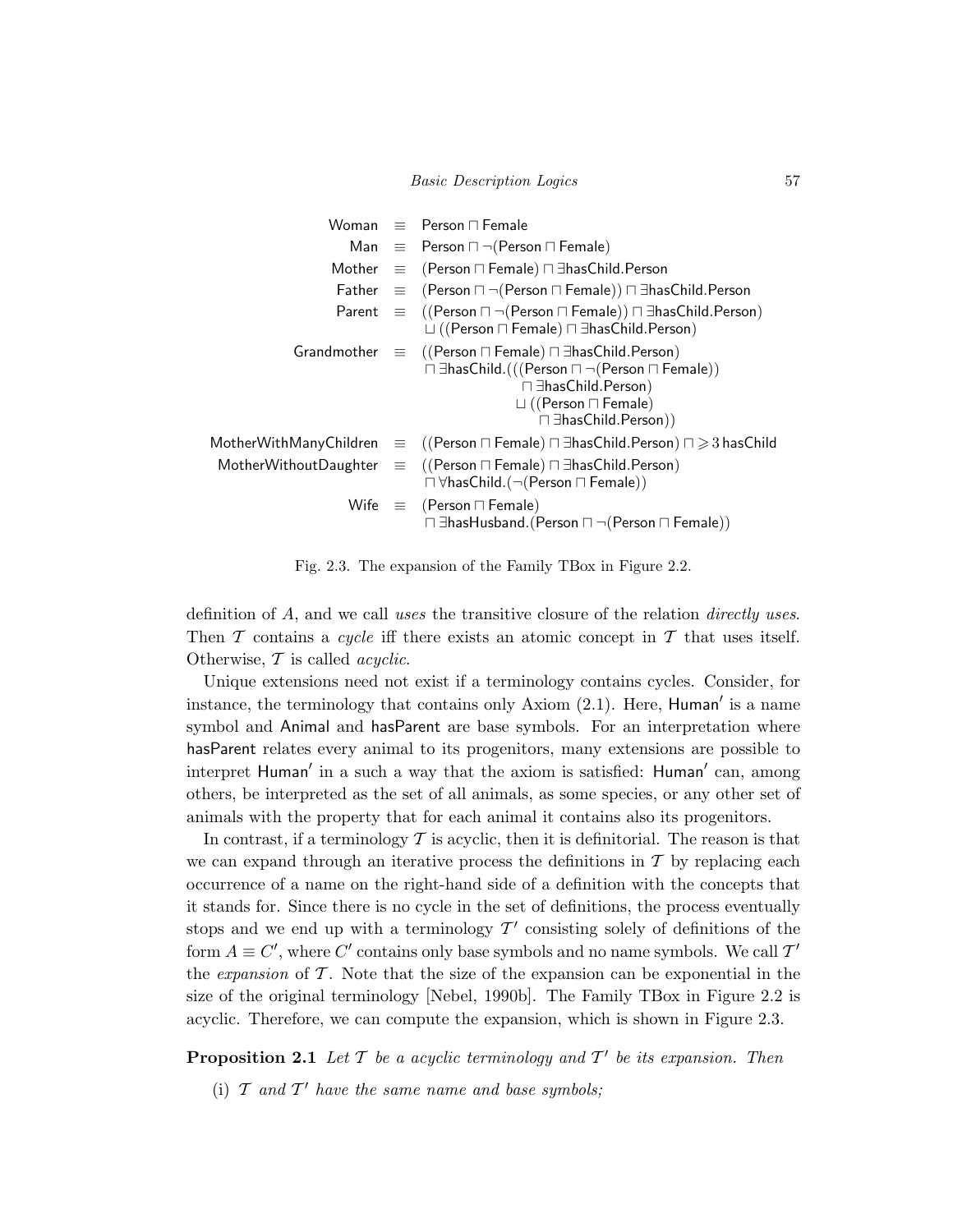- (ii)  $\mathcal{T}$  and  $\mathcal{T}'$  are equivalent;
- (iii) both,  $\mathcal T$  and  $\mathcal T'$ , are definitorial.

*Proof* Let  $\mathcal{T}_1$  be a terminology. Suppose  $A \equiv C$  and  $B \equiv D$  are definitions in  $\mathcal{T}_1$ such that B occurs in C. Let  $C'$  be the concept obtained from C by replacing each occurrence of B in C with D, and let  $\mathcal{T}_2$  be the terminology obtained from  $\mathcal{T}_1$  by replacing the definition  $A \equiv C$  with  $A \equiv C'$ . Then both terminologies have the same name and base symbols. Moreover, since  $\mathcal{T}_2$  has been obtained from  $\mathcal{T}_1$  by replacing equals by equals, both terminologies have the same models. Since  $\mathcal{T}'$  is obtained from  $\mathcal T$  by a sequence of replacement steps like the ones above, this proves claims (i) and (ii).

Suppose now that  $\mathcal J$  is an interpretation of the base symbols. We extend it to an interpretation  $\mathcal I$  that covers also the name symbols by setting  $A^{\mathcal I} = C'^{\mathcal J}$ , if  $A \equiv C'$ is the definition of A in  $\mathcal{T}'$ . Clearly,  $\mathcal I$  is a model of  $\mathcal T'$ , and it is the only extension of  $\mathcal J$  that is a model of  $\mathcal T'$ . This shows that  $\mathcal T'$  is definitorial. Moreover,  $\mathcal T$  is definitorial as well, since it is equivalent to  $\mathcal{T}'$ .  $\Box$ 

It is characteristic for acyclic terminologies, in a sense to be made more precise, to uniquely define the name symbols in terms of the base symbols.

Of course, there are also terminologies with cycles that are definitorial. Consider for instance the one consisting of the axiom

$$
A \equiv \forall R.B \sqcup \exists R.(A \sqcap \neg A), \tag{2.2}
$$

which has a cycle. However, since  $\exists R.(A \sqcap \neg A)$  is equivalent to the bottom concept, Axiom (2.2) is equivalent to the acyclic axiom

$$
A \equiv \forall R.B. \tag{2.3}
$$

This example is typical for the general situation.

**Theorem 2.2** Every definitorial  $\text{ALC-terminology}$  is equivalent to an acyclic terminology.

The theorem is a reformulation of Beth's Definability Theorem [Gabbay, 1972] for the modal propositional logic  $\mathbf{K}_n$ , which, as shown by Schild [1991], is a notational variant of  $\mathcal{ALC}$ .

#### 2.2.2.3 Fixpoint semantics for terminological cycles

Under the semantics we have studied so far, which is essentially the semantics of first-order logic, terminologies have definitorial impact only if they are essentially acyclic. Following Nebel [1991], we shall call this semantics *descriptive* semantics to distinguish it from the fixpoint semantics introduced below. Fixpoint semantics are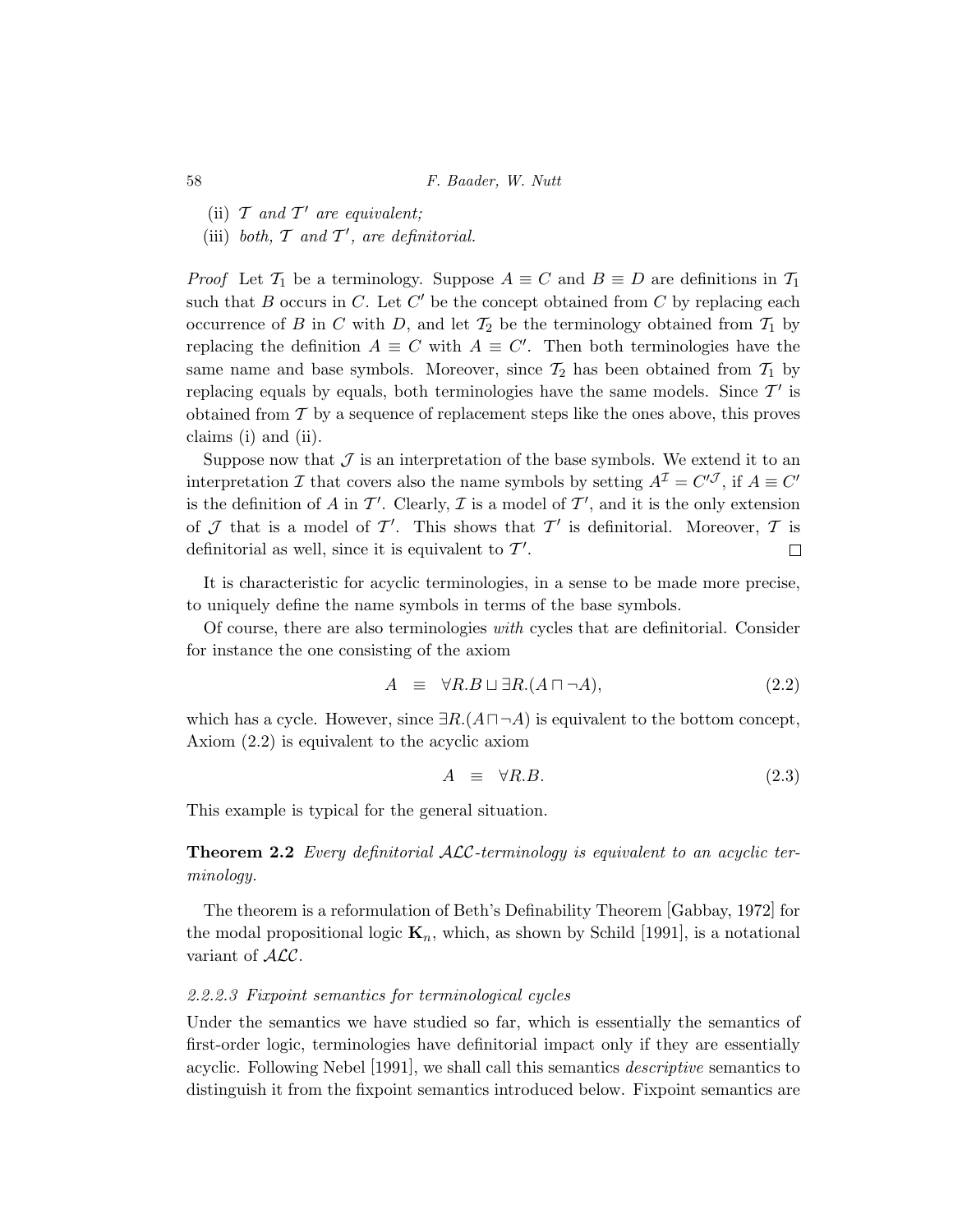#### Basic Description Logics 59

motivated by the fact that there are situations where intuitively cyclic definitions are meaningful and the intuition can be captured by least or greatest fixpoint semantics.

Example 2.3 Suppose that we want to specify the concept of a "man who has only male offspring," for short Momo. In particular, such a man is a Mos, that is, a "man who has only sons." A Mos can be defined without cycles as

$$
Mos \equiv Man \sqcap \forall hasChild.Man.
$$

For a Momo, however, we want to make a statement about the fillers of the transitive closure of the role hasChild. Here a recursive definition of Momo seems to be natural. A man having only male offspring is himself a man, and all his children are men having only male offspring:

$$
Momo \equiv Man \sqcap \forall hasChild.Momo. \tag{2.4}
$$

In order to achieve the desired meaning, we have to interpret this definition under an appropriate fixpoint semantics. We shall show below that greatest fixpoint semantics captures our intuition here.

Cycles also appear when we want to model recursive structures, e.g., binary trees.<sup>1</sup>

**Example 2.4** We suppose that there is a set of objects that are Trees and a binary relation has-branch between objects that leads from a tree to its subtrees. Then the binary trees are the trees with at most two subtrees that are themselves binary trees:

#### BinaryTree  $\equiv$  Tree  $\Box \leqslant 2$  has-branch  $\Box$   $\forall$  has-branch. BinaryTree.

As with the definition of Momo, a fixpoint semantics will yield the desired meaning. However, for this example we have to use least fixpoint semantics.

We now give a formal definition of fixpoint semantics. In a terminology  $\mathcal{T}$ , every name symbol A occurs exactly once as the left-hand side of an axiom  $A \equiv C$ . Therefore, we can view  $\mathcal T$  as a mapping that associates to a name symbol  $A$  the concept description  $\mathcal{T}(A) = C$ . With this notation, an interpretation  $\mathcal{I}$  is a model of  $\mathcal T$  if, and only if,  $A^{\mathcal I} = (\mathcal T(A))^{\mathcal I}$ . This characterization has the flavour of a fixpoint equation. We exploit this similarity to introduce a family of mappings such that an interpretation is a model of  $\mathcal T$  iff it is a fixpoint of such a mapping.

Let T be a terminology, and let J be a fixed base interpretation of T. By  $Ext_{\mathcal{J}}$ we denote the set of all extensions of J. Let  $\mathcal{T}_{\mathcal{J}}: Ext_{\mathcal{J}} \to Ext_{\mathcal{J}}$  be the mapping

<sup>&</sup>lt;sup>1</sup> The following example is taken from [Nebel, 1991].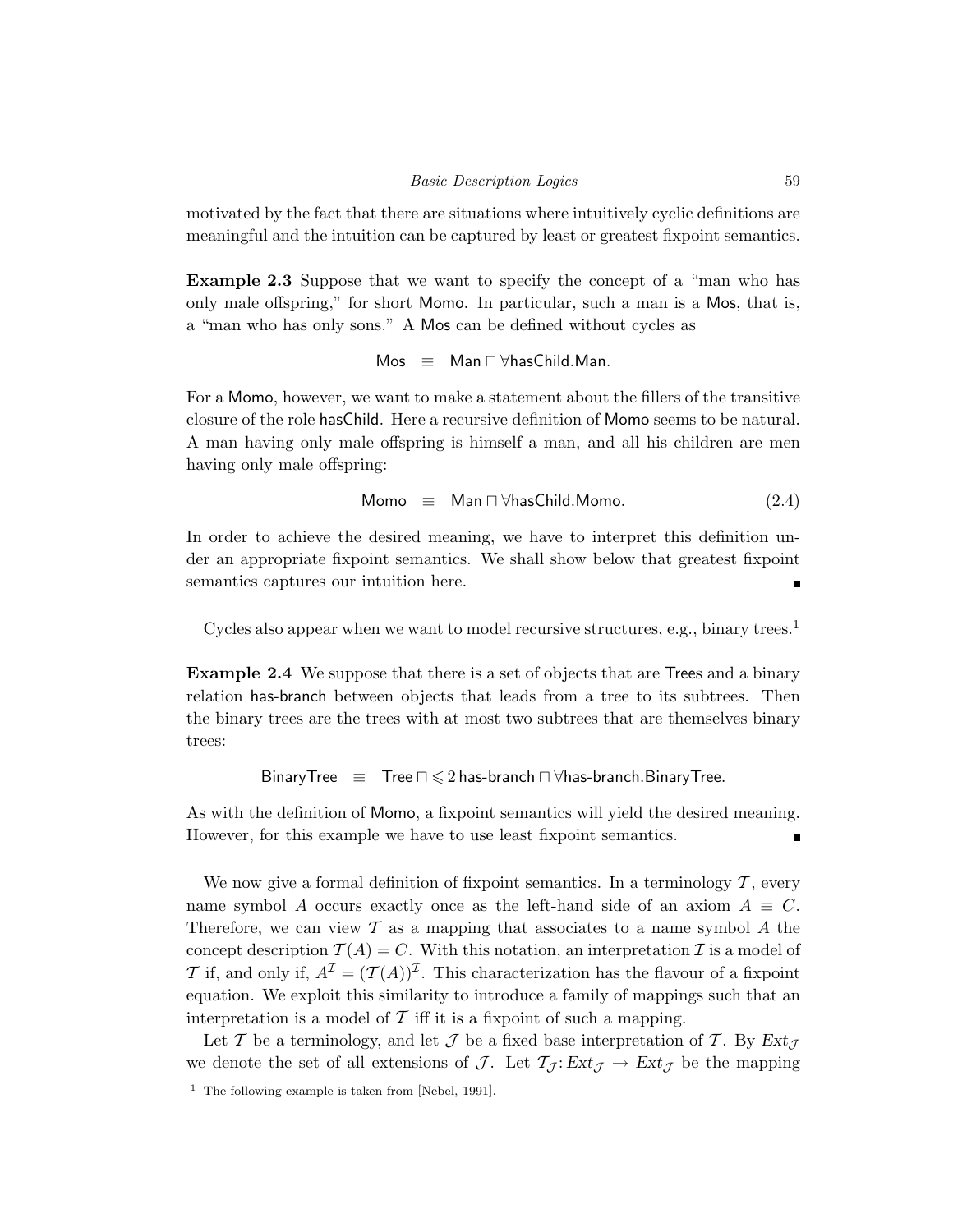that maps the extension  $\mathcal I$  to the extension  $\mathcal T_{\mathcal J}(\mathcal I)$  defined by  $A^{\mathcal T_{\mathcal J}(\mathcal I)} = (\mathcal T(A))^{\mathcal I}$  for each name symbol A.

Now, I is a fixpoint of  $\mathcal{T}_{\mathcal{J}}$  iff  $\mathcal{I} = \mathcal{T}_{\mathcal{J}}(\mathcal{I})$ , i.e., iff  $A^{\mathcal{I}} = A^{\mathcal{T}_{\mathcal{J}}(\mathcal{I})}$  for all name symbols. This means that, for every definition  $A \equiv C$  in T, we have  $A^{\mathcal{I}} = A^{\mathcal{I}_{\mathcal{J}}(\mathcal{I})}$  $(\mathcal{T}(A))^{\mathcal{I}} = C^{\mathcal{I}}$ , which means that  $\mathcal I$  is a model of  $\mathcal T$ . This proves the following result.

**Proposition 2.5** Let T be a terminology, I be an interpretation, and J be the restriction of  $\mathcal I$  to the base symbols of  $\mathcal T$ . Then  $\mathcal I$  is a model of  $\mathcal T$  if, and only if,  $\mathcal I$ is a fixpoint of  $\mathcal{T}_{\mathcal{J}}$ .

According to the preceding proposition, a terminology  $\mathcal T$  is definitorial iff every base interpretation  $\mathcal J$  has a unique extension that is a fixpoint of  $\mathcal I_{\mathcal J}$ .

Example 2.6 To get a feel for why cyclic terminologies are not definitorial, we discuss as an example the terminology  $\mathcal{T}^{\mathsf{Momo}}$  that consists only of Axiom (2.4). Consider the base interpretation  $\mathcal J$  defined by

$$
\Delta^{\mathcal{J}} = \{Charles_1, Charles_2, \ldots\} \cup \{James_1, \ldots, James_{Last}\},
$$
  
\n
$$
\text{Man}^{\mathcal{J}} = \Delta^{\mathcal{J}},
$$
  
\n
$$
\text{hasChild}^{\mathcal{J}} = \{(\text{Charles}_i, Charles_{(i+1)}) \mid i \ge 1\} \cup
$$
  
\n
$$
\{(\text{James}_i, James_{(i+1)}) \mid 1 \le i < Last\}.
$$

This means that the Charles dynasty does not die out, whereas there is a last member of the James dynasty.

We want to identify the fixpoints of  $\mathcal{T}_{\mathcal{J}}^{\mathsf{Momo}}$  $\mathcal{J}$ <sup>-Momo</sup>. Note that an individual without children, i.e., without fillers of hasChild, is always in the interpretation of  $\forall$ hasChild.Momo, no matter how Momo is interpreted. Therefore, if  $\mathcal I$  is a fixpoint extension of  $J$ , then  $James_{Last}$  is in  $(\forall$ hasChild.Momo)<sup>2</sup>, and thus in Momo<sup>2</sup>. We conclude that every James is a Momo. Let  $\mathcal{I}_1$  be the extension of  $\mathcal J$  such that Momo<sup> $\mathcal{I}_1$ </sup> comprises exactly the James dynasty. Then it is easy to check that  $\mathcal{I}_1$  is a fixpoint. If, in addition to the James dynasty, also some Charles is a Momo, then all the members of the Charles dynasty before and after him must belong to the concept Momo. One can easily check that the extension  $\mathcal{I}_2$  that interprets Momo as the entire domain is also a fixpoint, and that there is no other fixpoint.  $\blacksquare$ 

In order to give definitorial impact to a cyclic terminology  $\mathcal T$ , we must single out a particular fixpoint of the mapping  $\mathcal{T}_{\mathcal{J}}$  if there are more than one. To this end, we define a partial ordering " $\preceq$ " on the extensions of J. We say that  $\mathcal{I} \preceq \mathcal{I}'$  if  $A^{\mathcal{I}} \subseteq A^{\mathcal{I}'}$  for every name symbol in  $\mathcal{I}$ . In the above example, Momo is the only name symbol. Since  $\mathsf{Momo}^{L_1} \subseteq \mathsf{Momo}^{L_2}$ , we have  $\mathcal{I}_1 \preceq \mathcal{I}_2$ .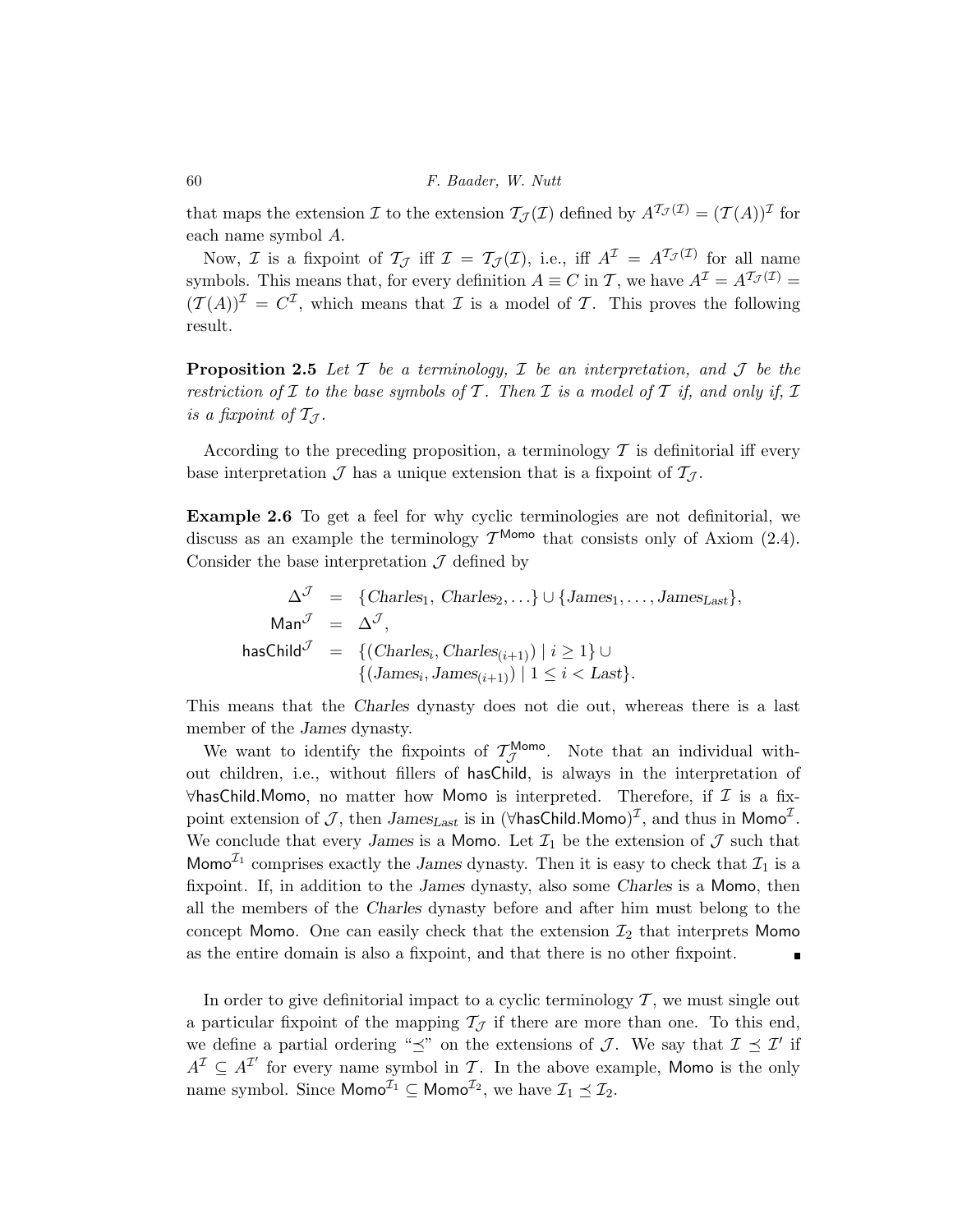A fixpoint  $\mathcal I$  of  $\mathcal T_{\mathcal J}$  is the *least fixpoint* (lfp) if  $\mathcal I \preceq \mathcal I'$  for every other fixpoint  $\mathcal I'.$ We say that I is a least fixpoint model of T if I is the least fixpoint of  $\mathcal{T}_{\mathcal{J}}$ . for some base interpretation  $\mathcal{J}$ . Under *least fixpoint semantics* we only admit the least fixpoint models of  $\mathcal T$  as intended interpretations. Greatest fixpoints (gfp), greatest fixpoint models, and greatest fixpoint semantics are defined analogously. In the Momo example,  $\mathcal{I}_1$  is the least and  $\mathcal{I}_2$  the greatest fixpoint of  $\mathcal{I}_{\mathcal{J}}$ .

#### 2.2.2.4 Existence of fixpoint models

Least and greatest fixpoint models need not exist for every terminology.

Example 2.7 As a simple example, consider the axiom

$$
A \equiv \neg A. \tag{2.5}
$$

If *I* is a model of this axiom, then  $A^2 = \Delta^2 \setminus A^2$ , which implies  $\Delta^2 = \emptyset$ , an absurdity.

A terminology containing Axiom (2.5) thus does not have any models, and therefore also no gfp (lfp) models.

There are also cases where models (i.e., fixpoints) exist, but there is neither a least one nor a greatest one. As an example, consider the terminology  $T$  with the single axiom

$$
A \equiv \forall R.\neg A. \tag{2.6}
$$

Let J be the base interpretation with  $\Delta^{\mathcal{J}} = \{a, b\}$  and  $R^{\mathcal{J}} = \{(a, b), (b, a)\}.$  Then there are two fixpoint extensions  $\mathcal{I}_1$ ,  $\mathcal{I}_2$ , defined by  $A^{\mathcal{I}_1} = \{a\}$  and  $A^{\mathcal{I}_2} = \{b\}.$ However, they are not comparable with respect to " $\preceq$ ".  $\blacksquare$ 

In order to identify terminologies with the property that for every base interpretation there exists a least and a greatest fixpoint extension, we draw upon results from lattice theory. Recall that a lattice is *complete* if every family of elements has a least upper bound.

On  $Ext_{\mathcal{J}}$  we have introduced the partial ordering " $\preceq$ ". For a family of interpretations  $(\mathcal{I}_i)_{i\in I}$  in  $Ext_{\mathcal{J}}$  we define  $\mathcal{I}_0 = \bigsqcup_{i\in I} \mathcal{I}_i$  as the pointwise union of the  $\mathcal{I}_i$ s, that is, for every name symbol A we have  $A^{\mathcal{I}_0} = \bigcup_{i \in I} A^{\mathcal{I}_i}$ . Then  $\mathcal{I}_0$  is the least upper bound of the  $\mathcal{I}_i$ s, which shows that  $(Ext_{\mathcal{J}}, \preceq)$  is a complete lattice.

A function  $f: L \to L$  on a lattice  $(L, \preceq)$  is monotone if  $f(x) \preceq f(y)$  whenever  $x \leq y$ . Tarski's Fixpoint Theorem [Tarski, 1955] says that for a monotone function on a complete lattice the set of fixpoints is nonempty and forms itself a complete lattice. In particular, there is a least and a greatest fixpoint.

We define that a terminology T is monotone if the mapping  $\mathcal{T}_{\mathcal{J}}$  is monotone for all base interpretations  $\mathcal{J}$ . By Tarski's theorem, such terminologies have greatest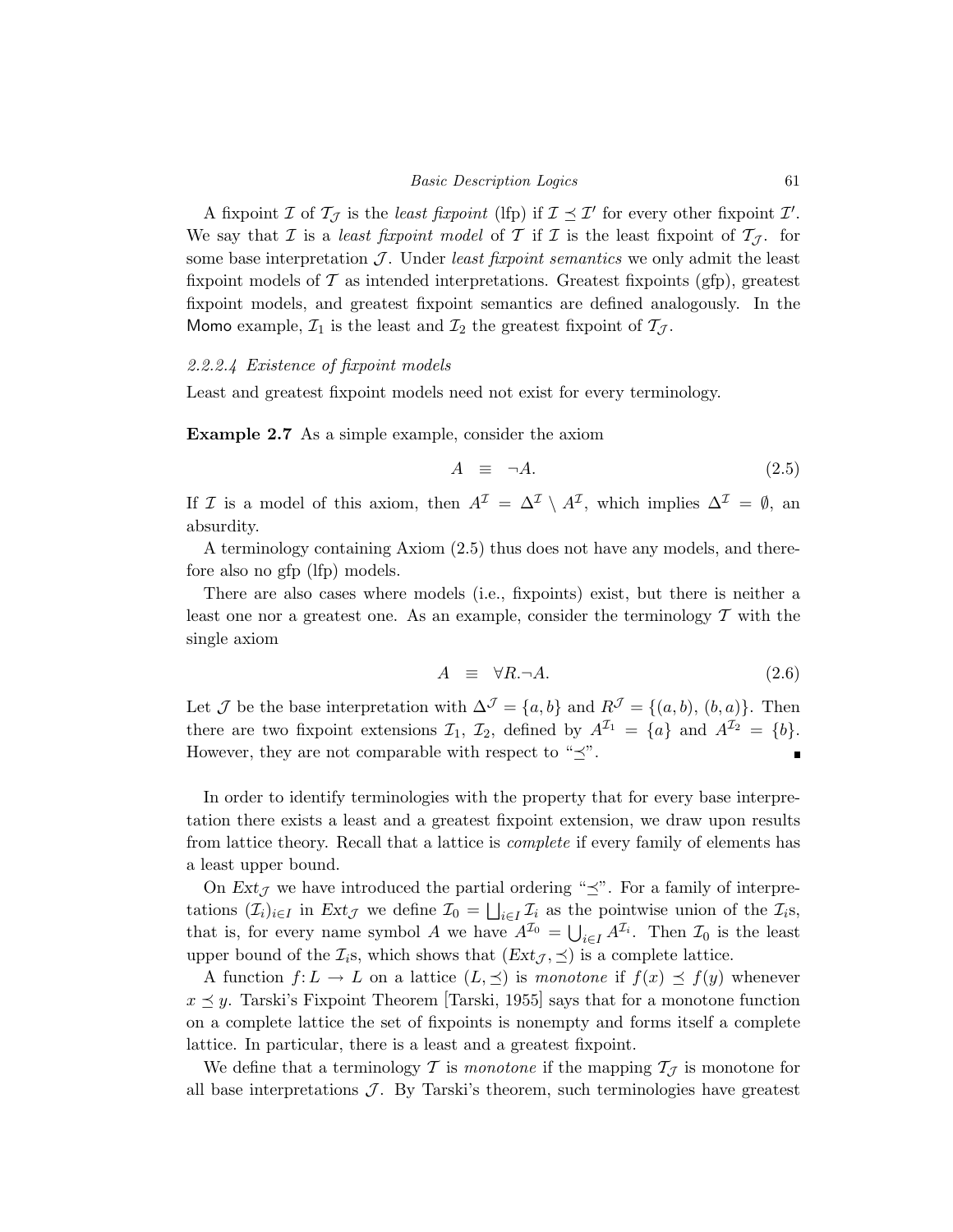and least fixpoints. However, to apply the theorem, we must be able to recognize monotone terminologies. A simple syntactic criterion is the following. We call a terminology negation free if no negation occurs in it. By an induction over the depth of concept descriptions one can check that every negation free  $\mathcal{ALCN}$ -terminology is monotone.

**Proposition 2.8** If  $\mathcal T$  is a negation free terminology and  $\mathcal J$  a base interpretation, then there exist extensions of  $\mathcal J$  that are a lfp-model and a gfp-model of  $\mathcal T$ , respectively.

Negation free terminologies are not the most general class of terminologies having least and greatest fixpoints. We have seen in Proposition 2.1 that acyclic terminologies are definitorial and thus for a given base interpretation admit only a single extension that is a model, which then is both a least and a greatest fixpoint model.

We obtain a more refined criterion for the existence of least and greatest fixpoints if we pay attention to the interplay between cycles and negation. To this end, we associate to a terminology T a *dependency* graph  $G<sub>T</sub>$ , whose nodes are the name symbols in T. If T contains the axiom  $A \equiv C$ , then for every occurrence of the name symbol  $A'$  in  $C$ , there is an arc from  $A$  to  $A'$  in  $G<sub>T</sub>$ . Arcs are labeled as positive and negative. The arc from A to A' is positive if A' occurs in C in the scope of an even number of negations, and it is negative if  $A'$  occurs in the scope of an odd number of negations. A sequence of nodes  $A_1, \ldots, A_n$  is a path if there is an arc in  $G_T$  from  $A_i$  to  $A_{i+1}$  for all  $i = 1, \ldots, n-1$ . A path is a cycle if  $A_1 = A_n$ .

**Proposition 2.9** Let  $T$  be a terminology such that each cycle in  $G_T$  contains an even number of negative arcs. Then  $T$  is monotone.

We call a terminology satisfying the precondition of this proposition *syntactically* monotone.

#### 2.2.2.5 Terminologies with inclusion axioms

For certain concepts we may be unable to define them completely. In this case, we can still state necessary conditions for concept membership using an inclusion. We call an inclusion whose left-hand side is atomic a specialization.

For example, if a (male) knowledge engineer thinks that the definition of "woman" in our example TBox (Figure 2.2) is not satisfactory, but if he also feels that he is not able to define the concept "woman" in all detail, he can require that every woman is a person with the specialization

$$
Woman \sqsubseteq Person. \tag{2.7}
$$

If we allow also specializations in a terminology, then the terminology loses its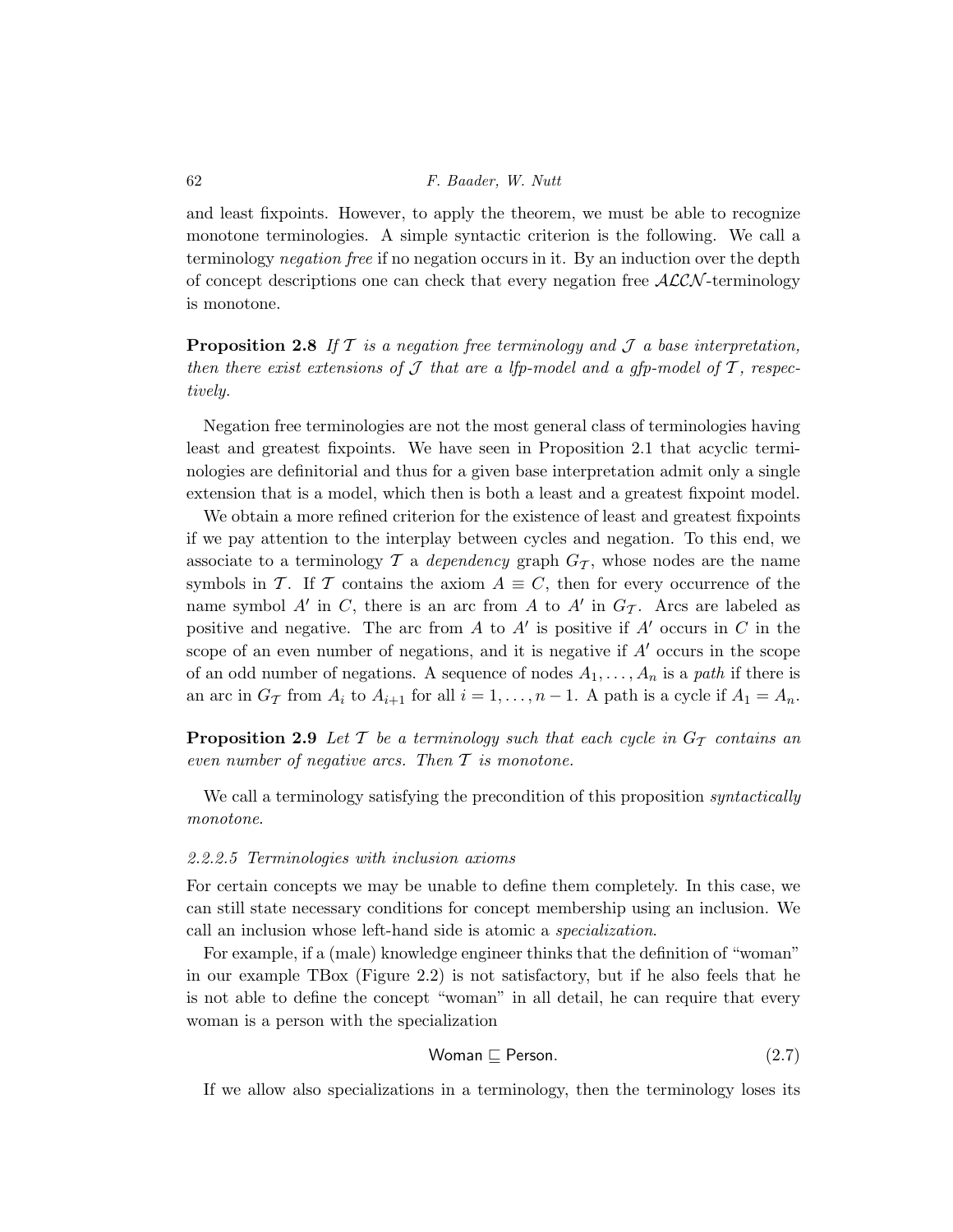definitorial impact, even if it is acyclic. A set of axioms  $\mathcal T$  is a *generalized terminol*ogy if the left-hand side of each axiom is an atomic concept and for every atomic concept there is at most one axiom where it occurs on the left-hand side.

We shall transform a generalized terminology  $\mathcal T$  into a regular terminology  $\bar{\mathcal T}$ , containing definitions only, such that  $\overline{T}$  is equivalent to T in a sense that will be specified below. We obtain  $\overline{T}$  from T by choosing for every specialization  $A \subseteq C$ in T a new base symbol  $\overline{A}$  and by replacing the specialization  $A \subseteq C$  with the definition  $A \equiv \overline{A} \sqcap C$ . The terminology  $\overline{T}$  is the normalization of T.

If a TBox contains the specialization  $(2.7)$ , then the normalization contains the definition

$$
Woman \equiv Woman \sqcap Person.
$$

Intuitively, the additional base symbol Woman stands for the qualities that distinguish a woman among persons. Thus, normalization results in a TBox with a definition for Woman that is similar to the one in the Family TBox.

# **Proposition 2.10** Let T be a generalized terminology and  $\overline{T}$  its normalization.

- Every model of  $\overline{T}$  is a model of T.
- For every model  $\mathcal I$  of  $\mathcal T$  there is a model  $\bar{\mathcal I}$  of  $\bar{\mathcal I}$  that has the same domain as  $\mathcal I$ and agrees with  $\mathcal I$  on the atomic concepts and roles in  $\mathcal T$ .

Proof The first claim holds because a model  $\overline{\mathcal{I}}$  of  $\overline{\mathcal{I}}$  satisfies  $A^{\overline{\mathcal{I}}} = (\overline{A} \sqcap C)^{\overline{\mathcal{I}}} =$  $\bar{A}^{\bar{\mathcal{I}}}\cap C^{\bar{\mathcal{I}}},\$  which implies  $A^{\bar{\mathcal{I}}}\subseteq C^{\bar{\mathcal{I}}}$ . Conversely, if  $\mathcal{I}$  is a model of  $\mathcal{T},\$  then the extension  $\overline{\mathcal{I}}$  of  $\mathcal{I}$ , defined by  $\overline{A}^{\overline{\mathcal{I}}}=A^{\mathcal{I}}$ , is a model of  $\overline{\mathcal{I}}$ , because  $A^{\mathcal{I}}\subseteq C^{\mathcal{I}}$  implies  $A^{\mathcal{I}} = A^{\mathcal{I}} \cap C^{\mathcal{I}} = \overline{A}^{\overline{\mathcal{I}}} \cap C^{\overline{\mathcal{I}}}$ , and therefore  $\overline{\mathcal{I}}$  satisfies  $A \equiv \overline{A} \cap C$ .  $\Box$ 

Thus, in theory, inclusion axioms do not add to the expressivity of terminologies. However, in practice, they are a convenient means to introduce terms into a terminology that cannot be defined completely.

#### 2.2.3 World descriptions

The second component of a knowledge base, in addition to the terminology or TBox, is the world description or ABox.

#### 2.2.3.1 Assertions about individuals

In the ABox, one describes a specific state of affairs of an application domain in terms of concepts and roles. Some of the concept and role atoms in the ABox may be defined names of the TBox. In the ABox, one introduces individuals, by giving them names, and one asserts properties of these individuals. We denote individual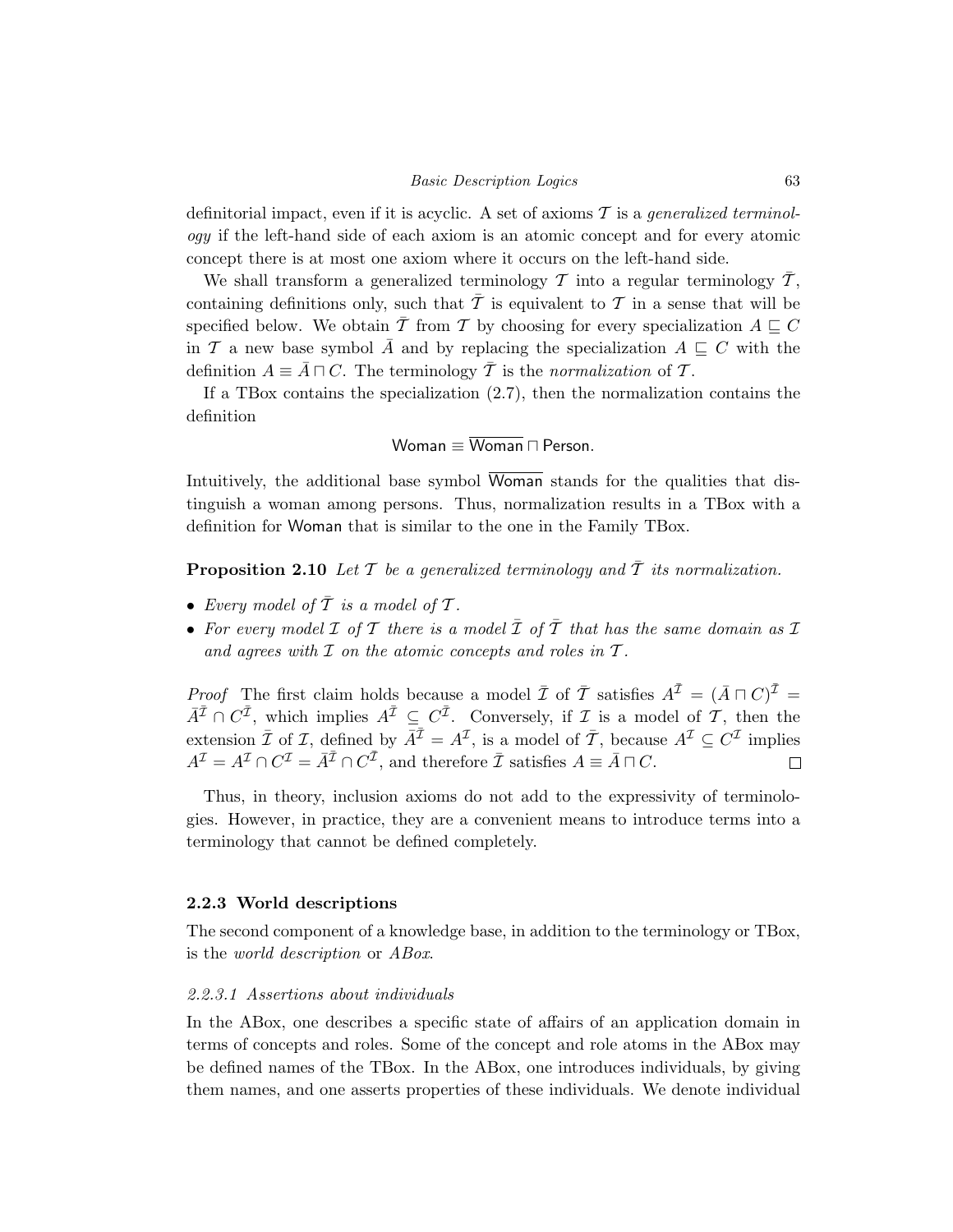```
64 F. Baader, W. Nutt
```
MotherWithoutDaughter(MARY) Father(PETER) hasChild(MARY, PETER) hasChild(PETER, HARRY) hasChild(MARY, PAUL)

Fig. 2.4. A world description (ABox).

names as  $a, b, c$ . Using concepts  $C$  and roles  $R$ , one can make assertions of the following two kinds in an ABox:

$$
C(a), \qquad R(b, c).
$$

By the first kind, called concept assertions, one states that a belongs to (the interpretation of)  $C$ , by the second kind, called *role assertions*, one states that  $c$  is a filler of the role R for b. For instance, if PETER, PAUL, and MARY are individual names, then Father(PETER) means that Peter is a father, and hasChild(MARY, PAUL) means that Paul is a child of Mary. An  $ABox$ , denoted as  $A$ , is a finite set of such assertions. Figure 2.4 shows an example of an ABox.

In a simplified view, an ABox can be seen as an instance of a relational database with only unary or binary relations. However, contrary to the "closed-world semantics" of classical databases, the semantics of ABoxes is an "open-world semantics," since normally knowledge representation systems are applied in situations where one cannot assume that the knowledge in the KB is complete.<sup>1</sup> Moreover, the TBox imposes semantic relationships between the concepts and roles in the ABox that do not have counterparts in database semantics.

We give a semantics to ABoxes by extending interpretations to individual names. From now on, an interpretation  $\mathcal{I} = (\Delta^{\mathcal{I}}, \cdot^{\mathcal{I}})$  not only maps atomic concepts and roles to sets and relations, but in addition maps each individual name a to an element  $a^2 \in \Delta^2$ . We assume that distinct individual names denote distinct objects. Therefore, this mapping has to respect the *unique name assumption* (UNA), that is, if a, b are distinct names, then  $a^2 \neq b^2$ . The interpretation I satisfies the concept assertion  $C(a)$  if  $a^{\mathcal{I}} \in C^{\mathcal{I}}$ , and it satisfies the role assertion  $R(a, b)$  if  $(a^{\mathcal{I}}, b^{\mathcal{I}}) \in R^{\mathcal{I}}$ . An interpretation *satisfies* the ABox  $A$  if it satisfies each assertion in  $A$ . In this case we say that  $\mathcal I$  is a model of the assertion or of the ABox. Finally,  $\mathcal I$  satisfies an assertion  $\alpha$  or an ABox A with respect to a TBox T if in addition to being a model of  $\alpha$  or of  $\mathcal{A}$ , it is a model of T. Thus, a model of  $\mathcal{A}$  and T is an abstraction of a concrete world where the concepts are interpreted as subsets of the domain as required by the TBox and where the membership of the individuals to concepts and their relationships with one another in terms of roles respect the assertions in the ABox.

<sup>1</sup> We discuss implications of this difference in semantics in Section 2.2.4.4.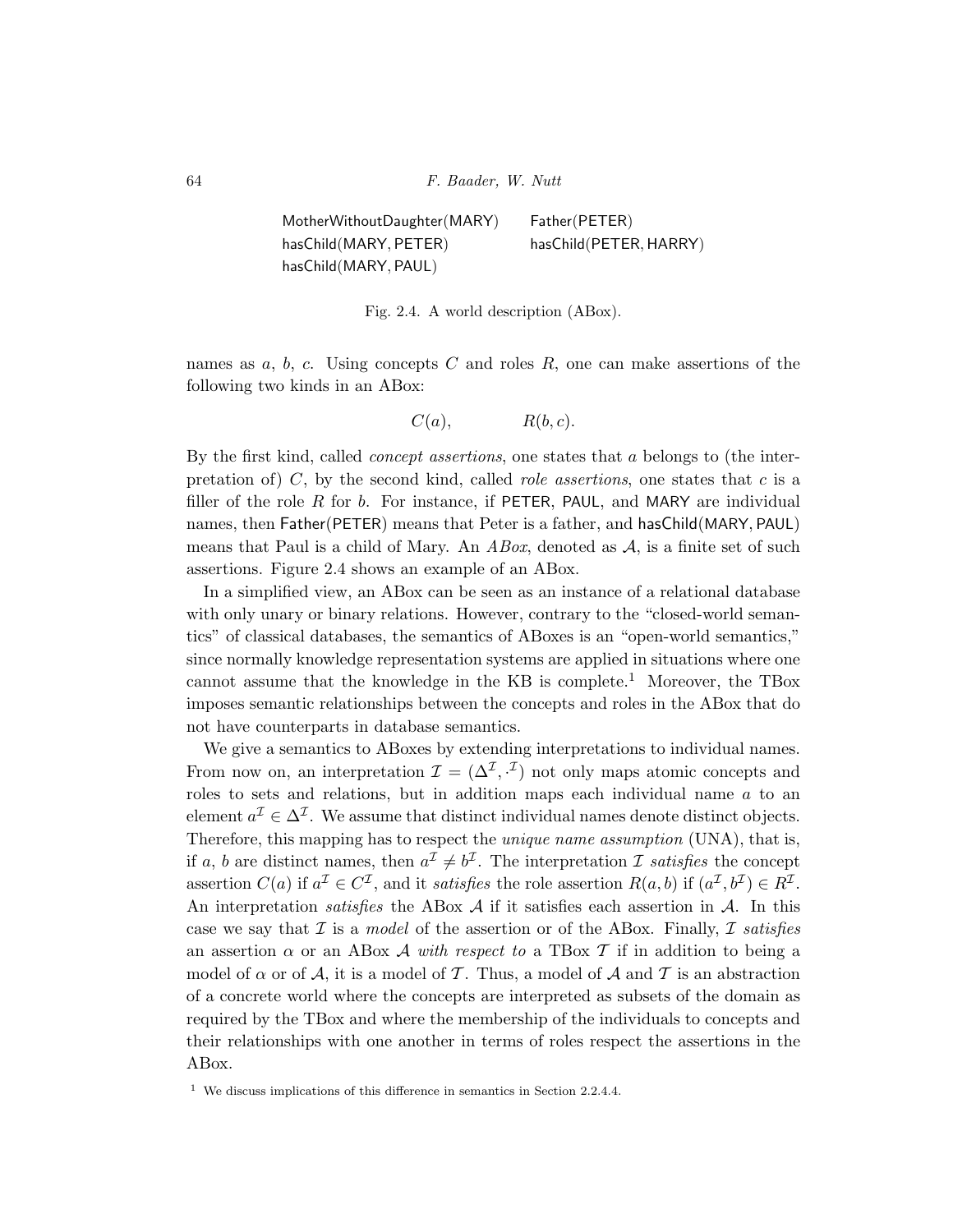#### 2.2.3.2 Individual names in the description language

Sometimes, it is convenient to allow individual names (also called nominals) not only in the ABox, but also in the description language. Some concept constructors employing individuals occur in systems and have been investigated in the literature. The most basic one is the "set" (or  $one-of)$ ) constructor, written

$$
\{a_1,\ldots,a_n\},\
$$

where  $a_1, \ldots, a_n$  are individual names. As one would expect, such a set concept is interpreted as

$$
\{a_1, \ldots, a_n\}^{\mathcal{I}} = \{a_1^{\mathcal{I}}, \ldots, a_n^{\mathcal{I}}\}.
$$
 (2.8)

With sets in the description language one can for instance define the concept of permanent members of the UN security council as {CHINA, FRANCE, RUSSIA, UK, USA}.

In a language with the union constructor " $\Box$ ", a constructor  $\{a\}$  for singleton sets alone adds sufficient expressiveness to describe arbitrary finite sets since, according to the semantics of the set constructor in Equation (2.8), the concepts  $\{a_1, \ldots, a_n\}$ and  $\{a_1\} \sqcup \cdots \sqcup \{a_n\}$  are equivalent.

Another constructor involving individual names is the "fills" constructor

$$
R:a,
$$

for a role R. The semantics of this constructor is defined as

$$
(R : a)^{\mathcal{I}} = \{ d \in \Delta^{\mathcal{I}} \mid (d, a^{\mathcal{I}}) \in R^{\mathcal{I}} \},\tag{2.9}
$$

that is,  $R : a$  stands for the set of those objects that have a as a filler of the role  $R$ . To a description language with singleton sets and full existential quantification, "fills" does not add anything new, since Equation  $(2.9)$  implies that  $R : a$  and  $\exists R.\{a\}$  are equivalent.

We note, finally, that "fills" allows one to express role assertions through concept assertions: an interpretation satisfies  $R(a, b)$  iff it satisfies  $(\exists R.\{b\})(a)$ .

#### 2.2.4 Inferences

A knowledge representation system based on DLs is able to perform specific kinds of reasoning. As said before, the purpose of a knowledge representation system goes beyond storing concept definitions and assertions. A knowledge base—comprising TBox and ABox—has a semantics that makes it equivalent to a set of axioms in first-order predicate logic. Thus, like any other set of axioms, it contains implicit knowledge that can be made explicit through inferences. For example, from the TBox in Figure 2.2 and the ABox in Figure 2.4 one can conclude that Mary is a grandmother, although this knowledge is not explicitly stated as an assertion.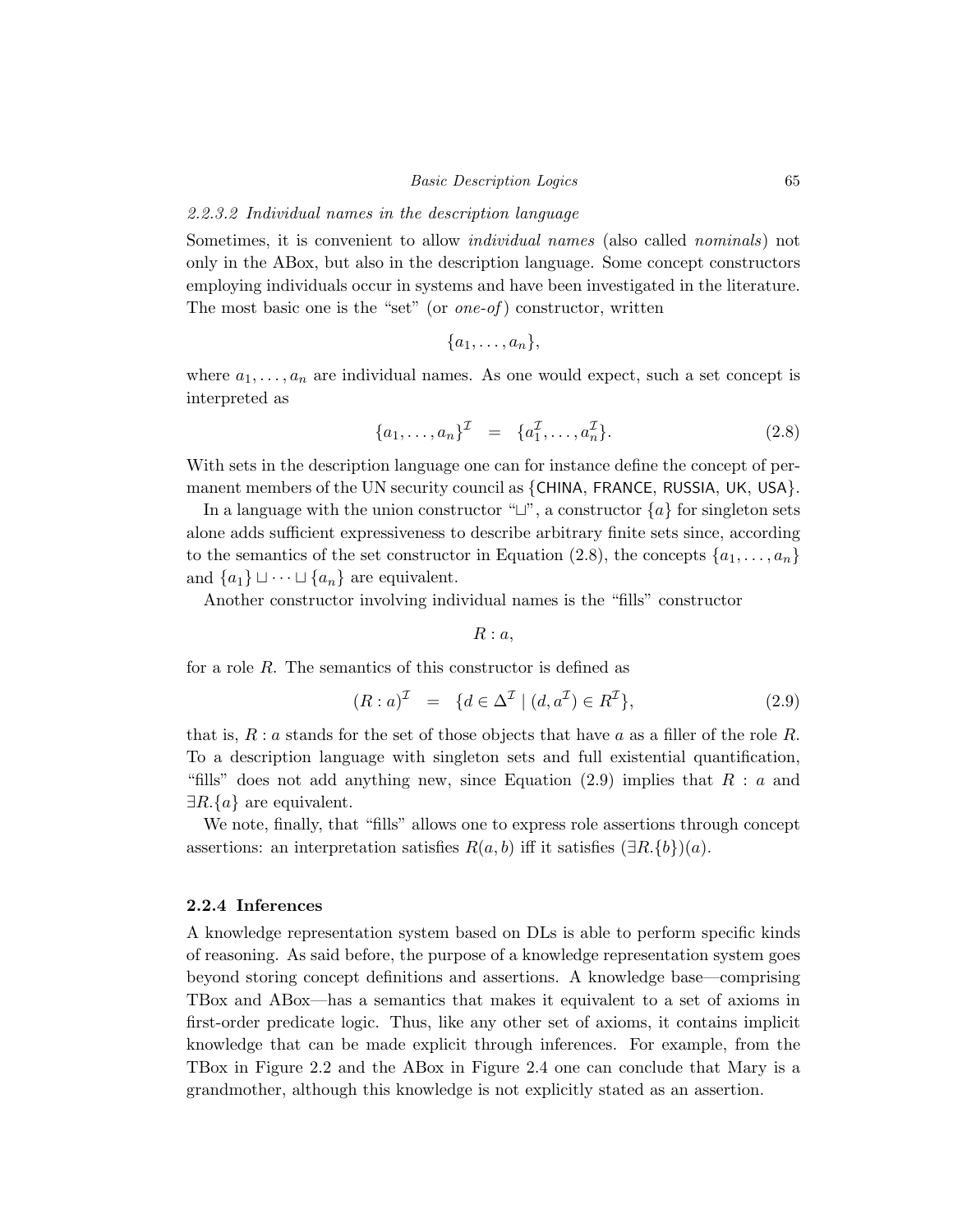The different kinds of reasoning performed by a DL system (see Chapter 8) are defined as logical inferences. In the following, we shall discuss these inferences, first for concepts, then for TBoxes and ABoxes, and finally for TBoxes and ABoxes together. It will turn out that there is one main inference problem, namely the consistency check for ABoxes, to which all other inferences can be reduced.

#### 2.2.4.1 Reasoning tasks for concepts

When a knowledge engineer models a domain, she constructs a terminology, say  $\mathcal{T},$ by defining new concepts, possibly in terms of others that have been defined before. During this process, it is important to find out whether a newly defined concept makes sense or whether it is contradictory. From a logical point of view, a concept makes sense for us if there is some interpretation that satisfies the axioms of  $\mathcal T$ (that is, a model of  $\mathcal{T}$ ) such that the concept denotes a nonempty set in that interpretation. A concept with this property is said to be satisfiable with respect to  $\mathcal T$  and unsatisfiable otherwise.

Checking satisfiability of concepts is a key inference. As we shall see, a number of other important inferences for concepts can be reduced to the (un)satisfiability. For instance, in order to check whether a domain model is correct, or to optimize queries that are formulated as concepts, we may want to know whether some concept is more general than another one: this is the *subsumption problem*. A concept  $C$  is subsumed by a concept D if in every model of T the set denoted by C is a subset of the set denoted by  $D$ . Algorithms that check subsumption are also employed to organize the concepts of a TBox in a taxonomy according to their generality. Further interesting relationships between concepts are *equivalence* and *disjointness*.

These properties are formally defined as follows. Let  $\mathcal T$  be a TBox.

- **Satisfiability:** A concept C is *satisfiable* with respect to T if there exists a model  $I$  of  $I$  such that  $C<sup>L</sup>$  is nonempty. In this case we say also that  $I$  is a model of  $C$ .
- **Subsumption:** A concept C is *subsumed* by a concept D with respect to T if  $C^{\perp} \subseteq D^{\perp}$  for every model  $\mathcal I$  of  $\mathcal T$ . In this case we write  $C \sqsubseteq_{\mathcal T} D$  or  $\mathcal{T} \models C \sqsubseteq D.$
- **Equivalence:** Two concepts C and D are *equivalent* with respect to T if  $C^{\perp} = D^{\perp}$ for every model  $\mathcal I$  of  $\mathcal T$ . In this case we write  $C \equiv_{\mathcal T} D$  or  $\mathcal T \models C \equiv D$ .
- **Disjointness:** Two concepts C and D are disjoint with respect to T if  $C^1 \cap D^1 = \emptyset$ for every model  $\mathcal I$  of  $\mathcal T$ .

If the TBox  $\mathcal T$  is clear from the context, we sometimes drop the qualification "with respect to  $T$ ."

We also drop the qualification in the special case where the TBox is empty, and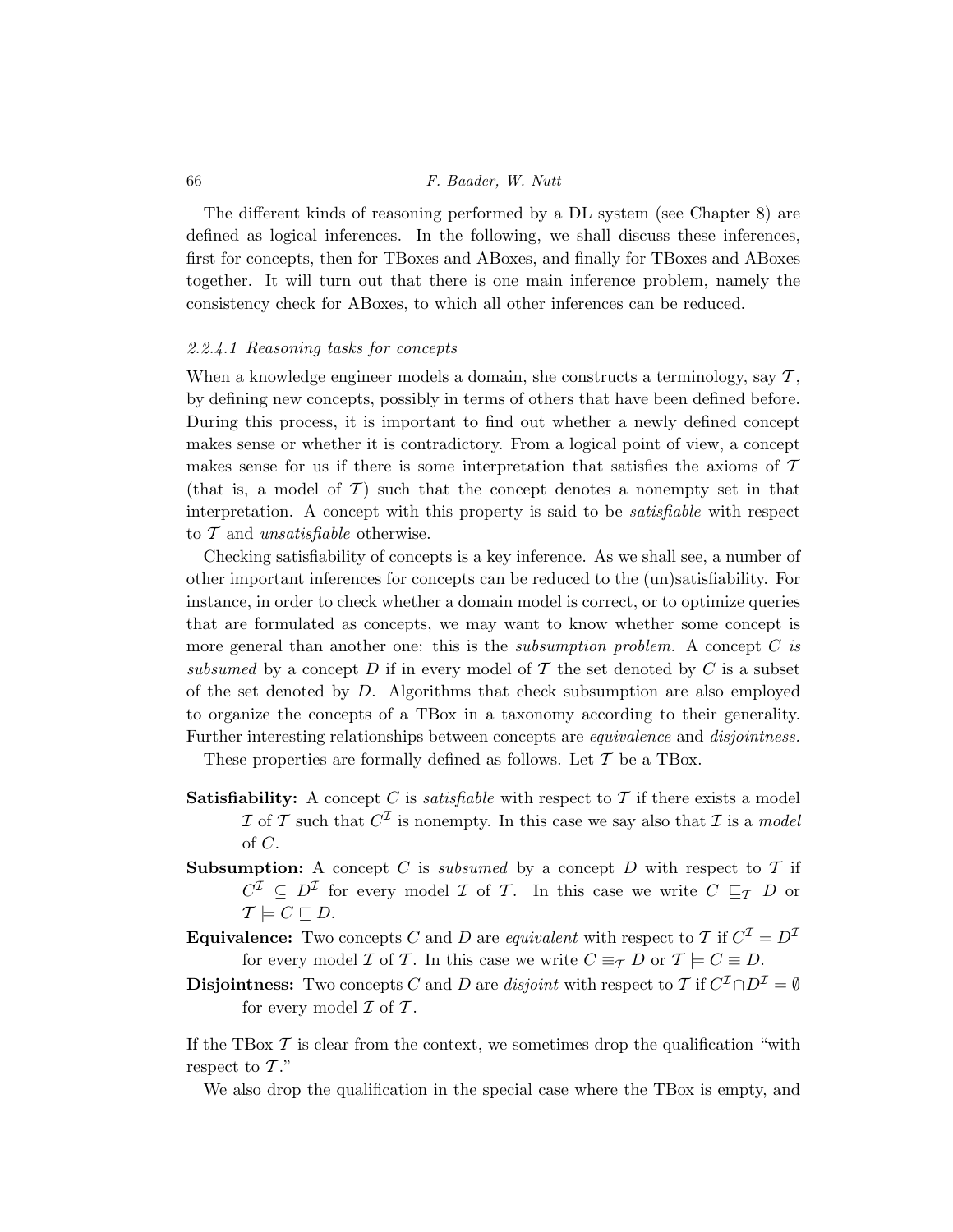we simply write  $\models C \sqsubseteq D$  if C is subsumed by D, and  $\models C \equiv D$  if C and D are equivalent.

Example 2.11 With respect to the TBox in Figure 2.2, Person subsumes Woman, both Woman and Parent subsume Mother, and Mother subsumes Grandmother. Moreover, Woman and Man, and Father and Mother are disjoint. The subsumption relationships follow from the definitions because of the semantics of " $\Box$ " and " $\sqcup$ ". That Man is disjoint from Woman is due to the fact that Man is subsumed by the negation of Woman. Ė

Traditionally, the basic reasoning mechanism provided by DL systems checked the subsumption of concepts. This, in fact, is sufficient to implement also the other inferences, as can be seen by the following reductions.

#### **Proposition 2.12 (Reduction to Subsumption)** For concepts  $C$ , D we have

- (i) C is unsatisfiable  $\Leftrightarrow$  C is subsumed by  $\perp$ ;
- (ii) C and D are equivalent  $\Leftrightarrow$  C is subsumed by D and D is subsumed by C;
- (iii) C and D are disjoint  $\Leftrightarrow$  C  $\Box$  D is subsumed by  $\bot$ .

The statements also hold with respect to a TBox.

All description languages implemented in actual DL systems provide the intersection operator " $\Box$ " and almost all of them contain an unsatisfiable concept. Thus, most DL systems that can check subsumption can perform all four inferences defined above.

If, in addition to intersection, a system allows one also to form the negation of a description, one can reduce subsumption, equivalence, and disjointness of concepts to the satisfiability problem (see also Smolka [1988]).

#### **Proposition 2.13 (Reduction to Unsatisfiability)** For concepts  $C, D$  we have

- (i) C is subsumed by  $D \Leftrightarrow C \sqcap \neg D$  is unsatisfiable;
- (ii) C and D are equivalent  $\Leftrightarrow$  both  $(C \sqcap \neg D)$  and  $(\neg C \sqcap D)$  are unsatisfiable;
- (iii) C and D are disjoint  $\Leftrightarrow$   $C \sqcap D$  is unsatisfiable.

The statements also hold with respect to a TBox.

The reduction of subsumption can easily be understood if one recalls that, for sets M, N, we have  $M \subseteq N$  iff  $M \setminus N = \emptyset$ . The reduction of equivalence is correct because C and D are equivalent if, and only if, C is subsumed by D and D is subsumed by C. Finally, the reduction of disjointness is just a rephrasing of the definition.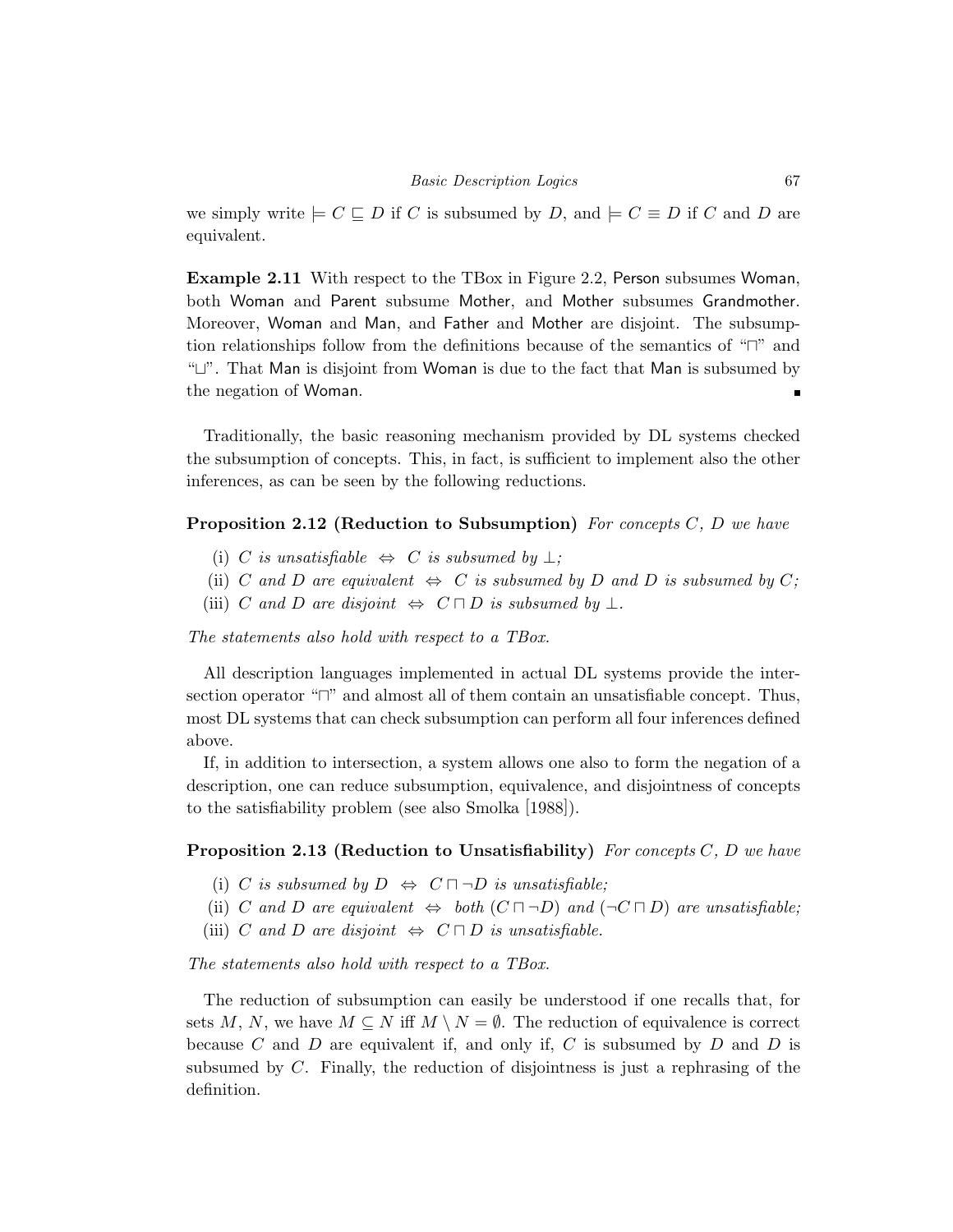Because of the above proposition, in order to obtain decision procedures for any of the four inferences we have discussed, it is sufficient to develop algorithms that decide the satisfiability of concepts, provided the language for which we can decide satisfiability supports conjunction as well as negation of arbitrary concepts.

In fact, this observation motivated researchers to study description languages in which, for every concept, one can also form the negation of that concept [Smolka, 1988; Schmidt-Schauß and Smolka, 1991; Donini et al., 1991b; 1997a]. The approach to consider satisfiability checking as the principal inference gave rise to a new kind of algorithms for reasoning in DLs, which can be understood as specialized tableaux calculi (see Section 2.3 in this chapter and Chapter 3). Also, the most recent generation of DL systems, like Kris [Baader and Hollunder, 1991b], Crack [Bresciani et al., 1995], Fact [Horrocks, 1998b], DLP [Patel-Schneider, 1999], and RACE [Haarslev and Möller, 2001e], are based on satisfiability checking, and a considerable amount of research work is spent on the development of efficient implementation techniques for this approach [Baader et al., 1994; Horrocks, 1998b; Horrocks and Patel-Schneider, 1999; Haarslev and Möller, 2001c.

In an  $AL$ -language without full negation, subsumption and equivalence cannot be reduced to unsatisfiability in the simple way shown in Proposition 2.13 and therefore these inferences may be of different complexity.

As seen in Proposition 2.12, from the viewpoint of worst-case complexity, subsumption is the most general inference for any  $AL$ -language. The next proposition shows that unsatisfiability is a special case of each of the other problems.

**Proposition 2.14 (Reducing Unsatisfiability)** Let C be a concept. Then the following are equivalent:

- (i)  $C$  is unsatisfiable;
- (ii) C is subsumed by  $\perp$ ;
- (iii) C and  $\perp$  are equivalent;
- (iv) C and  $\top$  are disjoint.

The statements also hold with respect to a TBox.

From Propositions 2.12 and 2.14 we see that, in order to obtain upper and lower complexity bounds for inferences on concepts in  $A\mathcal{L}$ -languages, it suffices to assess lower bounds for unsatisfiability and upper bounds for subsumption. More precisely, for each  $A\mathcal{L}$ -language, an upper bound for the complexity of the subsumption problem is also an upper bound for the complexity of the unsatifiability, the equivalence, and the disjointness problem. Moreover, a lower bound for the complexity of the unsatifiability problem is also a lower bound for the complexity of the subsumption, the equivalence, and the disjointness problem.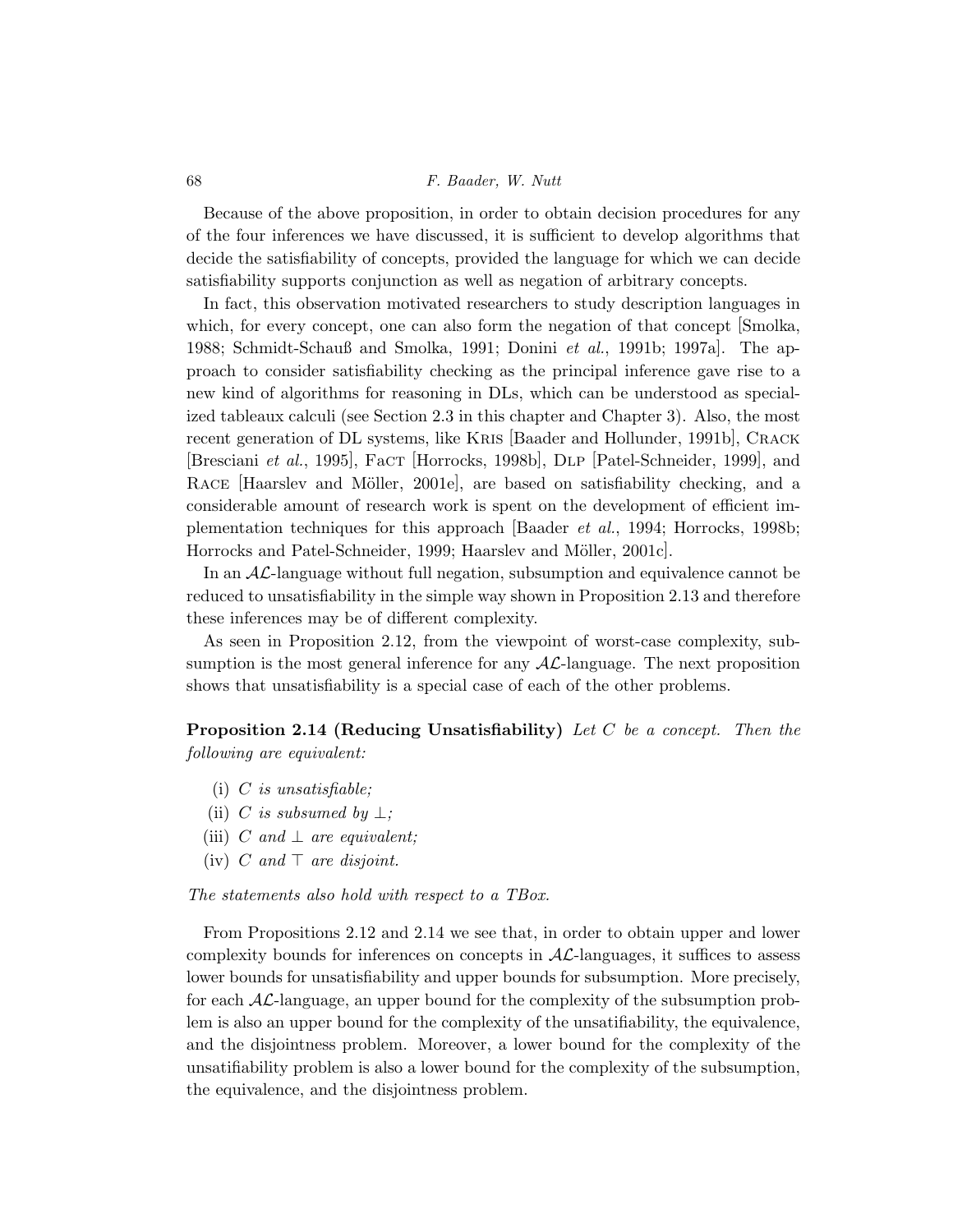#### 2.2.4.2 Eliminating the TBox

In applications, concepts usually come in the context of a TBox. However, for developing reasoning procedures it is conceptually easier to abstract from the TBox or, what amounts to the same, to assume that it is empty.

We show that, if  $\mathcal T$  is an acyclic TBox, we can always reduce reasoning problems with respect to  $\mathcal T$  to problems with respect to the empty TBox. As we have seen in Proposition 2.1,  $\mathcal T$  is equivalent to its expansion  $\mathcal T'$ . Recall that in the expansion every definition is of the form  $A \equiv D$  such that D contains only base symbols, but no name symbols. Now, for each concept C we define the *expansion of C with* respect to  $\mathcal T$  as the concept  $C'$  that is obtained from  $C$  by replacing each occurrence of a name symbol A in C by the concept D, where  $A \equiv D$  is the definition of A in  $\mathcal{T}'$ , the expansion of  $\mathcal{T}$ .

For example, we obtain the expansion of the concept

$$
Woman \sqcap Man \tag{2.10}
$$

with respect to the TBox in Figure 2.2 by considering the expanded TBox in Figure 2.3, and replacing Woman and Man with the right-hand sides of their definitions in this expansion. This results in the concept

$$
\mathsf{Person} \sqcap \mathsf{Female} \sqcap \mathsf{Person} \sqcap \neg (\mathsf{Person} \sqcap \mathsf{Female}).\tag{2.11}
$$

We can readily deduce a number of facts about expansions. Since the expansion  $C'$ is obtained from C by replacing names with descriptions in such a way that both are interpreted in the same way in any model of  $\mathcal{T}$ , it follows that

•  $C \equiv_T C'$ .

Hence, C is satisfiable w.r.t. T iff C' is satisfiable w.r.t. T. However, C' contains no defined names, and thus  $C'$  is satisfiable w.r.t.  $\mathcal T$  iff it is satisfiable. This yields that

• C is satisfiable w.r.t. T iff  $C'$  is satisfiable.

If D is another concept, then we have also  $D \equiv_T D'$ . Thus,  $C \sqsubseteq_T D$  iff  $C' \sqsubseteq_T D'$ , and  $C \equiv_T D$  iff  $C' \equiv_T D'$ . Again, since  $C'$  and  $D'$  contain only base symbols, this implies

- $\mathcal{T} \models C \sqsubseteq D$  iff  $\models C' \sqsubseteq D'$ ;
- $\mathcal{T} \models C \equiv D$  iff  $\models C' \equiv D'.$

With similar arguments we can show that

• C and D are disjoint w.r.t.  $\mathcal{T}$  iff  $C'$  and  $D'$  are disjoint.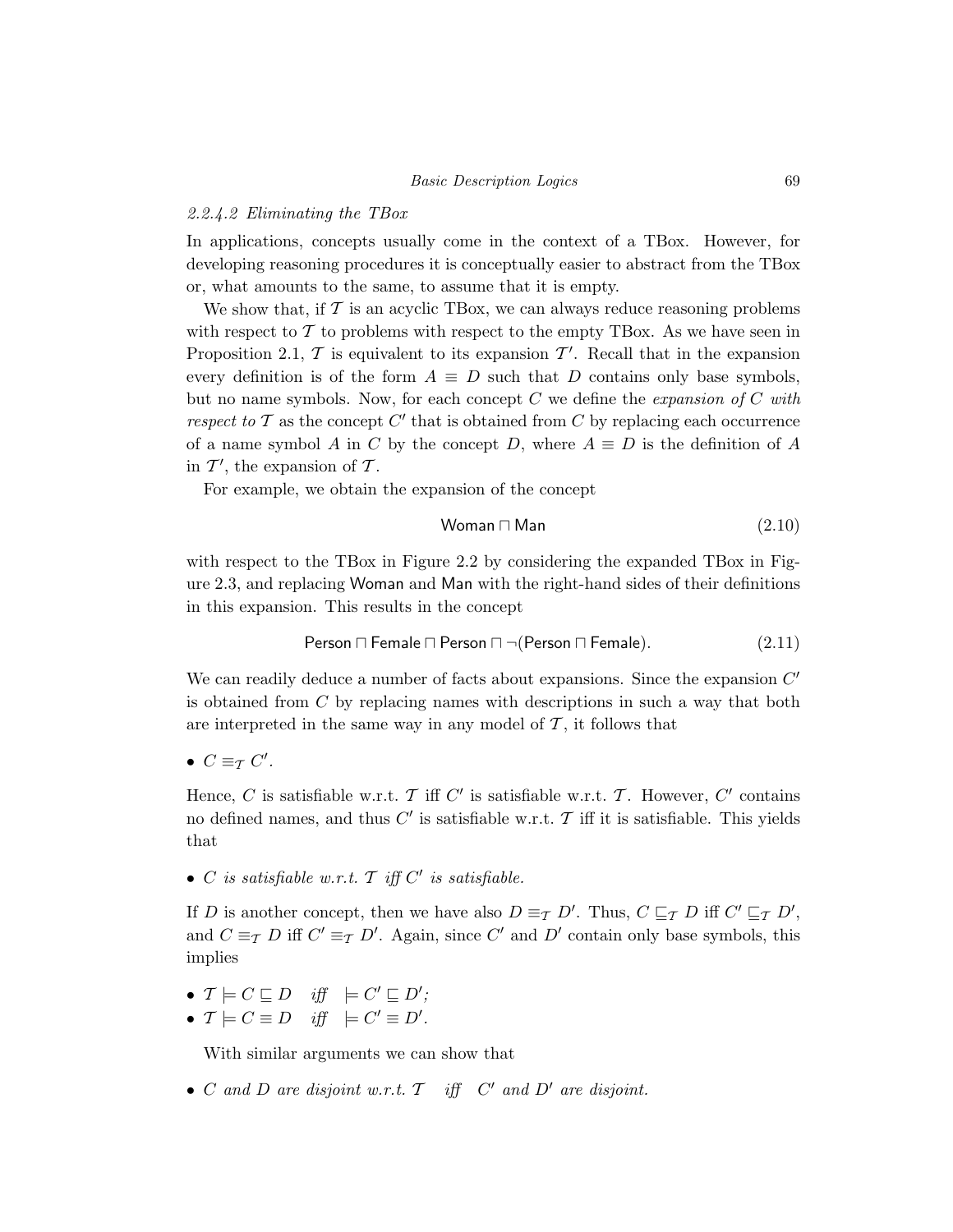Summing up, expanding concepts with respect to an acyclic TBox allows one to get rid of the TBox in reasoning problems. Going back to our example from above, this means that, in order to verify whether Man and Woman are disjoint with respect to the Family TBox, which amounts to checking whether  $Man \sqcap Woman$  is unsatisfiable, it suffices to check that the concept  $(2.11)$  is unsatisfiable.

Expanding concepts may be computationally costly, since in the worst case the size of  $\mathcal{T}'$  is exponential in the size of  $\mathcal{T}$ , and therefore  $C'$  may be larger than  $C$  by a factor that is exponential in the size of  $\mathcal T$ . A complexity analysis of the difficulty of reasoning with respect to TBoxes shows that the expansion of definitions is a source of complexity that cannot always be avoided (see Subsection 2.3.3 of this chapter and Chapter 3).

#### 2.2.4.3 Reasoning tasks for ABoxes

After a knowledge engineer has designed a terminology and has used the reasoning services of her DL system to check that all concepts are satisfiable and that the the expected subsumption relationships hold, the ABox can be filled with assertions about individuals. We recall that an ABox contains two kinds of assertions, concept assertions of the form  $C(a)$  and role assertions of the form  $R(a, b)$ . Of course, the representation of such knowledge has to be consistent, because otherwise—from the viewpoint of logic—one could draw arbitrary conclusions from it. If, for example, the ABox contains the assertions Mother(MARY) and Father(MARY), the system should be able to find out that, together with the Family TBox, these statements are inconsistent.

In terms of our model theoretic semantics we can easily give a formal definition of consistency. An ABox  $\mathcal A$  is *consistent with respect to a TBox T*, if there is an interpretation that is a model of both  $A$  and  $T$ . We simply say that  $A$  is consistent if it is consistent with respect to the empty TBox.

For example, the set of assertions {Mother(MARY), Father(MARY)} is consistent (with respect to the empty TBox), because without any further restrictions on the interpretation of Mother and Father, the two concepts can be interpreted in such a way that they have a common element. However, the assertions are not consistent with respect to the Family TBox, since in every model of it, Mother and Father are interpreted as disjoint sets.

Similarly as for concepts, checking the consistency of an ABox with respect to an acyclic TBox can be reduced to checking an expanded ABox. We define the *expansion* of A with respect to T as the ABox  $A'$  that is obtained from A by replacing each concept assertion  $C(a)$  in A with the assertion  $C'(a)$ , where  $C'$  is the expansion of C with respect to  $\mathcal{T}$ .<sup>1</sup> In every model of T, a concept C and its

<sup>&</sup>lt;sup>1</sup> We expand only concept assertions because the description language considered until now does not provide constructors for role descriptions and therefore we have not considered TBoxes with role definitions.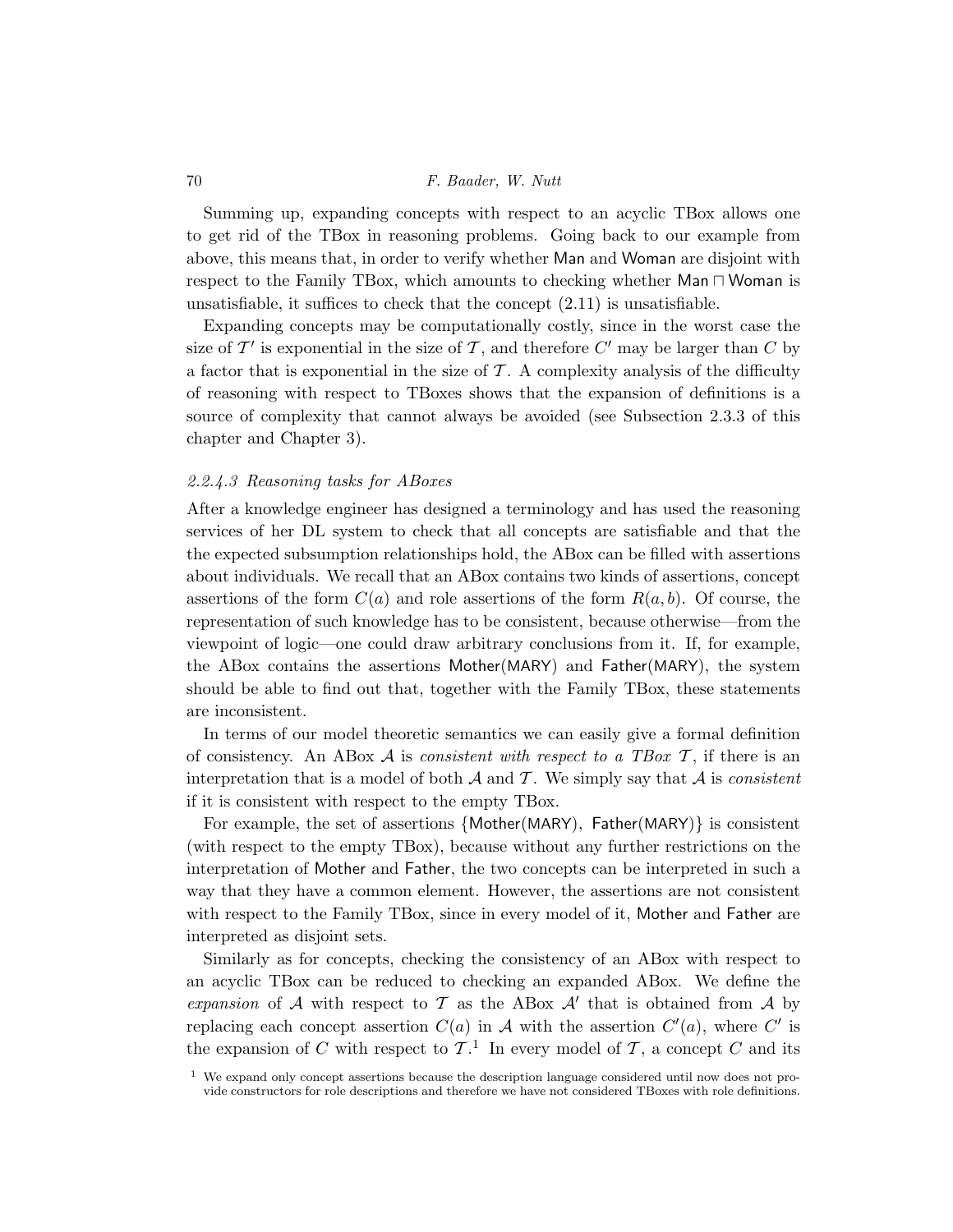expansion  $C'$  are interpreted in the same way. Therefore,  $\mathcal{A}'$  is consistent w.r.t.  $\mathcal{I}$ iff A is so. However, since A' does not contain a name symbol defined in  $\mathcal{T}$ , it is consistent w.r.t.  $\mathcal T$  iff it is consistent. We conclude:

#### • A is consistent w.r.t.  $\mathcal T$ iff its expansion  $A'$  is consistent.

A technique to check the consistency of ALCN -ABoxes is discussed in Section 2.3.2.

Other inferences that we are going to introduce can also be defined with respect to a TBox or for an ABox alone. As in the case of consistency, reasoning tasks for ABoxes with respect to acyclic TBoxes can be reduced to reasoning on expanded ABoxes. For the sake of simplicity, we shall give only definitions of inferences with ABoxes alone, and leave it to the reader to formulate the appropriate generalization to inferences with respect to TBoxes and to verify that they can be reduced to inferences about expansions, provided the TBox is acyclic.

Over an ABox  $A$ , one can pose queries about the relationships between concepts, roles and individuals. The prototypical ABox inference on which such queries are based is the instance check, or the check whether an assertion is entailed by an ABox. We say that an assertion  $\alpha$  is entailed by A and we write  $\mathcal{A} \models \alpha$ , if every interpretation that satisfies A, that is, every model of A, also satisfies  $\alpha$ . If  $\alpha$ is a role assertion, the instance check is easy, since our description language does not contain constructors to form complex roles. If  $\alpha$  is of the form  $C(a)$ , we can reduce the instance check to the consistency problem for ABoxes because there is the following connection:

## •  $A \models C(a)$  iff  $A \cup \{\neg C(a)\}\$ is inconsistent.

Also reasoning about concepts can be reduced to consistency checking. We have seen in Proposition 2.13 that the important reasoning problems for concepts can be reduced to the one to decide whether a concept is (un)satisfiable. Similarly, concept satisfiability can be reduced to ABox consistency because for every concept  $C$  we have

• C is satisfiable iff  ${C(a)}$  is consistent,

where a is an arbitrarily chosen individual name. Conversely, Schaerf has shown that ABox consistency can be reduced to concept satisfiability in languages with the "set" and the "fills" constructor [Schaerf, 1994b]. If these constructors are not available, however, then instance checking may be harder than the satisfiability and the subsumption problem [Donini *et al.*, 1994b].

For applications, usually more complex inferences than consistency and instance

If the description language is richer, and TBoxes contain also role definitions, then they clearly have to be taken into account in the definition of expansions.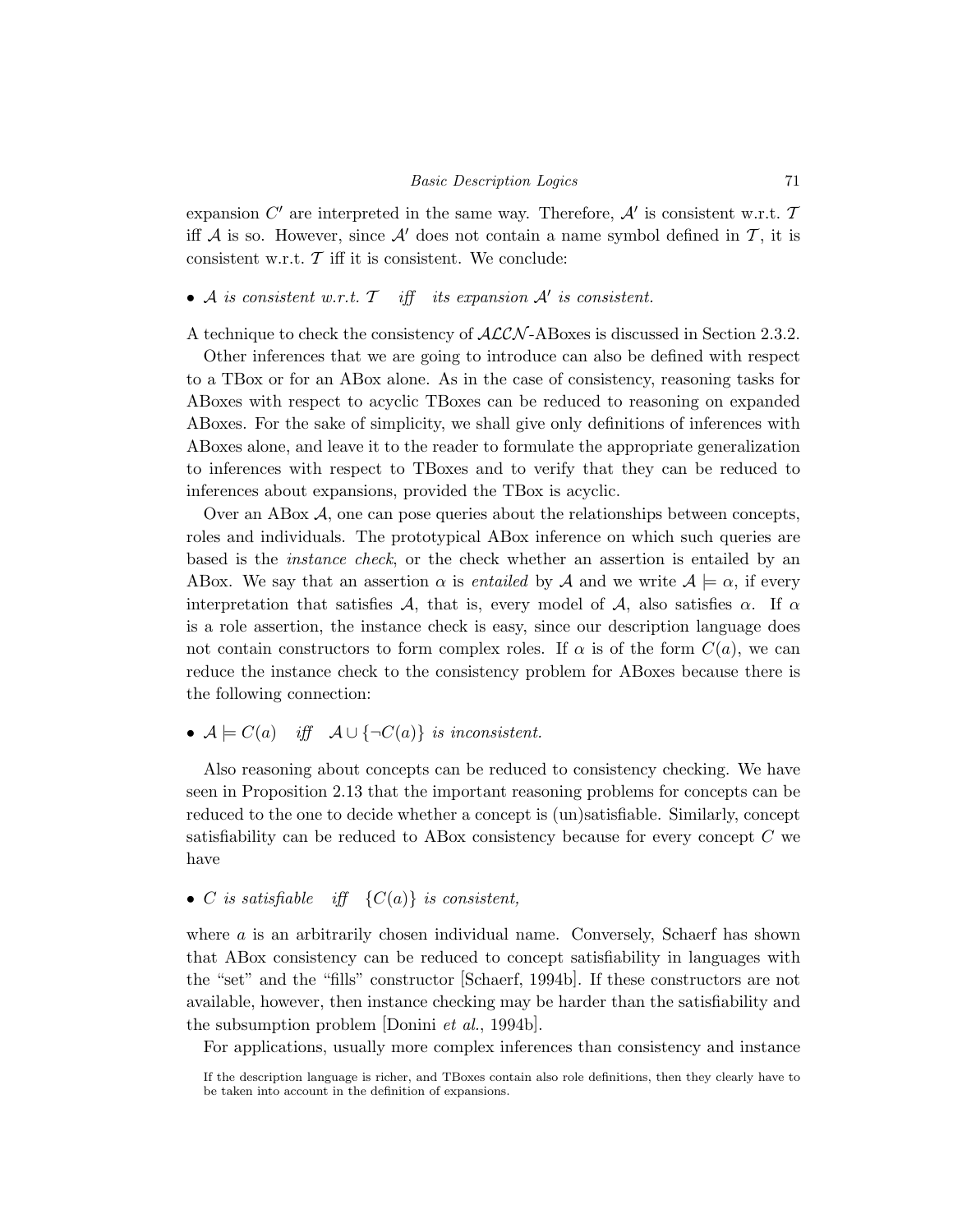checking are required. If we consider a knowledge base as a means to store information about individuals, we may want to know all individuals that are instances of a given concept description  $C$ , that is, we use the description language to formulate queries. In our example, we may want to know from the system all parents that have at least two children—for instance, because they are entitled to a specific family tax break. The *retrieval problem* is, given an ABox  $A$  and a concept  $C$ , to find all individuals a such that  $A \models C(a)$ . A non-optimized algorithm for a retrieval query can be realized by testing for each individual occurring in the ABox whether it is an instance of the query concept C.

The dual inference to retrieval is the *realization problem*: given an individual a and a set of concepts, find the most specific concepts C from the set such that  $\mathcal{A} \models C(a)$ . Here, the most specific concepts are those that are minimal with respect to the subsumption ordering  $\subseteq$ . Realization can, for instance, be used in systems that generate natural language if terms are indexed by concepts and if a term as precise as possible is to be found for an object occurring in a discourse.

#### 2.2.4.4 Closed- vs. open-world semantics

Often, an analogy is established between databases on the one hand and DL knowledge bases on the other hand (see also Chapter 16). The schema of a database is compared to the TBox and the instance with the actual data is compared to the ABox. However, the semantics of ABoxes differs from the usual semantics of database instances. While a database instance represents exactly one interpretation, namely the one where classes and relations in the schema are interpreted by the objects and tuples in the instance, an ABox represents many different interpretations, namely all its models. As a consequence, absence of information in a database instance is interpreted as negative information, while absence of information in an ABox only indicates lack of knowledge.

For example, if the only assertion about Peter is hasChild(PETER, HARRY), then in a database this is understood as a representation of the fact that Peter has only one child, Harry. In an ABox, the assertion only expresses that, in fact, Harry is a child of Peter. However, the ABox has several models, some in which Harry is the only child and others in which he has brothers or sisters. Consequently, even if one also knows (by an assertion) that Harry is male, one cannot deduce that all of Peter's children are male. The only way of stating in an ABox that Harry is the only child is by doing so explicitly, that is by adding the assertion  $(\leq 1$  has Child)(PETER). This means that, while the information in a database is always understood to be complete, the information in an ABox is in general viewed as being incomplete. The semantics of ABoxes is therefore sometimes characterized as an "open-world" semantics, while the traditional semantics of databases is characterized as a "closedworld" semantics.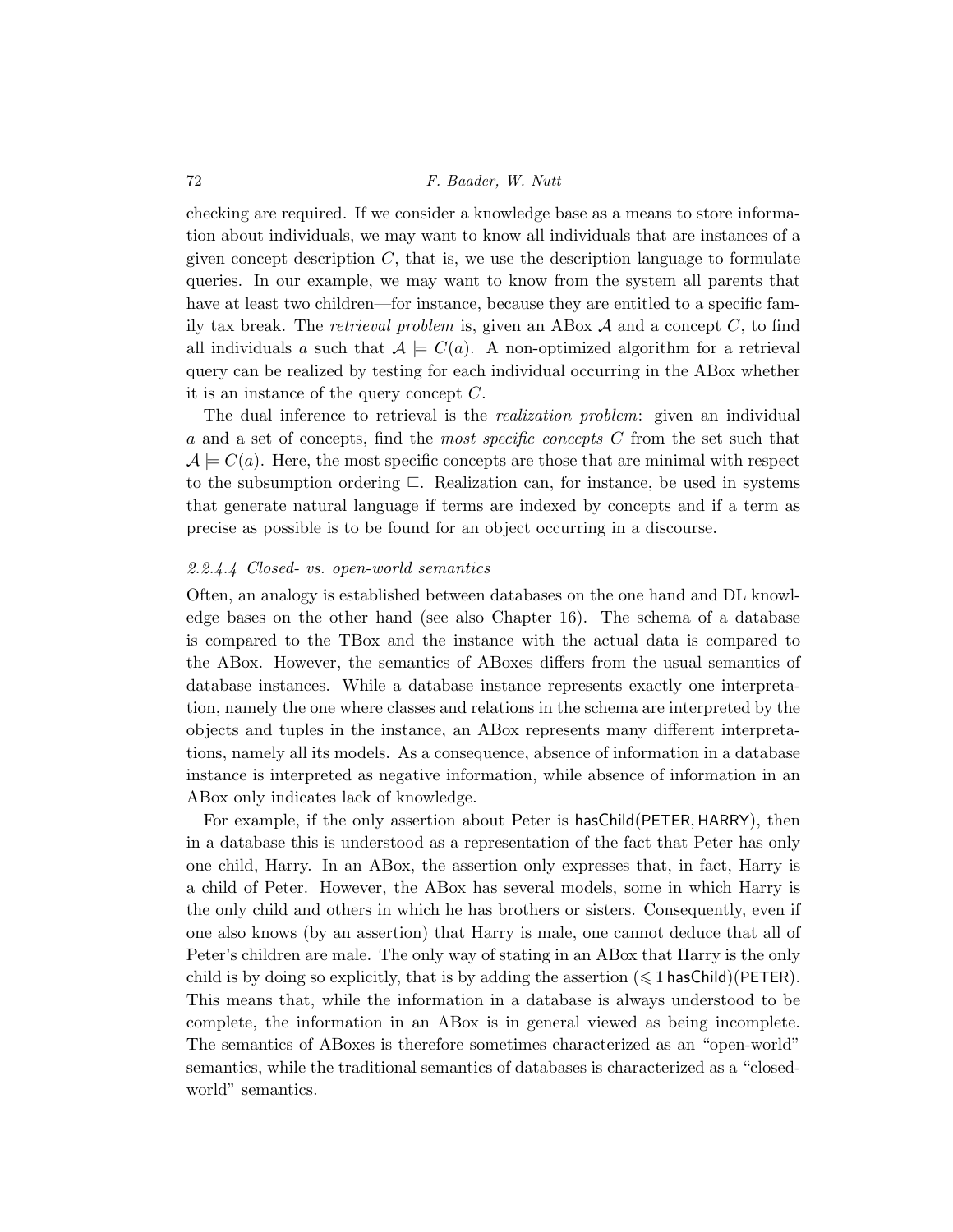```
Basic Description Logics 73
```
hasChild(IOKASTE, OEDIPUS) hasChild(IOKASTE, POLYNEIKES) Patricide(OEDIPUS) ¬Patricide(THERSANDROS)

hasChild(OEDIPUS, POLYNEIKES) hasChild(POLYNEIKES,THERSANDROS)

Fig. 2.5. The Oedipus ABox  $\mathcal{A}_{oe}$ .

This view has consequences for the way queries are answered. Essentially, a query is a description of a class of objects. In our setting, we assume that queries are concept descriptions. A database (in the sense introduced above) is a listing of a single finite interpretation. A finite interpretation, say  $\mathcal I$ , could be written up as a set of assertions of the form  $A(a)$  and  $R(b, c)$ , where A is an atomic concept and  $R$  an atomic role. Such a set looks syntactically like an ABox, but is not an ABox because of the difference in semantics. Answering a query, represented by a complex concept C, over that database amounts to computing  $C<sup>\perp</sup>$  as it was defined in Section 2.2.1. From a logical point of view this means that query evaluation in a database is not logical reasoning, but finite model checking (i.e., evaluation of a formula in a fixed finite model).

Since an ABox represents possibly infinitely many interpretations, namely its models, query answering is more complex: it requires nontrivial reasoning. Here we are only concerned with semantical issues (algorithmic aspects will be treated in Section 2.3). To illustrate the difference between a semantics that identifies a database with a single model, and the open-world semantics of ABoxes, we discuss the so-called Oedipus example, which has stimulated a number of theoretical developments in DL research.

Example 2.15 The example is based on the Oedipus story from ancient Greek mythology. In a nutshell, the story recounts how Oedipus killed his father, married his mother Iokaste, and had children with her, among them Polyneikes. Finally, also Polyneikes had children, among them Thersandros.

We suppose the ABox  $\mathcal{A}_{oe}$  in Figure 2.5 represents some rudimentary facts about these events. For the sake of the example, our ABox asserts that Oedipus is a patricide and that Thersandros is not, which is represented using the atomic concept Patricide.

Suppose now that we want to know from the ABox whether Iokaste has a child that is a patricide and that itself has a child that is not a patricide. This can be expressed as the entailment problem

 $\mathcal{A}_{oe}$  = ( $\exists$ hasChild.(Patricide  $\sqcap \exists$ hasChild.¬Patricide))(IOKASTE) ?

One may be tempted to reason as follows. Iokaste has two children in the ABox.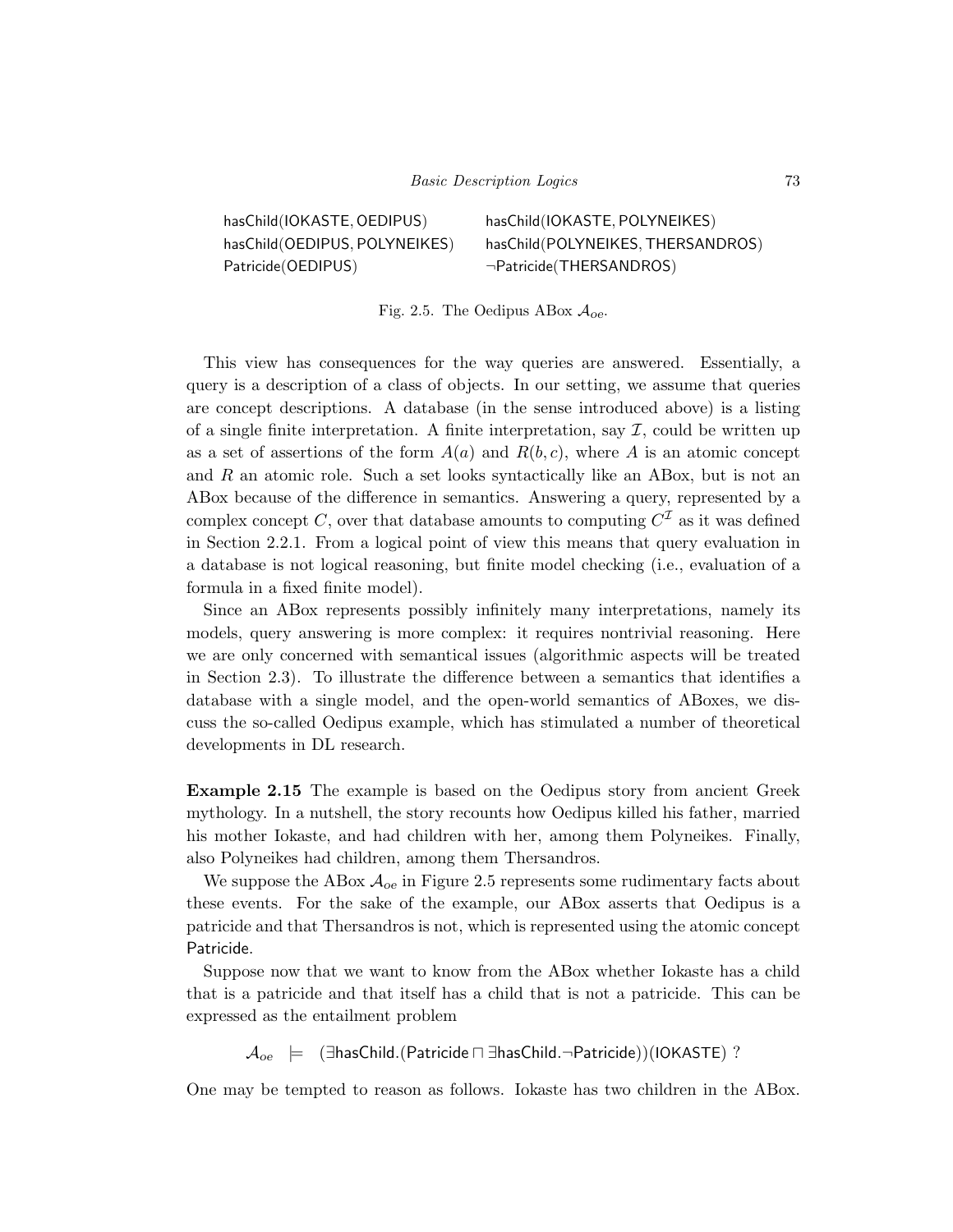One, Oedipus, is a patricide. He has one child, Polyneikes. But nothing tells us that Polyneikes is not a patricide. So, Oedipus is not the child we are looking for. The other child is Polyneikes, but again, nothing tells us that Polyneikes is a patricide. So, Polyneikes is also not the child we are looking for. Based on this reasoning, one would claim that the assertion about Iokaste is not entailed.

However, the correct reasoning is different. All the models of  $\mathcal{A}_{oe}$  can be divided into two classes, one in which Polyneikes is a patricide, and another one in which he is not. In a model of the first kind, Polyneikes is the child of Iokaste that is a patricide and has a child, namely Thersandros, that isn't. In a model of the second kind, Oedipus is the child of Iokaste that is a patricide and has a child, namely Polyneikes, that isn't. Thus, in all models Iokaste has a child that is a patricide and that itself has a child that is not a patricide (though this is not always the same child). This means that the assertion (∃hasChild.(Patricide ⊓∃hasChild.¬Patricide))(IOKASTE) is indeed entailed by  $\mathcal{A}_{oe}$ .

As this example shows, open-world reasoning may require to make case analyses. As will be explained in more detail in Chapter 3, this is one of the reasons why inferences in DLs are often more complex than query answering in databases.

#### 2.2.5 Rules

The knowledge bases we have discussed so far consist of a TBox  $\mathcal T$  and an ABox  $\mathcal A$ . We denote such a knowledge base as a pair  $\mathcal{K} = (\mathcal{T}, \mathcal{A})$ .

In some DL systems, such as CLASSIC Brachman *et al.*, 1991 or LOOM Mac-Gregor, 1991a], in addition to terminologies and world descriptions, one can also use *rules* to express knowledge. The simplest variant of such rules are expressions of the form

$$
C \Rightarrow D,
$$

where  $C, D$  are concepts. The meaning of such a rule is "if an individual is proved to be an instance of  $C$ , then derive that it is also an instance of  $D$ ." Such rules are often called trigger rules.

Operationally, the semantics of a finite set  $R$  of trigger rules can be described by a forward reasoning process. Starting with an initial knowledge base  $\mathcal{K}$ , a series of knowledge bases  $\mathcal{K}^{(0)}$ ,  $\mathcal{K}^{(1)}$ ,... is constructed, where  $\mathcal{K}^{(0)} = \mathcal{K}$  and  $\mathcal{K}^{(i+1)}$ is obtained from  $\mathcal{K}^{(i)}$  by adding a new assertion  $D(a)$  whenever R contains a rule  $C \Rightarrow D$  such that  $\mathcal{K}^{(i)} \models C(a)$  holds, but  $\mathcal{K}^{(i)}$  does not contain  $D(a)$ . This process eventually halts because the initial knowledge base contains only finitely many individuals and there are only finitely many rules. Hence, there are only finitely many assertions  $D(a)$  that can possibly be added. The result of the rule applica-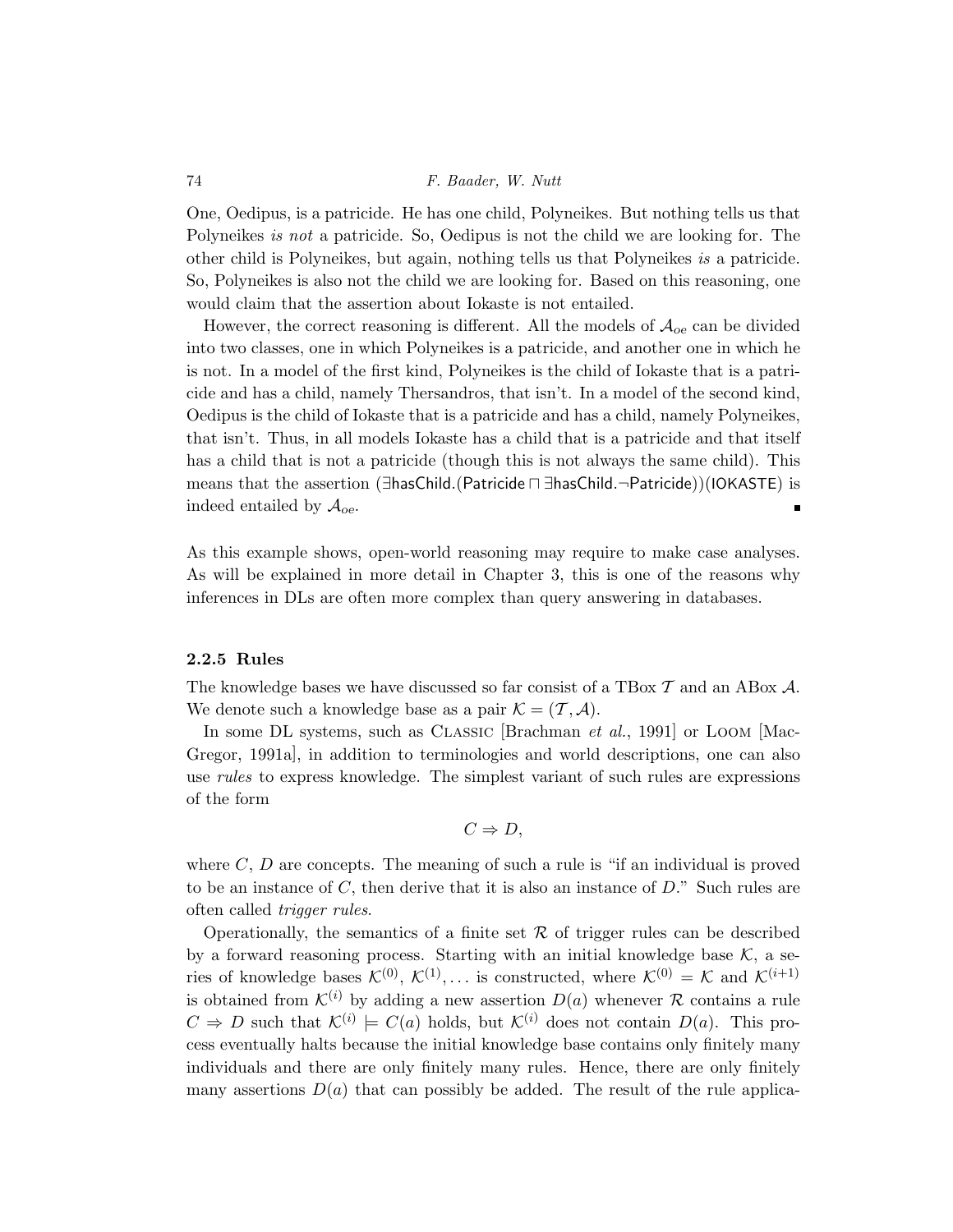tions is a knowledge base  $\mathcal{K}^{(n)}$  that has the same TBox as  $\mathcal{K}^{(0)}$  and whose ABox is augmented by the membership assertions introduced by the rules. We call this final knowledge base the *procedural extension* of  $K$  and denote it as  $K$ . It is easy to see that this procedural extension is independent of the order of rule applications. Consequently, a set of trigger rules  $\mathcal R$  uniquely specifies how to generate, for each knowledge base  $\mathcal{K}$ , an extended knowledge base  $\overline{\mathcal{K}}$ . The semantics of a knowledge base  $\mathcal{K}$ , augmented by a set of trigger rules, can thus be understood as the set of models of  $\bar{\mathcal{K}}$ .

This defines the semantics of trigger rules only operationally. It would be preferable to specify the semantics declaratively and then to prove that the extension computed with the trigger rules correctly represents this semantics. It might be tempting to use the declarative semantics of inclusion axioms as semantics for rules. However, this does not correctly reflect the operational semantics given above. An important difference between the trigger rule  $C \Rightarrow D$  and the inclusion axiom  $C \subseteq D$  is that the trigger rule is not equivalent to its contrapositive  $\neg D \Rightarrow \neg C$ . In addition, when applying trigger rules one does not make a case analysis. For example, the inclusions  $C \subseteq D$  and  $\neg C \subseteq D$  imply that every object belongs to D, whereas none of the trigger rules  $C \Rightarrow D$  and  $\neg C \Rightarrow D$  applies to an individual a for which neither  $C(a)$  nor  $\neg C(a)$  can be proven.

In order to capture the meaning of trigger rules in a declarative way, we must augment description logics by an operator  $\bf{K}$ , which does not refer to objects in the domain, but to what the knowledge base knows about the domain. Therefore,  $\bf{K}$ is an epistemic operator. More information on epistemic operators in DLs can be found in Chapter 6.

To introduce the K-operator, we enrich both the syntax and the semantics of description languages. Originally, the **K**-operator has been defined for  $\mathcal{ALC}$  [Donini et al., 1992b; 1998a]. In this subsection, we discuss only how to extend the basic language  $A\mathcal{L}$ . For other languages, one can proceed analogously (see also Chapter 6).

First, we add one case to the syntax rule in Section 2.2.1.1 that allows us to construct epistemic concepts:

 $C, D \longrightarrow \mathbf{K}C$  (epistemic concept).

Intuitively, the concept  $\mathbf{K}C$  denotes those objects for which the knowledge base knows that they are instances of C.

Next, using **K**, we translate trigger rules  $C \Rightarrow D$  into inclusion axioms

$$
\mathbf{K}C \sqsubseteq D. \tag{2.12}
$$

Intuitively, the  $\bf{K}$  operator in front of the concept C has the effect that the axiom is only applicable to individuals that appear in the ABox and for which ABox and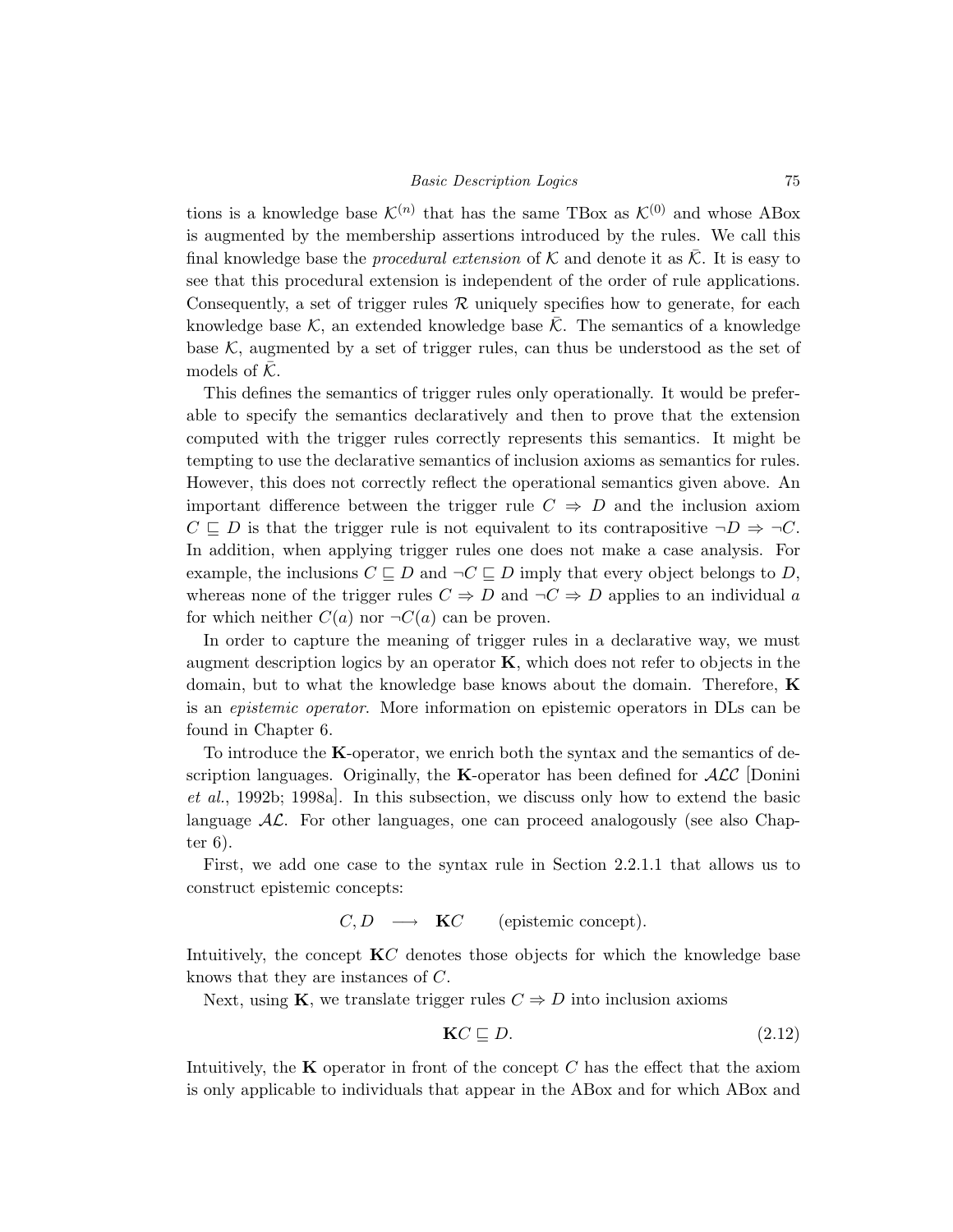TBox imply that they are instances of C. Such a restricted applicability prevents the inclusion axiom from influencing satisfiability or subsumption relationships between concepts. In the sequel, we will define a formal semantics for the operator  $\bf{K}$  that has exactly this effect.

A rule knowledge base is a triple  $\mathcal{K} = (\mathcal{T}, \mathcal{A}, \mathcal{R})$ , where T is a TBox, A is an ABox, and  $R$  is a set of rules written as inclusion axioms of the form  $(2.12)$ . The *procedural* extension of such a triple is the knowledge base  $\overline{\mathcal{K}} = (\mathcal{T}, \overline{\mathcal{A}})$  that is obtained from  $(\mathcal{T}, \mathcal{A})$  by applying the trigger rules as described above.

The semantics of epistemic inclusions will be defined in such a way that it applies only to individuals in the knowledge base that provably are instances of  $C$ , but not to arbitrary domain elements, which would be the case if we dropped  $K$ . The semantics will go beyond first-order logic because we not only have to interpret concepts, roles and individuals, but also have to model the knowledge of a knowledge base. The fact that a knowledge base has knowledge about the domain can be understood in such a way that it considers only a subset  $\mathcal W$  of the set of all interpretations as possible states of the world. Those individuals that are interpreted as elements of C under all interpretations in  $W$  are then "known" to be in  $C$ .

To make this formal, we modify the definition of ordinary (first-order) interpretations by assuming that:

- (i) there is a fixed countably infinite set  $\Delta$  that is the domain of every interpretation (Common Domain Assumption);
- (ii) there is a mapping  $\gamma$  from the individuals to the domain elements that fixes the way individuals are interpreted (Rigid Term Assumption).

The Common Domain Assumption guarantees that all interpretations speak about the same domain. The Rigid Term Assumption allows us to identify each individual symbols with exactly one domain element. These assumptions do not essentially reduce the number of possible interpretations. As a consequence, properties like satisfiability and subsumption of concepts are the same independently of whether we define them with respect to arbitrary interpretations or those that satisfy the above assumptions.

Now, we define an *epistemic interpretation* as a pair  $(\mathcal{I}, \mathcal{W})$ , where  $\mathcal I$  is a firstorder interpretation and  $W$  is a set of first-order interpretations, all satisfying the above assumptions. Every epistemic interpretation gives rise to a unique mapping  $\cdot^{\mathcal{I}, \mathcal{W}}$  associating concepts and roles with subsets of  $\Delta$  and  $\Delta \times \Delta$ , respectively. For  $\top$ ,  $\bot$ , for atomic concepts, negated atomic concepts, and for atomic roles,  $\cdot^{\mathcal{I},\mathcal{W}}$ agrees with  $\cdot^2$ . For intersections, value restrictions, and existential quantifications, the definition is similar to the one of  $\cdot^2$ :

$$
(C \sqcap D)^{\mathcal{I},\mathcal{W}} = C^{\mathcal{I},\mathcal{W}} \cap D^{\mathcal{I},\mathcal{W}}
$$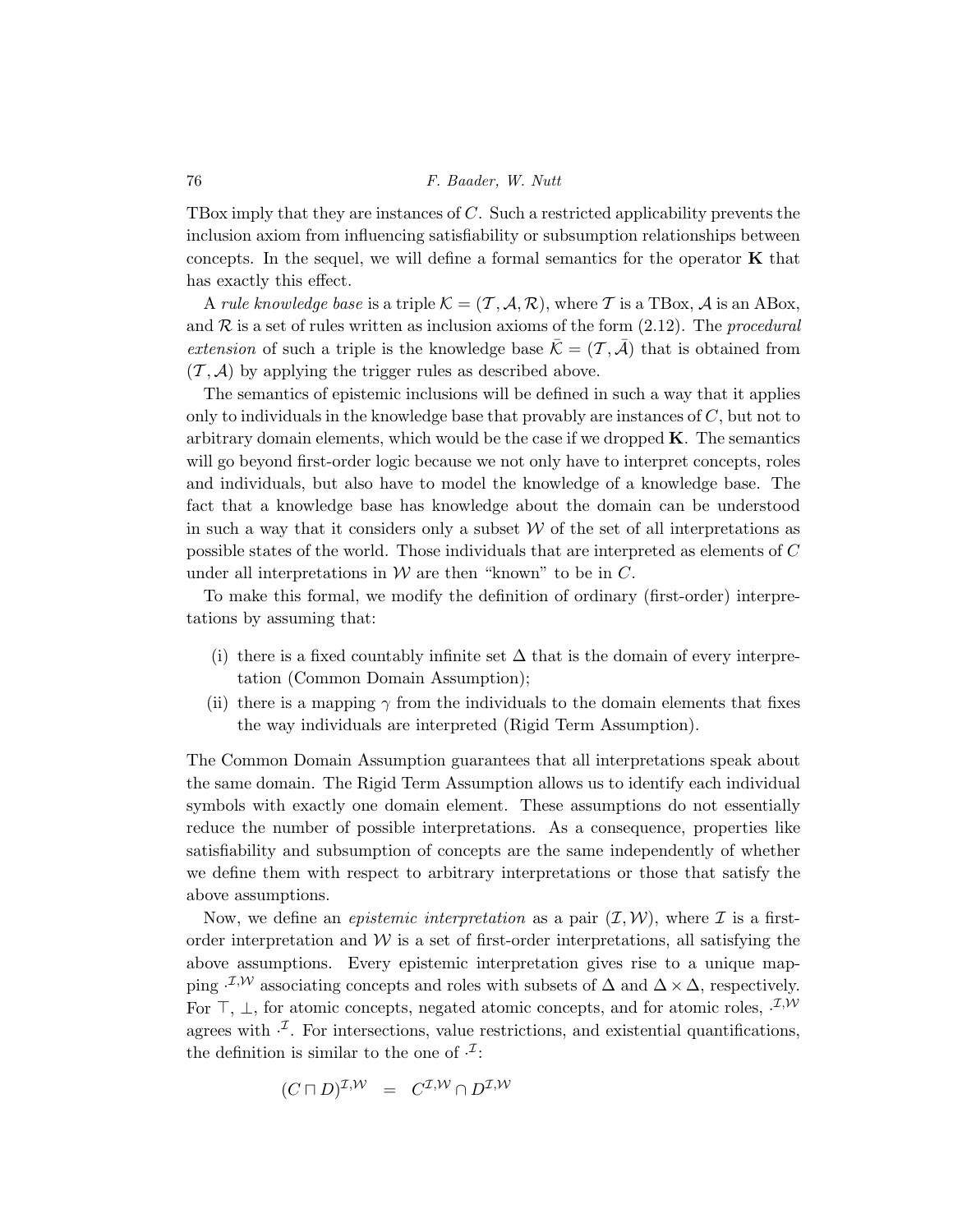**Basic Description Logics** 77

$$
\begin{aligned}\n(\forall R.C)^{\mathcal{I},\mathcal{W}} &= \{a \in \Delta \mid \forall b. \ (a,b) \in R^{\mathcal{I},\mathcal{W}} \to b \in C^{\mathcal{I},\mathcal{W}}\} \\
(\exists R.\top)^{\mathcal{I},\mathcal{W}} &= \{a \in \Delta \mid \exists b. \ (a,b) \in R^{\mathcal{I},\mathcal{W}}\}.\n\end{aligned}
$$

For other constructors,  $\mathcal{I}, \mathcal{W}$  can be defined analogously. Note that for a concept C without an occurrence of **K**, the sets  $C^{1,W}$  and  $C^{1}$  are identical. The set of interpretations  $W$  comes into play when we define the semantics of the epistemic operator:

$$
(\mathbf{K}C)^{\mathcal{I},\mathcal{W}} = \bigcap_{\mathcal{J}\in\mathcal{W}} C^{\mathcal{J},\mathcal{W}}.
$$

It would also be possible to allow the operator  $\bf{K}$  to occur in front of roles and to define the semantics of role expressions of the form  $KR$  analogously. However, since epistemic roles are not needed to explain the semantics of rules, we restrict ourselves to epistemic concepts.

An epistemic interpretation  $(\mathcal{I}, \mathcal{W})$  satisfies an inclusion  $C \sqsubseteq D$  if  $C^{\mathcal{I}, \mathcal{W}} \subseteq D^{\mathcal{I}, \mathcal{W}},$ and an equality  $C \equiv D$  if  $C^{(I,W)} = D^{(I,W)}$ . It satisfies an assertion  $C(a)$  if  $a^{(I,W)} =$  $\gamma(a) \in C^{\mathcal{I}, \mathcal{W}},$  and an assertion  $R(a, b)$  if  $(a^{\mathcal{I}, \mathcal{W}}, b^{\mathcal{I}, \mathcal{W}}) = (\gamma(a), \gamma(b)) \in R^{\mathcal{I}, \mathcal{W}}.$  It satisfies a rule knowledge base  $\mathcal{K} = (\mathcal{T}, \mathcal{A}, \mathcal{R})$  if it satisfies every axiom in  $\mathcal{T}$ , every assertion in  $\mathcal{A}$ , and every rule in  $\mathcal{R}$ .

An epistemic model for a rule knowledge base  $\mathcal K$  is a maximal nonempty set  $\mathcal W$  of first-order interpretations such that, for each  $\mathcal{I} \in \mathcal{W}$ , the epistemic interpretation  $(\mathcal{I}, \mathcal{W})$  satisfies  $\mathcal{K}$ .

Note that, if  $(\mathcal{T}, \mathcal{A})$  is first-order satisfiable, then the set of all first-order models of  $(\mathcal{T}, \mathcal{A})$  is the only epistemic model of the rule knowledge base  $\mathcal{K} = (\mathcal{T}, \mathcal{A}, \emptyset)$ , whose rule set is empty. A similar statement holds for arbitrary rule knowledge bases. One can show that, if  $\mathcal{W}_1$  and  $\mathcal{W}_2$  are epistemic models, then the union  $\mathcal{W}_1 \cup \mathcal{W}_2$  is one, too, which implies  $W_1 = W_2$  because of the maximality of epistemic models.

**Proposition 2.16** Let  $\mathcal{K} = (\mathcal{T}, \mathcal{A}, \mathcal{R})$  be a rule knowledge base such that  $(\mathcal{T}, \mathcal{A})$  is first-order satisfiable. Then  $K$  has a unique epistemic model.

**Example 2.17** Let  $\mathcal{R}$  consist of the rule

KStudent 
$$
\sqsubseteq
$$
  $\forall$ eats.JunkFood. (2.13)

The rule states that "those individuals that are known to be students eat only junk food".

We consider the rule knowledge base  $\mathcal{K}_1 = (\emptyset, \mathcal{A}_1, \mathcal{R})$ , where

$$
A_1 = \{\mathsf{Student}(\mathsf{PETER})\}.
$$

Let us determine the epistemic model W of  $K_1$ . Every first-order interpretation  $\mathcal{I} \in \mathcal{W}$  must satisfy  $\mathcal{A}_1$ . Therefore, in every such  $\mathcal{I}$ , we have that Student(PETER)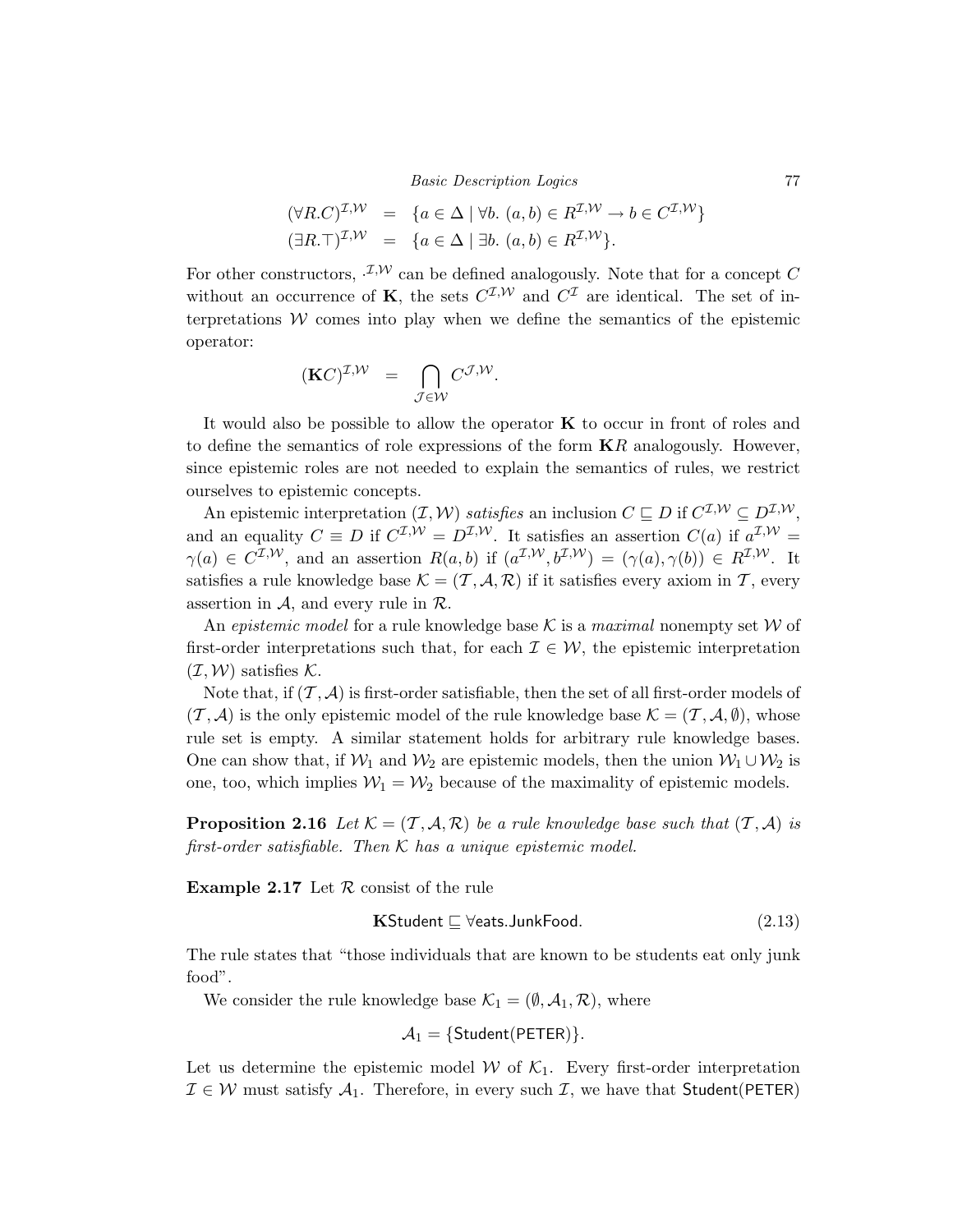is true, and thus Peter is known to be a student. Since  $W$  satisfies Rule (2.13), also the assertion  $\forall$ eats.JunkFood(PETER) holds in every  $\mathcal{I}$ .

For any other domain element  $a \in \Delta$ , there is at least one interpretation in W where  $a$  is not a student. Thus, Peter is the only domain element to which the rule applies. Summing up, the epistemic model of  $K_1$  consists exactly of the first order models of  $\mathcal{A}_1 \cup \{\forall \text{eats.JunkFood}(PETER)\}.$ 

Next we demonstrate with this example that the epistemic semantics for rules disallows for contrapositive reasoning. We consider the rule knowledge base  $\mathcal{K}_2 =$  $(\emptyset, \mathcal{A}_2, \mathcal{R})$ , where

 $A_2 = \{\neg \forall \text{eats.JunkFood}(PETER)\}.$ 

In this case, ¬∀eats.JunkFood(PETER) is true in every first-order interpretation of the epistemic model W. However, because of the maximality of  $W$ , there is at least one interpretation in  $W$  in which Peter is a student and another one where Peter is not a student. Therefore, Peter is not known to be a student. Thus, the epistemic model of  $\mathcal{K}_2$  consists exactly of the first order models of  $\mathcal{A}_2$ . The rule is satisfied because the antecedent is false.

Clearly, the procedural extension of a rule knowledge base  $K$  contains only assertions that must be satisfied by the epistemic model of  $K$ . It can be shown that the assertions added to  $K$  by the rule applications are in fact, as stated in the following proposition, a first-order representation of the information that is implicit in the rules (see [Donini et al., 1998a] for a proof).

**Proposition 2.18** Let  $\mathcal{K} = (\mathcal{T}, \mathcal{A}, \mathcal{R})$  be a rule knowledge base. If  $(\mathcal{T}, \mathcal{A})$  is firstorder satisfiable, then the epistemic model of  $K$  consists precisely of the first-order models of the procedural extension  $\overline{\mathcal{K}} = (\mathcal{T}, \overline{\mathcal{A}})$ .

#### 2.3 Reasoning algorithms

In Section 2.2.4 we have seen that all the relevant inference problems can be reduced to the consistency problem for ABoxes, provided that the DL at hand allows for conjunction and negation. However, the description languages of all the early and also of some of the present day DL systems do not allow for negation. For such DLs, subsumption of concepts can usually be computed by so-called *structural* subsumption algorithms, i.e., algorithms that compare the syntactic structure of (possibly normalized) concept descriptions. In the first subsection, we will consider such algorithms in more detail. While they are usually very efficient, they are only complete for rather simple languages with little expressivity. In particular, DLs with (full) negation and disjunction cannot be handled by structural subsumption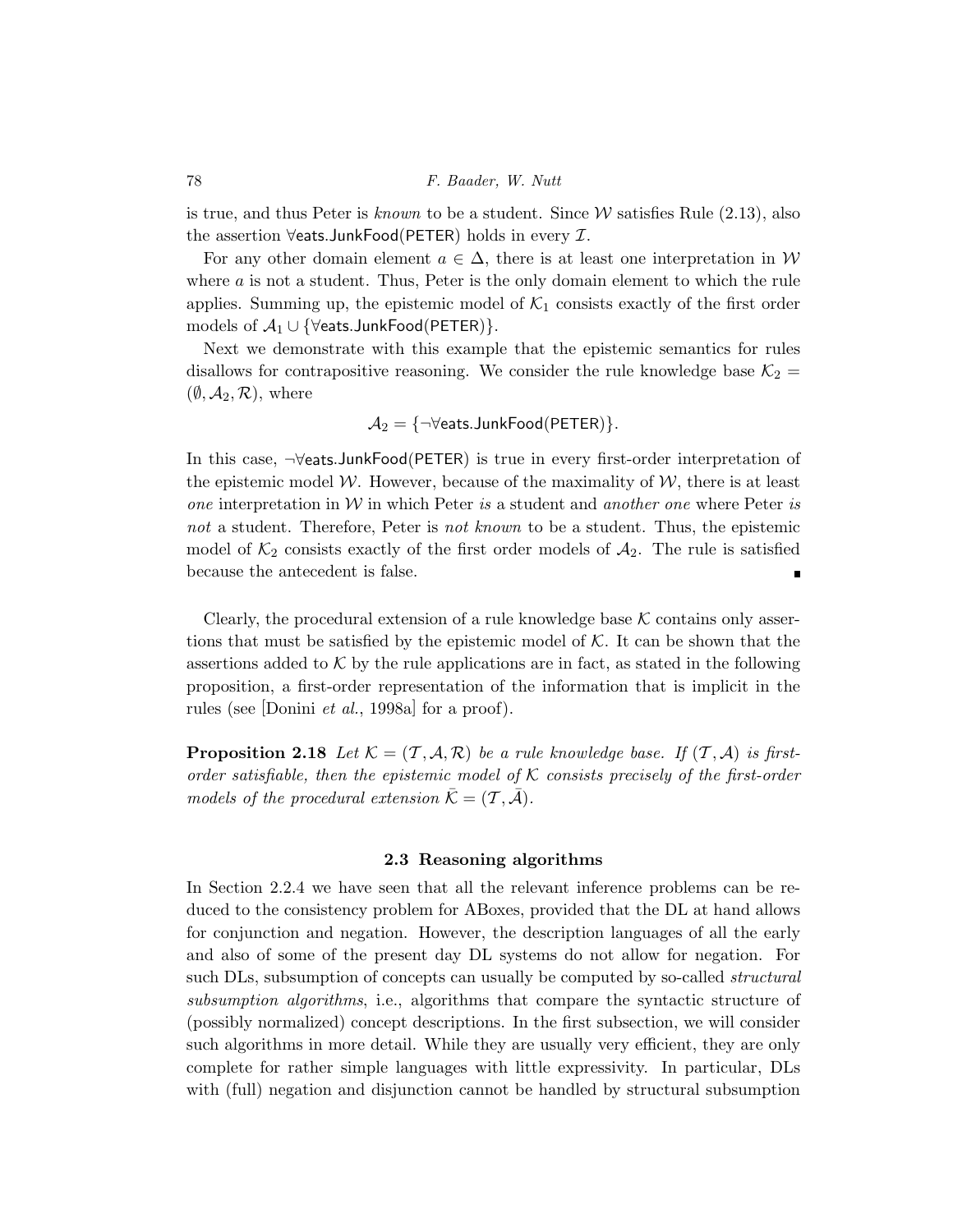#### Basic Description Logics 79

algorithms. For such languages, so-called *tableau-based algorithms* have turned out to be very useful. In the area of Description Logics, the first tableau-based algorithm was presented by Schmidt-Schauß and Smolka [1991] for satisfiability of  $ALC$ -concepts. Since then, this approach has been employed to obtain sound and complete satisfiability (and thus also subsumption) algorithms for a great variety of DLs extending  $\text{ALC}$  (see, e.g., [Hollunder *et al.*, 1990; Hollunder and Baader, 1991a; Donini et al., 1997a; Baader and Sattler, 1999] for languages with number restrictions; [Baader, 1991] for transitive closure of roles and [Sattler, 1996; Horrocks and Sattler, 1999] for transitive roles; and [Baader and Hanschke, 1991a; Hanschke, 1992; Haarslev et al., 1999] for constructors that allow to refer to concrete domains such as numbers). In addition, it has been extended to the consistency problem for ABoxes [Hollunder, 1990; Baader and Hollunder, 1991b; Donini *et al.*, 1994b; Haarslev and Möller, 2000], and to TBoxes allowing for general sets of inclusion axioms and more Buchheit *et al.*, 1993a; Baader *et al.*, 1996. In the second subsection, we will first present a tableau-based satisfiability algorithm for  $ALCN$ -concepts, then show how it can be extended to an algorithm for the consistency problem for ABoxes, and finally explain how general inclusion axioms can be taken into account. The third subsection is concerned with reasoning w.r.t. acyclic and cyclic terminologies.

Instead of designing new algorithms for reasoning in DLs, one can also try to reduce the problem to a known inference problem in logics (see also Chapter 4). For example, decidability of the inference problems for  $\mathcal{ALC}$  and many other DLs can be obtained as a consequence of the known decidability result for the two variable fragment of first-order predicate logic. The language  $\mathcal{L}^2$  consists of all formulae of first-order predicate logic that can be built with the help of predicate symbols (including equality) and constant symbols (but without function symbols) using only the variables  $x, y$ . Decidability of  $\mathcal{L}^2$  has been shown in [Mortimer, 1975]. It is easy to see that, by appropriately re-using variable names, any concept description of the language  $\mathcal{ALC}$  can be translated into an  $\mathcal{L}^2$ -formula with one free variable (see [Borgida, 1996] for details). A direct translation of the concept description  $\forall R.(\exists R.A)$  yields the formula  $\forall y.(\overline{R}(x,y) \rightarrow (\exists z.(\overline{R}(y,z) \land \overline{A}(z))))$ . Since the subformula  $\exists z.(R(y, z) \land A(z))$  does not contain x, this variable can be re-used: renaming the bound variable z into x yields the equivalent formula  $\forall y.(R(x, y) \rightarrow$  $(\exists x.(R(y,x) \land A(x))))$ , which uses only two variables. This connection between  $\mathcal{ALC}$ and  $\mathcal{L}^2$  shows that any extension of  $\mathcal{ALC}$  by constructors that can be expressed with the help of only two variables yields a decidable DL. Number restrictions and composition of roles are examples of constructors that cannot be expressed within  $\mathcal{L}^2$ . Number restrictions can, however, be expressed in  $\mathcal{C}^2$ , the extension of  $\mathcal{L}^2$  by counting quantifiers, which has recently been shown to be decidable [Grädel *et al.*, 1997b; Pacholski et al., 1997]. It should be noted, however, that the complexity of the de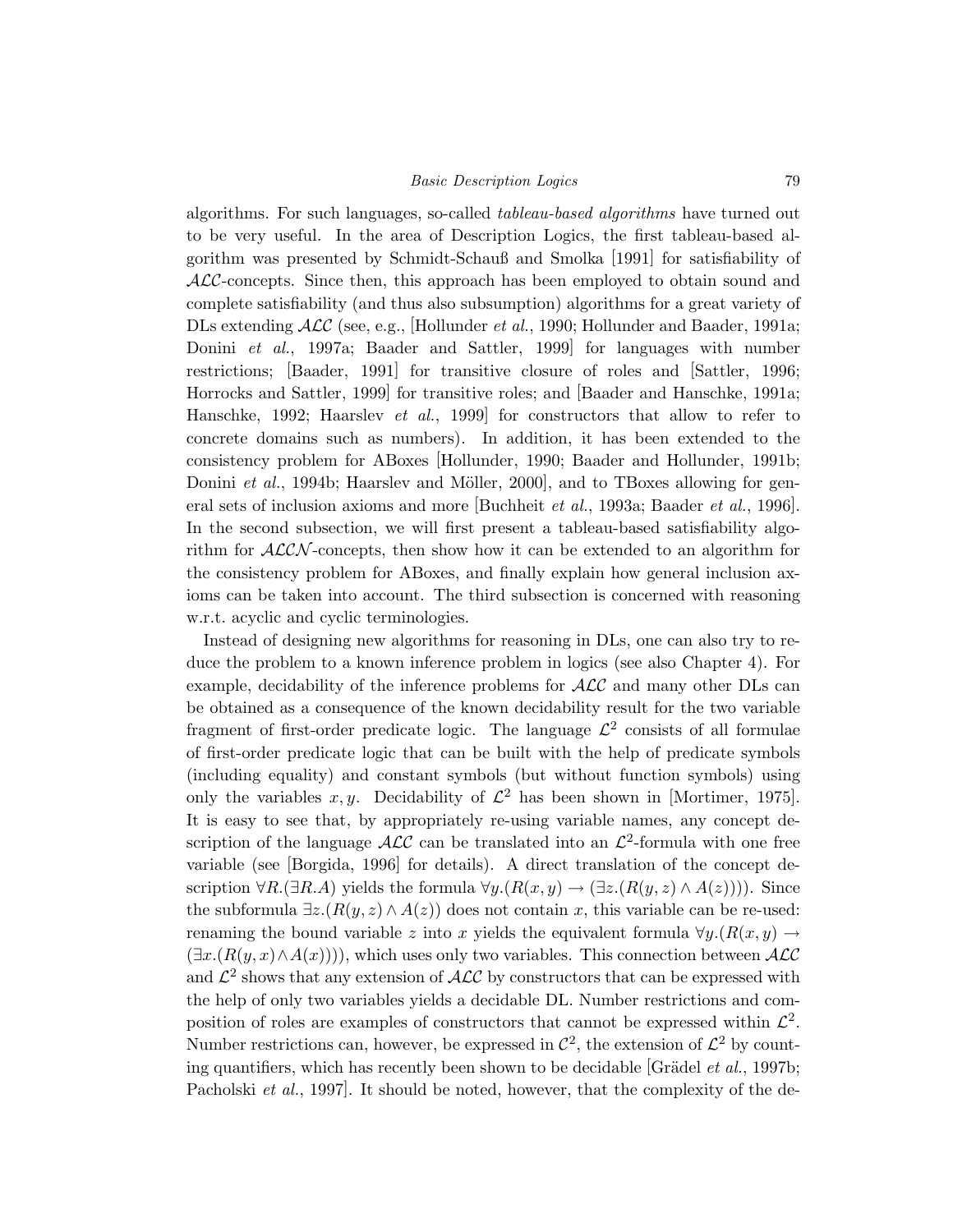cision procedures obtained this way is usually higher than necessary: for example, the satisfiability problem for  $\mathcal{L}^2$  is NEXPTIME-complete, whereas satisfiability of ALC-concept descriptions is "only" PSPACE-complete.

Decision procedures with lower complexity can be obtained by using the connection between DLs and propositional modal logics. Schild [1991] was the first to observe that the language  $\angle$  is a syntactic variant of the propositional multimodal logic **K**, and that the extension of  $\mathcal{ALC}$  by transitive closure of roles [Baader, 1991] corresponds to Propositional Dynamic Logic (pdl). In particular, some of the algorithms used in propositional modal logics for deciding satisfiability are very similar to the tableau-based algorithms newly developed for DLs. This connection between DLs and modal logics has been used to transfer decidability results from modal logics to DLs [Schild, 1993; 1994; De Giacomo and Lenzerini, 1994a; 1994b] (see also Chapter 5). Instead of using tableau-based algorithms, decidability of certain propositional modal logics (and thus of the corresponding DLs), can also be shown by establishing the finite model property (see, e.g., [Fitting, 1993], Section 1.14) of the logic (i.e., showing that a formula/concept is satisfiable iff it is satisfiable in a finite interpretation) or by employing tree automata (see, e.g, [Vardi and Wolper, 1986]).

#### 2.3.1 Structural subsumption algorithms

These algorithms usually proceed in two phases. First, the descriptions to be tested for subsumption are normalized, and then the syntactic structure of the normal forms is compared. For simplicity, we first explain the ideas underlying this approach for the small language  $\mathcal{FL}_0$ , which allows for conjunction  $(C \sqcap D)$  and value restrictions ( $\forall R.C$ ). Subsequently, we show how the bottom concept ( $\bot$ ), atomic negation  $(\neg A)$ , and number restrictions  $(\leq n R \text{ and } \geq n R)$  can be handled. Evidently,  $\mathcal{F}\mathcal{L}_0$  and its extension by bottom and atomic negation are sublanguages of  $AL$ , while adding number restrictions to the resulting language yields the DL  $ALN$ .

An  $\mathcal{FL}_0$ -concept description is in *normal form* iff it is of the form

$$
A_1 \sqcap \cdots \sqcap A_m \sqcap \forall R_1.C_1 \sqcap \cdots \sqcap \forall R_n.C_n,
$$

where  $A_1, \ldots, A_m$  are distinct concept names,  $R_1, \ldots, R_n$  are distinct role names, and  $C_1, \ldots, C_n$  are  $\mathcal{FL}_0$ -concept descriptions in normal form. It is easy to see that any description can be transformed into an equivalent one in normal form, using associativity, commutativity and idempotence of  $\Box$ , and the fact that the descriptions  $\forall R.(C \sqcap D)$  and  $(\forall R.C) \sqcap (\forall R.D)$  are equivalent.

#### Proposition 2.19 Let

$$
A_1 \sqcap \cdots \sqcap A_m \sqcap \forall R_1.C_1 \sqcap \cdots \sqcap \forall R_n.C_n,
$$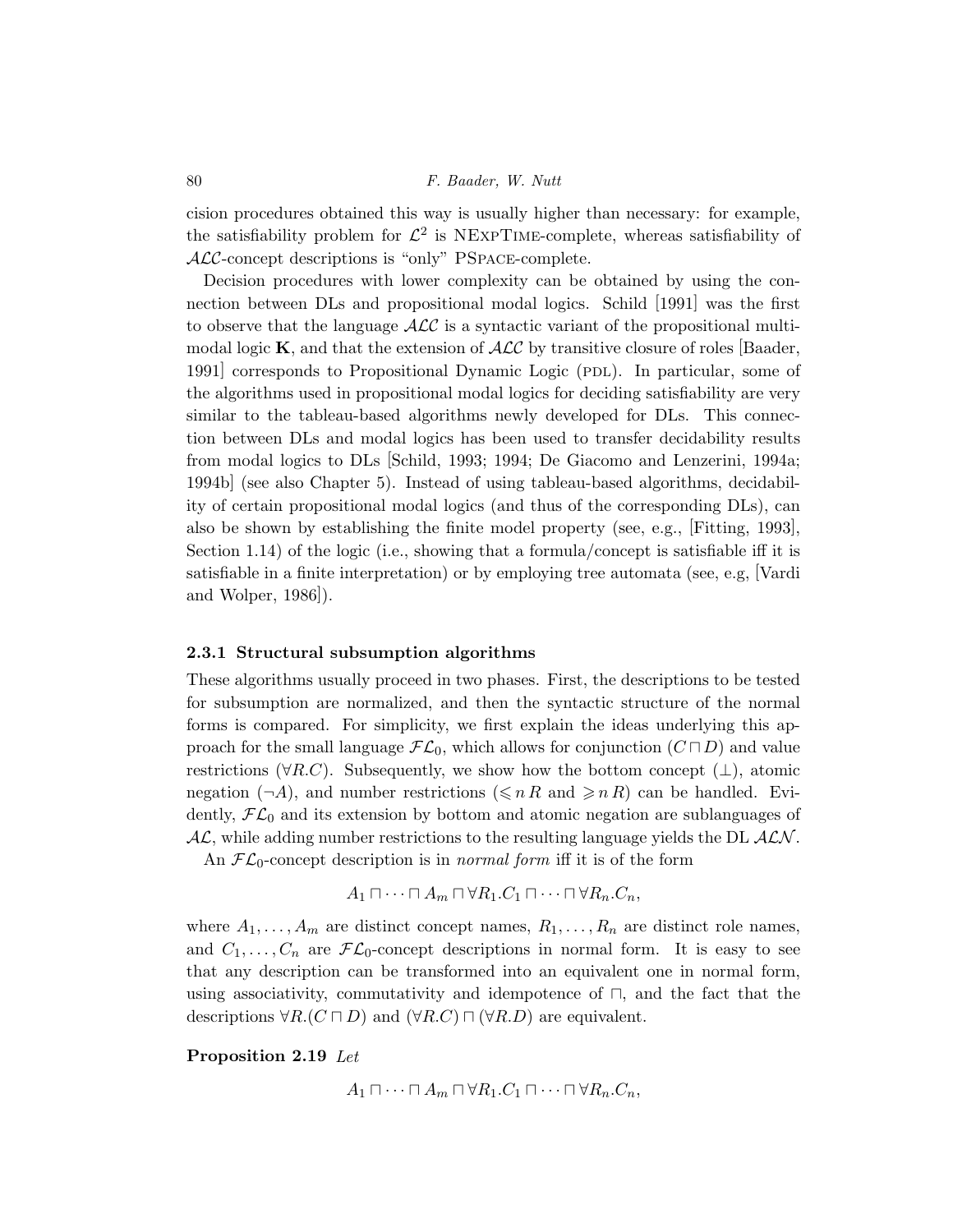#### Basic Description Logics 81

be the normal form of the  $FL_0$ -concept description C, and

$$
B_1 \sqcap \cdots \sqcap B_k \sqcap \forall S_1 \ldotp D_1 \sqcap \cdots \sqcap \forall S_l \ldotp D_l,
$$

the normal form of the  $FL_0$ -concept description D. Then  $C \sqsubseteq D$  iff the following two conditions hold:

- (i) for all  $i, 1 \leq i \leq k$ , there exists  $j, 1 \leq j \leq m$  such that  $B_i = A_j$ .
- (ii) For all  $i, 1 \le i \le l$ , there exists  $j, 1 \le j \le n$  such that  $S_i = R_j$  and  $C_j \sqsubseteq D_i$ .

It is easy to see that this characterization of subsumption is sound (i.e., the "if" direction of the proposition holds) and complete (i.e., the "only-if" direction of the proposition holds as well). This characterization yields an obvious recursive algorithm for computing subsumption, which can easily be shown to be of polynomial time complexity [Levesque and Brachman, 1987].

If we extend  $\mathcal{F}\mathcal{L}_0$  by language constructors that can express unsatisfiable concepts, then we must, on the one hand, change the definition of the normal form. On the other hand, the structural comparison of the normal forms must take into account that an unsatisfiable concept is subsumed by every concept. The simplest DL where this occurs is  $\mathcal{FL}_\perp$ , the extension of  $\mathcal{FL}_0$  by the bottom concept  $\perp$ .

An  $\mathcal{FL}_\perp$ -concept description is in *normal form* iff it is  $\perp$  or of the form

$$
A_1 \sqcap \cdots \sqcap A_m \sqcap \forall R_1.C_1 \sqcap \cdots \sqcap \forall R_n.C_n,
$$

where  $A_1, \ldots, A_m$  are distinct concept names different from  $\perp, R_1, \ldots, R_n$  are distinct role names, and  $C_1, \ldots, C_n$  are  $\mathcal{FL}_\perp$ -concept descriptions in normal form. Again, such a normal form can easily be computed. In principle, one just computes the  $\mathcal{FL}_0$ -normal form of the description (where  $\perp$  is treated as an ordinary concept name):  $B_1 \sqcap \cdots \sqcap B_k \sqcap \forall R_1 \sqcap \cdots \sqcap \forall R_n \sqcap_n$ . If one of the  $B_i$ s is  $\bot$ , then replace the whole description by ⊥. Otherwise, apply the same procedure recursively to the  $D_j$ s. For example, the  $\mathcal{FL}_0$ -normal form of  $\forall R \forall R . B \sqcap A \sqcap \forall R . (A \sqcap \forall R . \bot)$  is

$$
A \sqcap \forall R.(A \sqcap \forall R.(B \sqcap \bot)),
$$

which yields the  $FL_{\perp}$ -normal form

$$
A \sqcap \forall R.(A \sqcap \forall R.\bot).
$$

The structural subsumption algorithm for  $\mathcal{FL}_\perp$  works just like the one for  $\mathcal{FL}_0$ , with the only difference that  $\perp$  is subsumed by any description. For example,  $\forall R.\forall R.B\sqcap A\sqcap \forall R. (A\sqcap \forall R.\bot) \sqsubseteq \forall R.\forall R.A\sqcap A\sqcap \forall R.A$  since the recursive comparison of their  $\mathcal{FL}_{\perp}$ -normal forms  $A \sqcap \forall R. (A \sqcap \forall R.\bot)$  and  $A \sqcap \forall R. (A \sqcap \forall R.A)$  finally leads to the comparison of  $\perp$  and A.

The extension of  $\mathcal{FL}_{\perp}$  by atomic negation (i.e., negation applied to concept names only) can be treated similarly. During the computation of the normal form, negated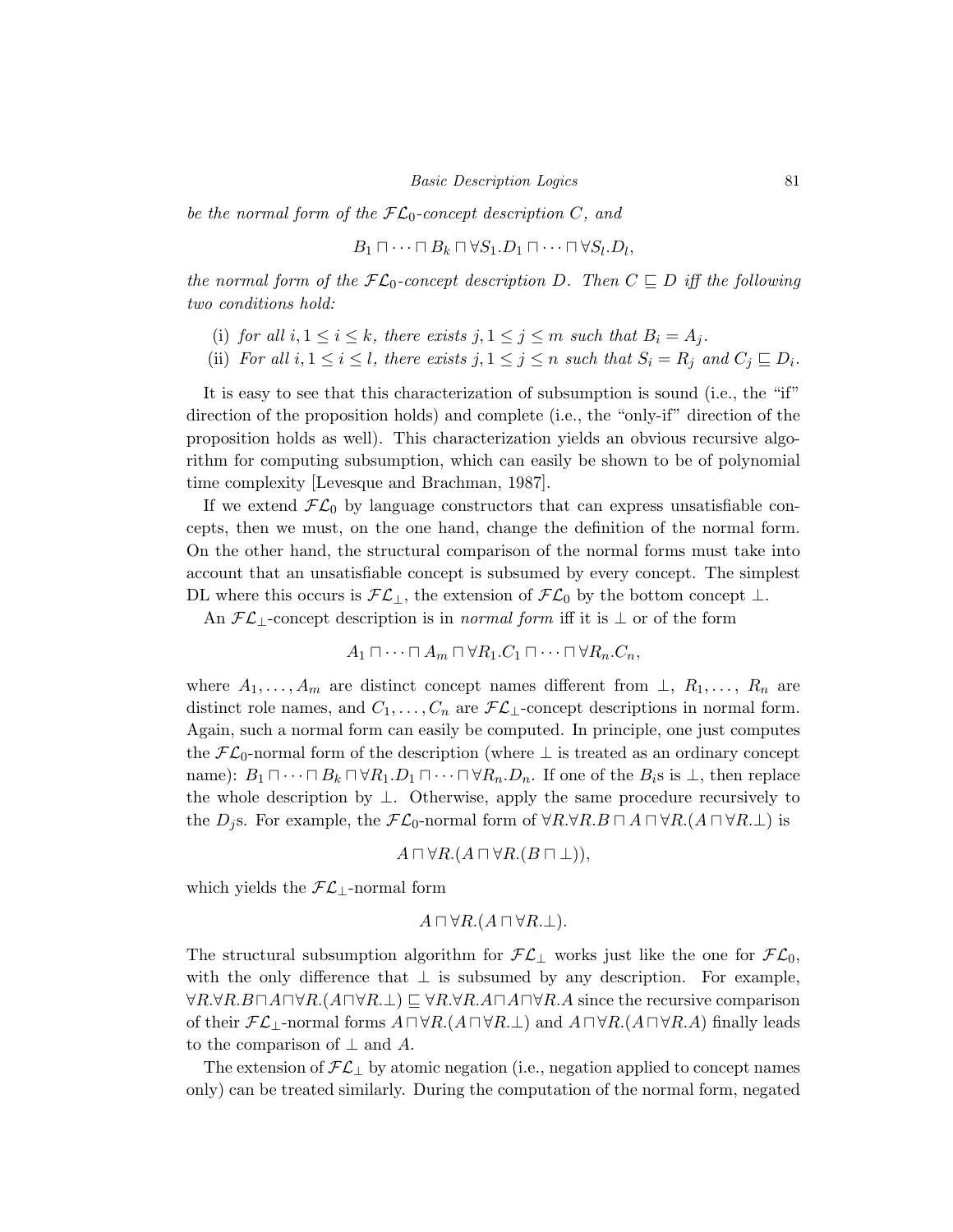concept names are just treated like concept names. If, however, a name and its negation occur on the same level of the normal form, then  $\perp$  is added, which can then be treated as described above. For example,  $\forall R.\neg A \sqcap A \sqcap \forall R.\overline{(A \sqcap \forall R.B)}$  is first transformed into  $A \sqcap \forall R.(A \sqcap \neg A \sqcap \forall R.B)$ , then into  $A \sqcap \forall R.(L \sqcap A \sqcap \neg A \sqcap \forall R.B)$ , and finally into  $A \sqcap \forall R \perp$ . The structural comparison of the normal forms treats negated concept names just like concept names.

Finally, if we consider the language  $ALN$ , the additional presence of number restrictions leads to a new type of conflict. On the one hand, as in the case of atomic negation, number restrictions may be conflicting with each other (e.g.,  $\geqslant 2 R$ ) and  $\leq 1$  R). On the other hand, at-least restrictions  $\geq n R$  for  $n \geq 1$  are in conflict with value restrictions  $\forall R \perp$  that prohibit role successors. When computing the normal form, one can again treat number restrictions like concept names, and then take care of the new types of conflicts by introducing  $\perp$  and using it for normalization as described above. During the structural comparison of normal forms, one must also take into account inherent subsumption relationships between number restrictions (e.g.,  $\geq n R \sqsubseteq \geq m R$  iff  $n \geq m$ ). A more detailed description of a structural subsumption algorithm working on a graph-like data structure for a language extending ALN can be found in [Borgida and Patel-Schneider, 1994].

For larger DLs, structural subsumption algorithms usually fail to be complete. In particular, they cannot treat disjunction, full negation, and full existential restriction ∃R.C. For languages including these constructors, the tableau-approach to designing subsumption algorithms has turned out to be quite useful.

#### 2.3.2 Tableau algorithms

Instead of directly testing subsumption of concept descriptions, these algorithms use negation to reduce subsumption to (un)satisfiability of concept descriptions: as we have seen in Subsection 2.2.4,  $C \sqsubseteq D$  iff  $C \sqcap \neg D$  is unsatisfiable.

Before describing a tableau-based satisfiability algorithm for  $ALCN$  in more detail, we illustrate the underlying ideas by two simple examples. Let  $A, B$  be concept names, and let  $R$  be a role name.

As a first example, assume that we want to know whether  $(\exists R.A) \sqcap (\exists R.B)$  is subsumed by  $\exists R.(A \sqcap B)$ . This means that we must check whether the concept description

$$
C = (\exists R.A) \sqcap (\exists R.B) \sqcap \neg (\exists R.(A \sqcap B))
$$

is unsatisfiable.

First, we push all negation signs as far as possible into the description, using de Morgan's rules and the usual rules for quantifiers. As a result, we obtain the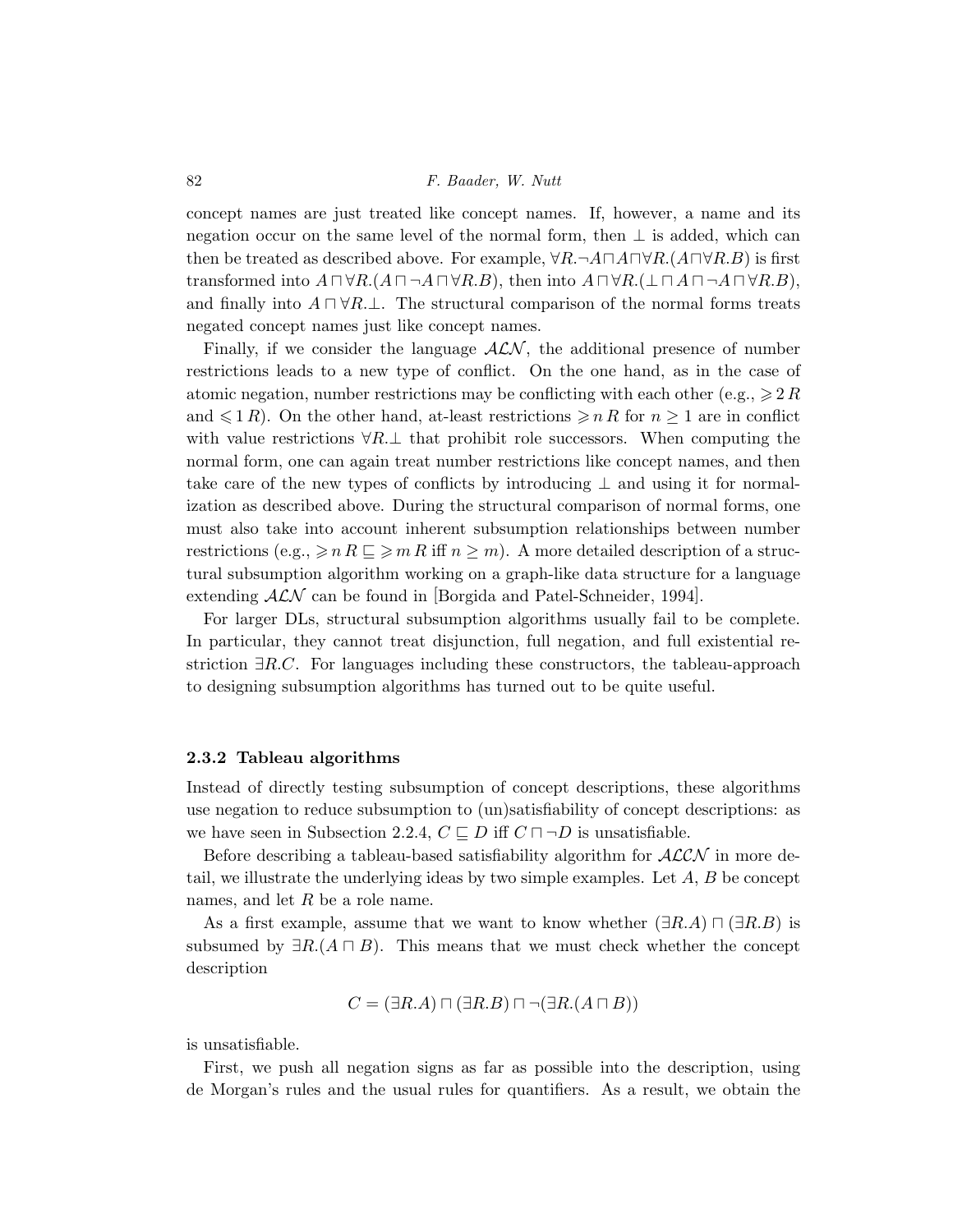description

$$
C_0 = (\exists R.A) \sqcap (\exists R.B) \sqcap \forall R. (\neg A \sqcup \neg B),
$$

which is in *negation normal form*, i.e., negation occurs only in front of concept names.

Then, we try to construct a finite interpretation  $\mathcal{I}$  such that  $C_0^{\mathcal{I}} \neq \emptyset$ . This means that there must exist an individual in  $\Delta^{\mathcal{I}}$  that is an element of  $C_0^{\mathcal{I}}$ .

The algorithm just generates such an individual, say  $b$ , and imposes the constraint  $b \in C_0^{\mathcal{I}}$  on it. Since  $C_0$  is the conjunction of three concept descriptions, this means that b must satisfy the following three constraints:  $b \in (\exists R.A)^{\mathcal{I}}, b \in (\exists R.B)^{\mathcal{I}},$  and  $b \in (\forall R.(\neg A \sqcup \neg B))^{\perp}.$ 

From  $b \in (\exists R.A)^{\mathcal{I}}$  we can deduce that there must exist an individual c such that  $(b, c) \in R^{\mathcal{I}}$  and  $c \in A^{\mathcal{I}}$ . Analogously,  $b \in (\exists R.B)^{\mathcal{I}}$  implies the existence of an individual d with  $(b, d) \in R^{\mathcal{I}}$  and  $d \in B^{\mathcal{I}}$ . In this situation, one should not assume that  $c = d$  since this would possibly impose too many constraints on the individuals newly introduced to satisfy the existential restrictions on b. Thus:

• For any existential restriction the algorithm introduces a new individual as role filler, and this individual must satisfy the constraints expressed by the restriction.

Since b must also satisfy the value restriction  $\forall R.(\neg A \sqcup \neg B)$ , and c, d were introduced as R-fillers of b, we obtain the additional constraints  $c \in (\neg A \sqcup \neg B)^{\perp}$ and  $d \in (\neg A \sqcup \neg B)^{\perp}$ . Thus:

• The algorithm uses value restrictions in interaction with already defined role relationships to impose new constraints on individuals.

Now  $c \in (\neg A \sqcup \neg B)^{\perp}$  means that  $c \in (\neg A)^{\perp}$  or  $c \in (\neg B)^{\perp}$ , and we must choose one of these possibilities. If we assume  $c \in (\neg A)^{\perp}$ , this clashes with the other constraint  $c \in A<sup>2</sup>$ , which means that this search path leads to an obvious contradiction. Thus we must choose  $c \in (\neg B)^{\perp}$ . Analogously, we must choose  $d \in (\neg A)^{\perp}$  in order to satisfy the constraint  $d \in (\neg A \sqcup \neg B)^{\perp}$  without creating a contradiction to  $d \in B^{\perp}$ . Thus:

• For disjunctive constraints, the algorithm tries both possibilities in successive attempts. It must backtrack if it reaches an obvious contradiction, i.e., if the same individual must satisfy constraints that are obviously conflicting.

In the example, we have now satisfied all the constraints without encountering an obvious contradiction. This shows that  $C_0$  is satisfiable, and thus  $(\exists R.A) \sqcap (\exists R.B)$ is not subsumed by  $\exists R.(A \sqcap B)$ . The algorithm has generated an interpretation  $\mathcal I$  as witness for this fact:  $\Delta^{\mathcal{I}} = \{b, c, d\}$ ;  $R^{\mathcal{I}} = \{(b, c), (b, d)\}$ ;  $A^{\mathcal{I}} = \{c\}$  and  $B^{\mathcal{I}} = \{d\}$ .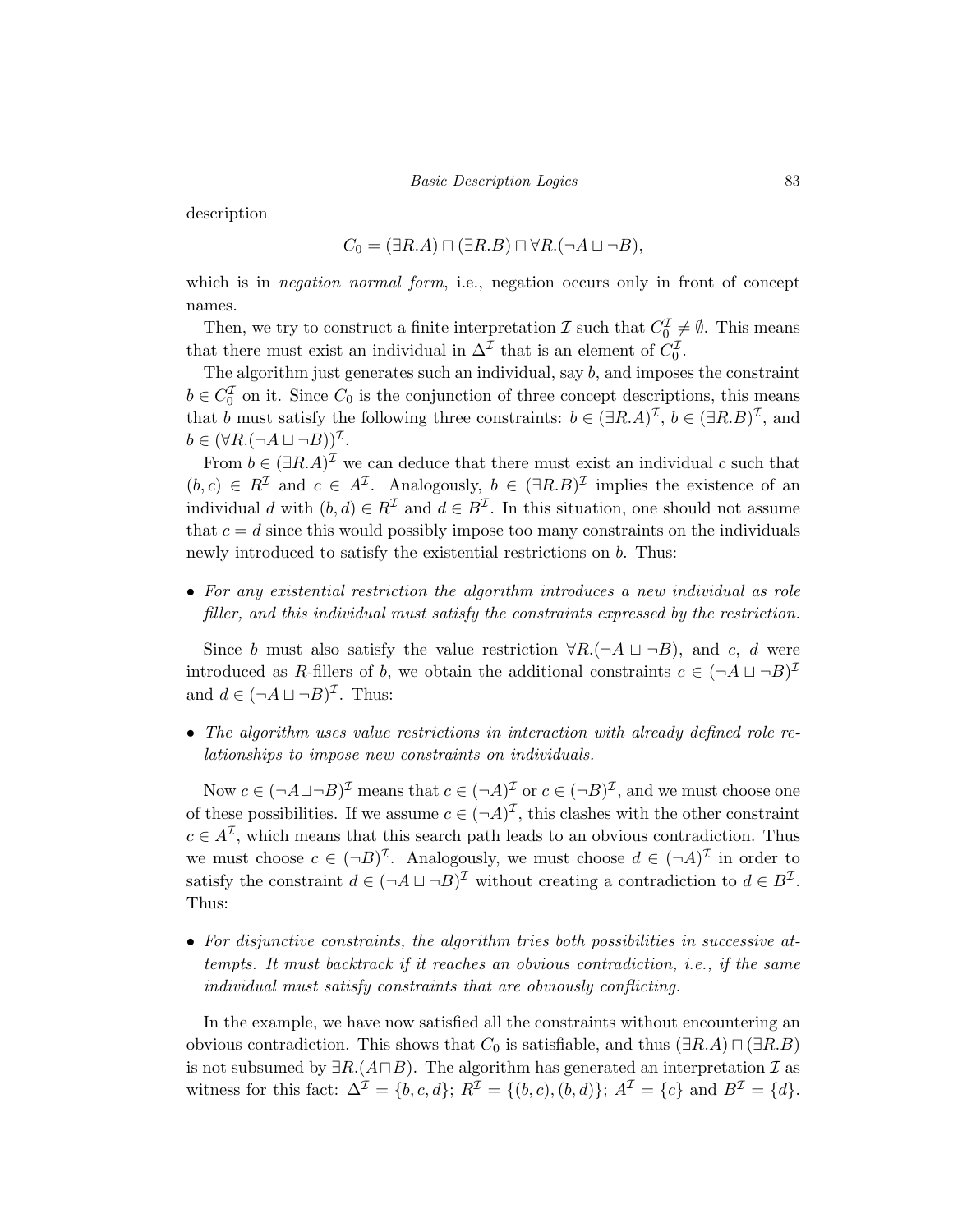For this interpretation,  $b \in C_0^{\mathcal{L}}$ . This means that  $b \in ((\exists R.A) \cap (\exists R.B))^{\mathcal{L}}$ , but  $b \notin (\exists R.(A \sqcap B))^{\perp}.$ 

In our second example, we add a number restriction to the first concept of the above example, i.e., we now want to know whether  $(\exists R.A) \sqcap (\exists R.B) \sqcap \leq l R$  is subsumed by  $\exists R. (A \sqcap B)$ . Intuitively, the answer should now be "yes" since  $\leq 1 R$ in the first concept ensures that the R-filler in A coincides with the R-filler in  $B$ , and thus there is an R-filler in  $A \sqcap B$ . The tableau-based satisfiability algorithm first proceeds as above, with the only difference that there is the additional constraint  $b \in (\leq 1 \, R)^2$ . In order to satisfy this constraint, the two R-fillers c, d of b must be identified with each other. Thus:

• If an at-most number restriction is violated then the algorithm must identify different role fillers.

In the example, the individual  $c = d$  must belong to both  $A<sup>\perp</sup>$  and  $B<sup>\perp</sup>$ , which together with  $c = d \in (\neg A \sqcup \neg B)^{\perp}$  always leads to a clash. Thus, the search for a counterexample to the subsumption relationship fails, and the algorithm concludes that  $(\exists R.A) \sqcap (\exists R.B) \sqcap \leqslant 1 R \sqsubseteq \exists R.(A \sqcap B).$ 

#### 2.3.2.1 A tableau-based satisfiability algorithm for ALCN

Before we can describe the algorithm more formally, we need to introduce an appropriate data structure in which to represent constraints like "a belongs to (the interpretation of) C" and "b is an R-filler of a." The original paper by Schmidt-Schauß and Smolka [1991], and also many other papers on tableau algorithms for DLs, introduce the new notion of a constraint system for this purpose. However, if we look at the types of constraints that must be expressed, we see that they can actually be represented by ABox assertions. As we have seen in the second example above, the presence of at-most number restrictions may lead to the identification of different individual names. For this reason, we will not impose the unique name assumption (UNA) on the ABoxes considered by the algorithm. Instead, we allow for explicit *inequality assertions* of the form  $x \neq y$  for individual names  $x, y$ , with the obvious semantics that an interpretation  $\mathcal I$  satisfies  $x \neq y$  iff  $x^{\mathcal I} \neq y^{\mathcal I}$ . These assertions are assumed to be symmetric, i.e., saying that  $x \neq y$  belongs to an ABox A is the same as saying that  $y \neq x$  belongs to  $\mathcal{A}$ .

Let  $C_0$  by an  $ALCN$ -concept in negation normal form. In order to test satisfiability of  $C_0$ , the algorithm starts with the ABox  $\mathcal{A}_0 = \{C_0(x_0)\}\text{, and applies}$ consistency preserving transformation rules (see Figure 2.6) to the ABox until no more rules apply. If the "complete" ABox obtained this way does not contain an obvious contradiction (called clash), then  $A_0$  is consistent (and thus  $C_0$  is satisfiable), and inconsistent (unsatisfiable) otherwise. The transformation rules that handle disjunction and at-most restrictions are *non-deterministic* in the sense that a given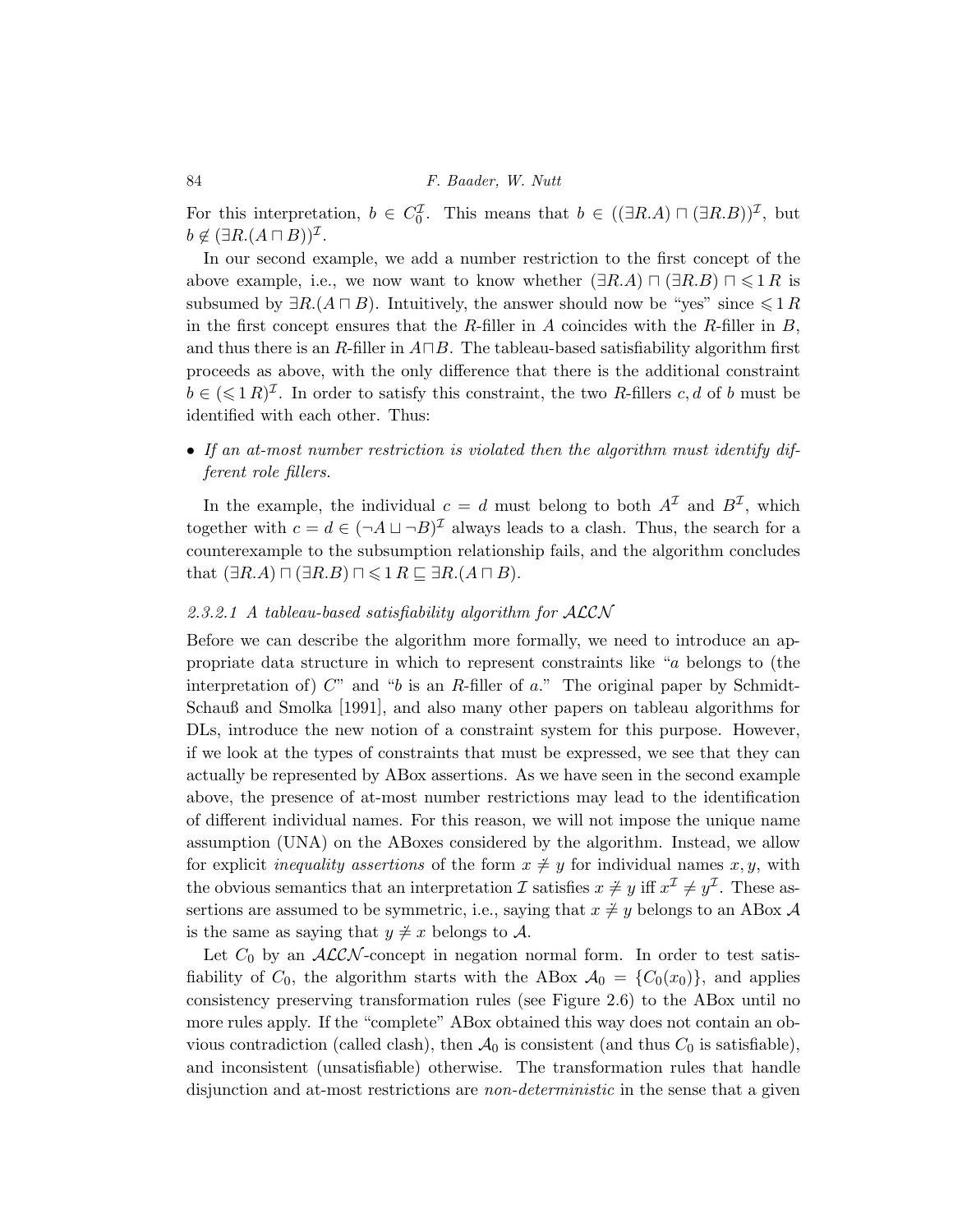The  $\rightarrow_{\Box}$ -rule **Condition:** A contains  $(C_1 \sqcap C_2)(x)$ , but it does not contain both  $C_1(x)$  and  $C_2(x)$ . Action:  $\mathcal{A}' = \mathcal{A} \cup \{C_1(x), C_2(x)\}.$ The  $\rightarrow$ <sub>U</sub>-rule **Condition:** A contains  $(C_1 \sqcup C_2)(x)$ , but neither  $C_1(x)$  nor  $C_2(x)$ . Action:  $\mathcal{A}' = \mathcal{A} \cup \{C_1(x)\}, \ \mathcal{A}'' = \mathcal{A} \cup \{C_2(x)\}.$ The →∃-rule **Condition:** A contains  $(\exists R.C)(x)$ , but there is no individual name z such that  $C(z)$ and  $R(x, z)$  are in A. **Action:**  $A' = A \cup \{C(y), R(x, y)\}\$  where y is an individual name not occurring in A. The  $\rightarrow$  +rule **Condition:** A contains  $(\forall R.C)(x)$  and  $R(x, y)$ , but it does not contain  $C(y)$ . Action:  $\mathcal{A}' = \mathcal{A} \cup \{C(y)\}.$ The  $\rightarrow >$ -rule **Condition:** A contains  $(\geqslant n R)(x)$ , and there are no individual names  $z_1, \ldots, z_n$  such that  $R(x, z_i)$   $(1 \le i \le n)$  and  $z_i \ne z_j$   $(1 \le i \le j \le n)$  are contained in A. Action:  $\mathcal{A}' = \mathcal{A} \cup \{R(x, y_i) \mid 1 \leq i \leq n\} \cup \{y_i \neq y_j \mid 1 \leq i < j \leq n\}$ , where  $y_1, \ldots, y_n$ are distinct individual names not occurring in A. The  $\rightarrow$ <-rule **Condition:** A contains distinct individual names  $y_1, \ldots, y_{n+1}$  such that  $(\leq n R)(x)$ and  $R(x, y_1), \ldots, R(x, y_{n+1})$  are in A, and  $y_i \neq y_j$  is not in A for some  $i \neq j$ . **Action:** For each pair  $y_i, y_j$  such that  $i > j$  and  $y_i \neq y_j$  is not in A, the ABox  $\mathcal{A}_{i,j} = [y_i/y_j] \mathcal{A}$  is obtained from  $\mathcal{A}$  by replacing each occurrence of  $y_i$  by  $y_j$ .

Fig. 2.6. Transformation rules of the satisfiability algorithm.

ABox is transformed into finitely many new ABoxes such that the original ABox is consistent iff one of the new ABoxes is so. For this reason we will consider finite sets of ABoxes  $\mathcal{S} = \{A_1, \ldots, A_k\}$  instead of single ABoxes. Such a set is *consistent* iff there is some  $i, 1 \leq i \leq k$ , such that  $\mathcal{A}_i$  is consistent. A rule of Figure 2.6 is applied to a given finite set of ABoxes  $S$  as follows: it takes an element  $A$  of  $S$ , and replaces it by one ABox  $\mathcal{A}'$ , by two ABoxes  $\mathcal{A}'$  and  $\mathcal{A}''$ , or by finitely many ABoxes  $A_{i,j}$ .

The following lemma is an easy consequence of the definition of the transformation rules:

**Lemma 2.20 (Soundness)** Assume that  $\mathcal{S}'$  is obtained from the finite set of ABoxes S by application of a transformation rule. Then S is consistent iff  $\mathcal{S}'$ is consistent.

The second important property of the set of transformation rules is that the transformation process always terminates: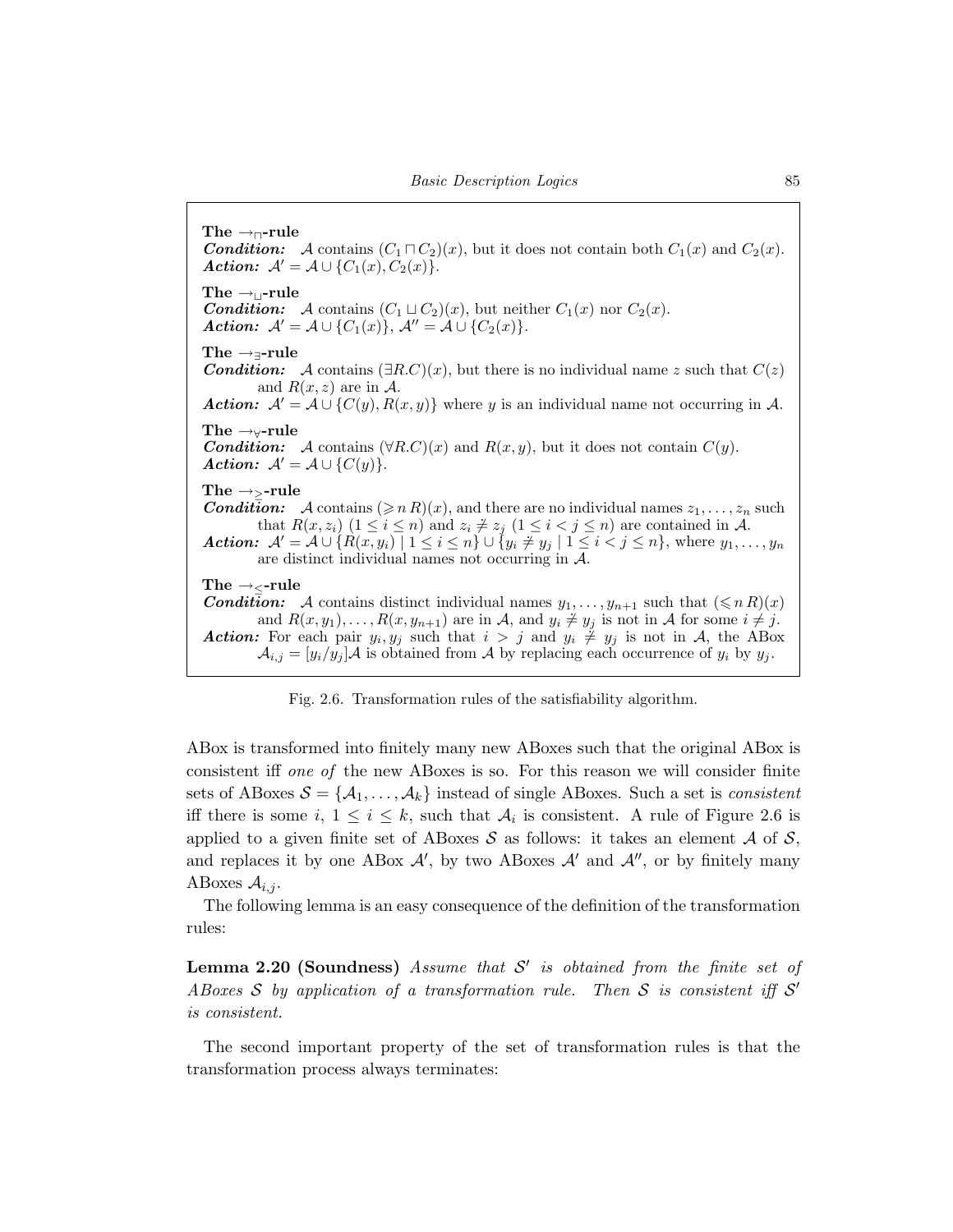**Lemma 2.21 (Termination)** Let  $C_0$  be an ALCN-concept description in negation normal form. There cannot be an infinite sequence of rule applications

$$
\{\{C_0(x_0)\}\}\rightarrow \mathcal{S}_1\rightarrow \mathcal{S}_2\rightarrow \cdots.
$$

The main reasons for this lemma to hold are the following.<sup>1</sup>

**Lemma 2.22** Let A be an ABox contained in  $S_i$  for some  $i \geq 1$ .

- For every individual  $x \neq x_0$  occurring in A, there is a unique sequence  $R_1, \ldots, R_\ell$  $(\ell \geq 1)$  of role names and a unique sequence  $x_1, \ldots, x_{\ell-1}$  of individual names such that  $\{R_1(x_0, x_1), R_2(x_1, x_2), \ldots, R_\ell(x_{\ell-1}, x)\} \subseteq A$ . In this case, we say that x occurs on level  $\ell$  in  $\mathcal{A}$ .
- If  $C(x) \in \mathcal{A}$  for an individual name x on level  $\ell$ , then the maximal role depth of  $C$  (i.e., the maximal nesting of constructors involving roles) is bounded by the maximal role depth of  $C_0$  minus  $\ell$ . Consequently, the level of any individual in A is bounded by the maximal role depth of  $C_0$ .
- If  $C(x) \in \mathcal{A}$ , then C is a subdescription of  $C_0$ . Consequently, the number of different concept assertions on x is bounded by the size of  $C_0$ .
- The number of different role successors of x in  $A$  (i.e., individuals y such that  $R(x, y) \in \mathcal{A}$  for a role name R) is bounded by the sum of the numbers occurring in at-least restrictions in  $C_0$  plus the number of different existential restrictions in  $C_0$ .

Starting with  $\{C_0(x_0)\}\$ , we thus obtain after a finite number of rule applications a set of ABoxes S to which no more rules apply. An ABox  $A$  is called *complete* iff none of the transformation rules applies to it. Consistency of a set of complete ABoxes can be decided by looking for obvious contradictions, called clashes. The ABox  $A$  contains a *clash* iff one of the following three situations occurs:

- (i)  $\{\perp(x)\}\subseteq \mathcal{A}$  for some individual name x;
- (ii)  $\{A(x), \neg A(x)\}\subseteq \mathcal{A}$  for some individual name x and some concept name A;
- (iii)  $\{(\le n R)(x)\}\cup \{R(x,y_i)\mid 1\le i\le n+1\}\cup \{y_i\neq y_j\mid 1\le i< j\le n+1\}\subseteq \mathcal{A}$ for individual names  $x, y_1, \ldots, y_{n+1}$ , a nonnegative integer n, and a role name R.

Obviously, an ABox that contains a clash cannot be consistent. Hence, if all the ABoxes in  $\hat{S}$  contain a clash, then  $\hat{S}$  is inconsistent, and thus by the soundness lemma  ${C_0(x_0)}$  is inconsistent as well. Consequently,  $C_0$  is unsatisfiable. If, however, one of the complete ABoxes in  $\widehat{\mathcal{S}}$  is clash-free, then  $\widehat{\mathcal{S}}$  is consistent. By soundness of the rules, this implies consistency of  $\{C_0(x_0)\}\$ , and thus satisfiability of  $C_0$ .

<sup>1</sup> A detailed proof of termination for a set of rules extending the one of Figure 2.6 can be found in [Baader and Sattler, 1999]. A termination proof for a slightly different set of rules has been given in [Donini et al., 1997a].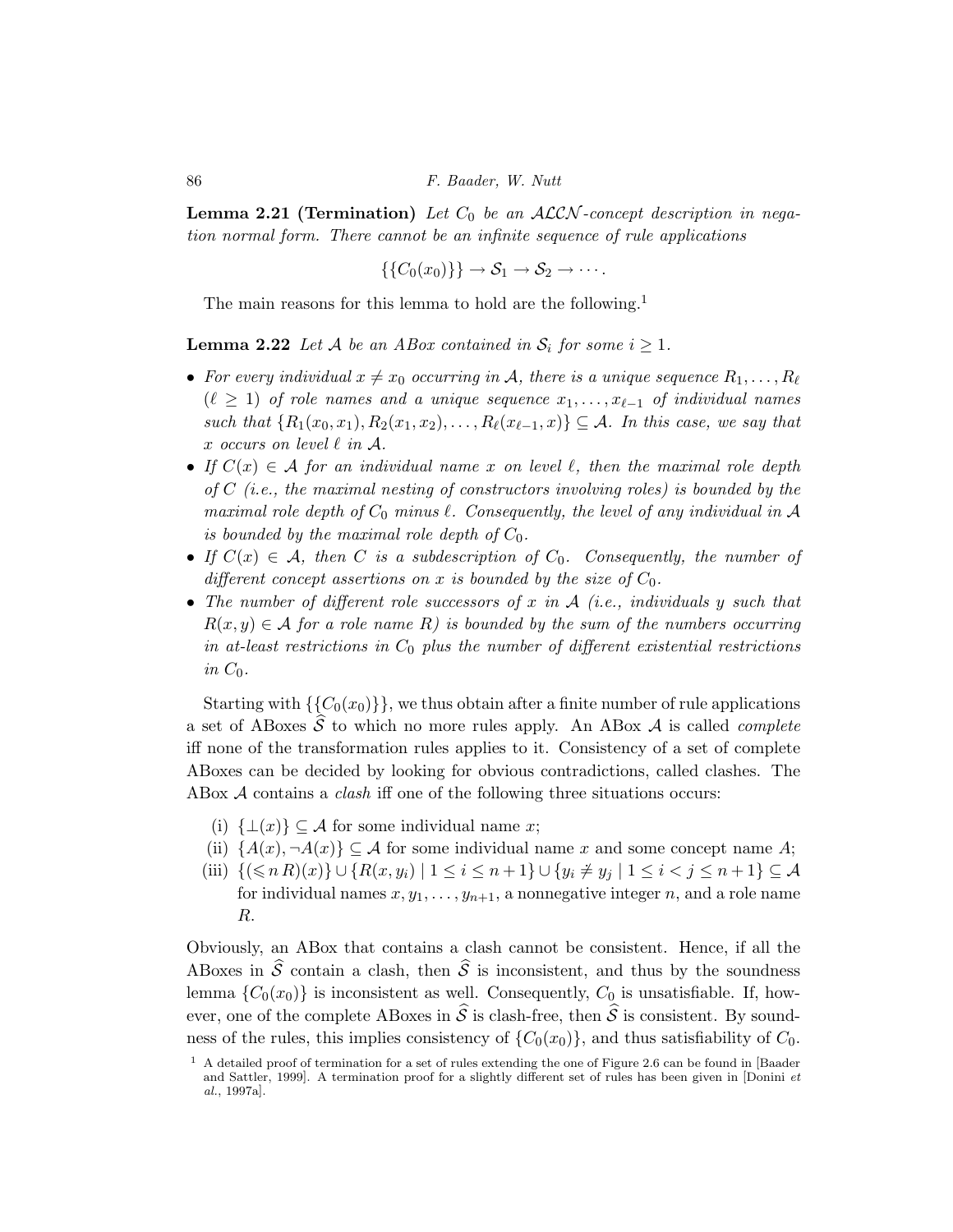Lemma 2.23 (Completeness) Any complete and clash-free ABox A has a model.

This lemma can be proved by defining the *canonical interpretation*  $I_A$  induced by  $A$ :

- (i) the domain  $\Delta^{\mathcal{I}_{\mathcal{A}}}$  of  $\mathcal{I}_{\mathcal{A}}$  consists of all the individual names occurring in  $\mathcal{A}$ ;
- (ii) for all atomic concepts A we define  $A^{\mathcal{I}_{\mathcal{A}}} = \{x \mid A(x) \in \mathcal{A}\};$
- (iii) for all atomic roles R we define  $R^{\mathcal{I}_{\mathcal{A}}} = \{(x, y) | R(x, y) \in \mathcal{A}\}.$

By definition,  $\mathcal{I}_{\mathcal{A}}$  satisfies all the role assertions in  $\mathcal{A}$ . By induction on the structure of concept descriptions, it is easy to show that it satisfies the concept assertions as well. The inequality assertions are satisfied since  $x \neq y \in \mathcal{A}$  only if  $x, y$  are different individual names.

The facts stated in Lemma 2.22 imply that the canonical interpretation has the shape of a finite tree whose depth is linearly bounded by the size of  $C_0$  and whose branching factor is bounded by the sum of the numbers occurring in at-least restrictions in  $C_0$  plus the number of different existential restrictions in  $C_0$ . Consequently, ALCN has the *finite tree model property*, i.e., any satisfiable concept  $C_0$  is satisfiable in a finite interpretation  $\mathcal I$  that has the shape of a tree whose root belongs to  $C_0$ .

To sum up, we have seen that the transformation rules of Figure 2.6 reduce satisfiability of an  $ALCN$ -concept  $C_0$  (in negation normal form) to consistency of a finite set  $\widehat{\mathcal{S}}$  of complete ABoxes. In addition, consistency of  $\widehat{\mathcal{S}}$  can be decided by looking for obvious contradictions (clashes).

#### **Theorem 2.24** It is decidable whether or not an  $ALCN$ -concept is satisfiable.

#### 2.3.2.2 Complexity issues

The tableau-based satisfiability algorithm for  $ALCN$  presented above may need exponential time and space. In fact, the size of the canonical interpretation built by the algorithm may be exponential in the size of the concept description. For example, consider the descriptions  $C_n$   $(n \geq 1)$ , which are inductively defined as follows:

$$
C_1 = \exists R.A \sqcap \exists R.B,
$$
  

$$
C_{n+1} = \exists R.A \sqcap \exists R.B \sqcap \forall R.C_n.
$$

Obviously, the size of  $C_n$  grows linearly in n. However, given the input description  $C_n$ , the satisfiability algorithm introduced above generates a complete and clash-free ABox whose canonical model is the full binary tree of depth  $n$ , and thus consists of  $2^{n+1} - 1$  individuals.

Nevertheless, the satisfiability algorithm can be modified such that it needs only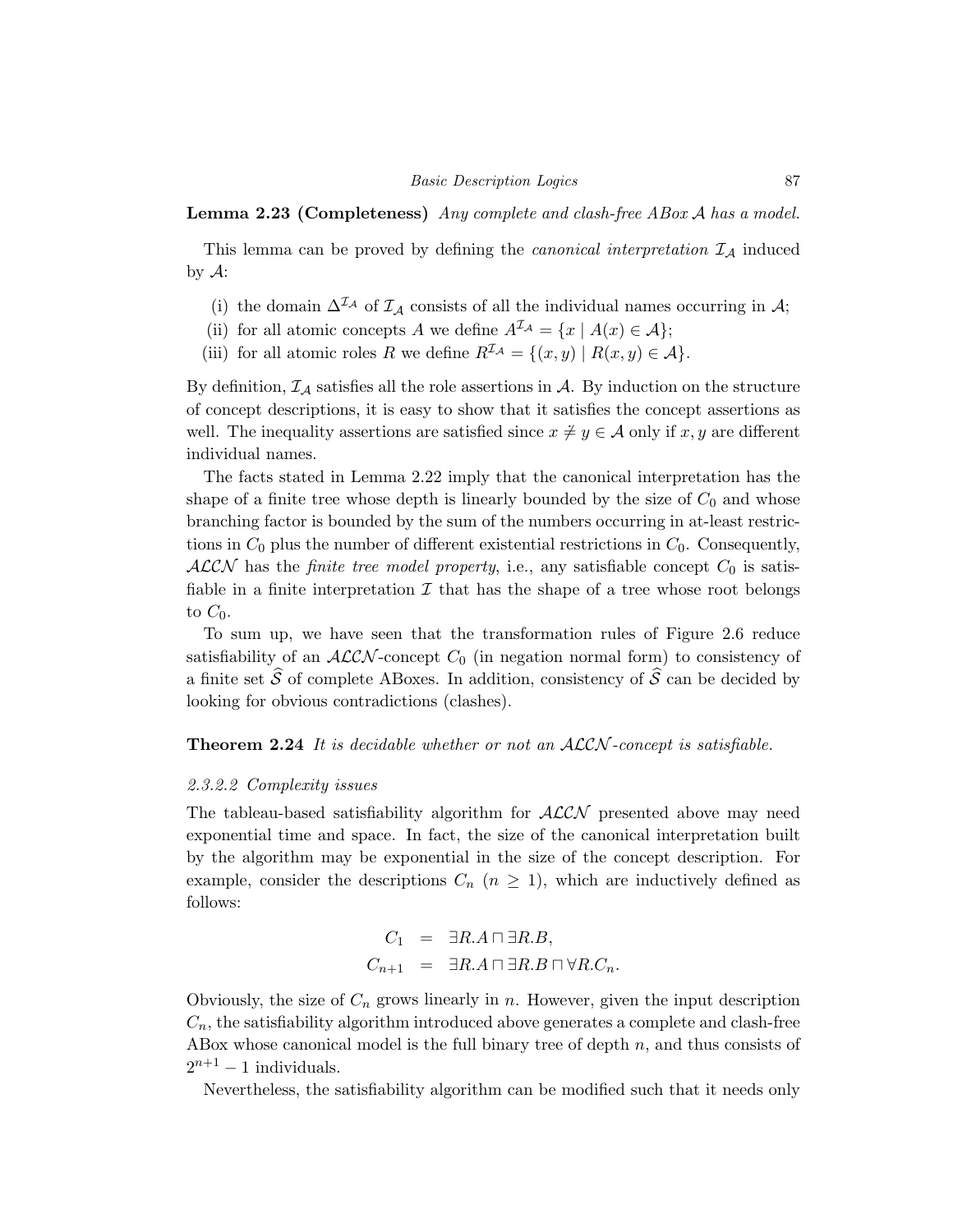polynomial space. The main reason is that different branches of the tree model to be generated by the algorithm can be investigated separately. Since the complexity class NPSpace coincides with PSpace [Savitch, 1970], it is sufficient to describe a non-deterministic algorithm using only polynomial space, i.e., for every non-deterministic rule we may simply assume that the algorithm chooses the correct alternative. In principle, the modified algorithm works as follows: it starts with  ${C_0(x_0)}$  and

- (i) applies the  $\rightarrow_{\Box}$ -rules as long as possible, and checks for clashes of the form  $A(x_0)$ ,  $\neg A(x_0)$  and  $\bot(x_0)$ ;
- (ii) generates all the necessary direct successors of  $x_0$  using the  $\rightarrow$ <sub>∃</sub>- and the →≥-rule;
- (iii) generates the necessary identifications of these direct successors using the  $\rightarrow$  -rule, and checks for clashes caused by at-most restrictions;
- (iv) successively handles the successors in the same way.

Since after identification the remaining successors can be treated separately, the algorithm needs to store only one path of the tree model to be generated, together with the *direct* successors of the individuals on this path and the information which of these successors must be investigated next. We already know that the length of the path is linear in the size of the input description  $C_0$ . Thus, the only remaining obstacle on our way to a PSpace-algorithm is the fact that the number of direct successors of an individual on the path also depends on the numbers in the at-least restrictions. If we assumed these numbers to be written in base 1 representation (where the size of the representation coincides with the number represented), this would not be a problem. However, for bases larger than 1 (e.g., numbers in decimal notation), the number represented may be exponential in the size of the representation. For example, the representation of  $10<sup>n</sup> - 1$  requires only n digits in base 10 representation. Thus, we cannot introduce all the successors required by at-least restrictions while only using polynomial space in the size of the concept description if the numbers in this description are written in decimal notation.

It turns out, however, that most of the successors required by the at-least restrictions need not be introduced at all. If an individual  $x$  obtains at least one R-successor due to the application of the  $\rightarrow$ <sub>7</sub>-rule, then the  $\rightarrow$ >-rule need not be applied to x for the role R. Otherwise, we simply introduce one R-successor as representative. In order to detect inconsistencies due to conflicting number restrictions, we need to add a new type of clash:  $\{(\leq n R)(x),(\geq m R)(x)\}\subseteq \mathcal{A}$  for nonnegative integers  $n < m$ . The canonical interpretation obtained by this modified algorithm need not satisfy the at-least restrictions in  $C_0$ . However, it can easily by modified to an interpretation that does, by duplicating  $R$ -successors (more precisely, the whole subtrees starting at these successors).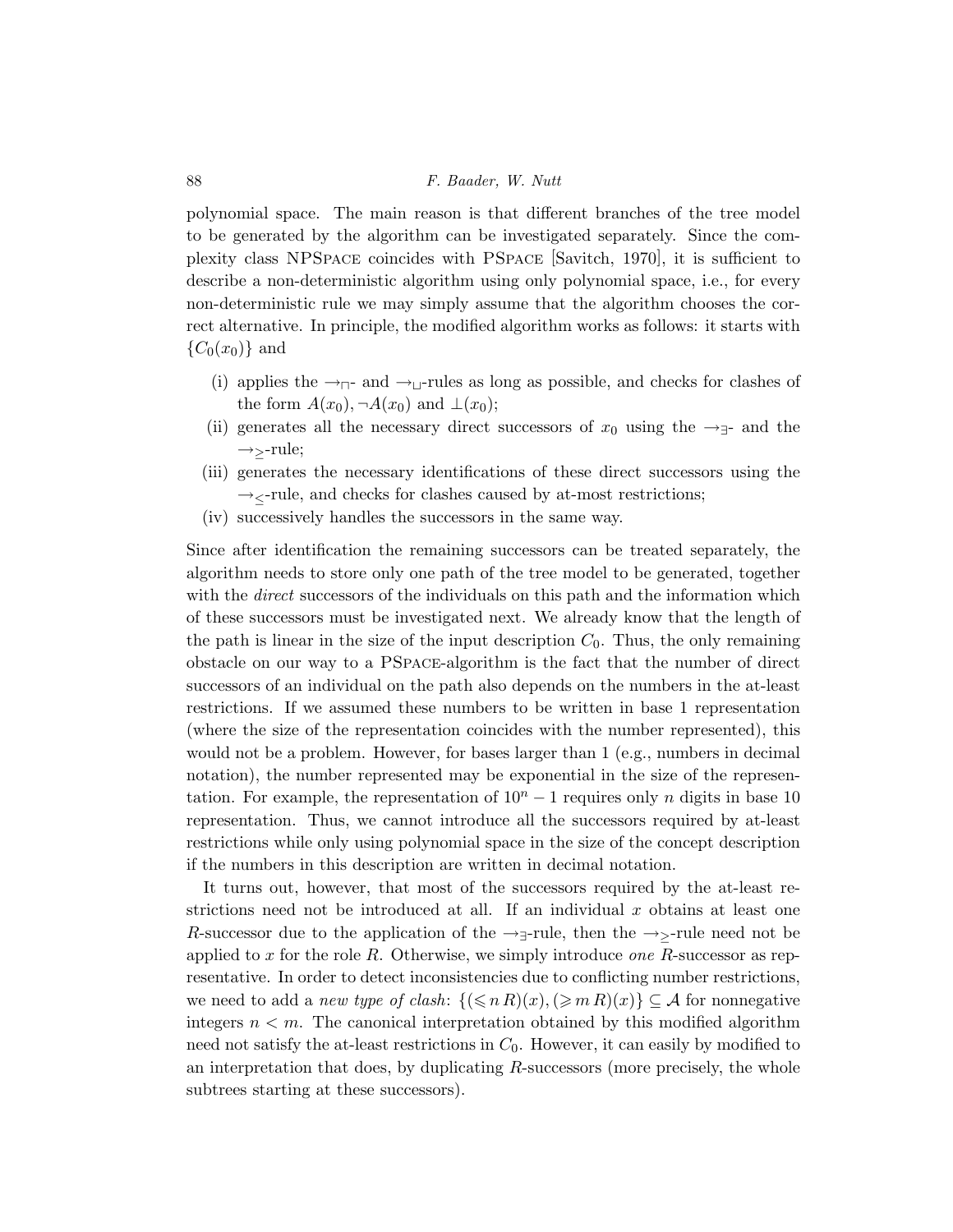### **Theorem 2.25** Satisfiability of ALCN-concept descriptions is PSPACE-complete.

The above argument shows that the problem is in PSpace. The hardness result follows from the fact that the satisfiability problem is already PSpace-hard for the sublanguage  $\text{ALC}$ , which can be shown by a reduction from validity of Quantified Boolean Formulae [Schmidt-Schauß and Smolka, 1991]. Since subsumption and satisfiability of  $\mathcal{ALCN}$ -concept descriptions can be reduced to each other in linear time, this also shows that subsumption of  $\text{ALCN-concept}$  descriptions is PSPACEcomplete.

#### 2.3.2.3 Extension to the consistency problem for ABoxes

The tableau-based satisfiability algorithm described in Subsection 2.3.2.1 can easily be extended to an algorithm that decides consistency of  $\mathcal{ALCN}\text{-ABoxes.}$  Let  $\mathcal A$  be an  $ALCN$ -ABox such that (w.o.l.g.) all concept descriptions in A are in negation normal form. To test A for consistency, we first add inequality assertions  $a \neq b$  for every pair of distinct individual names  $a, b$  occurring in  $A<sup>1</sup>$ . Let  $A<sub>0</sub>$  be the ABox obtained this way. The consistency algorithm applies the rules of Figure 2.6 to the singleton set  $\{\mathcal{A}_0\}$ .

Soundness and completeness of the rule set can be shown as before. Unfortunately, the algorithm need not terminate, unless one imposes a specific strategy on the order of rule applications. For example, consider the ABox

$$
\mathcal{A}_0 = \{ R(a, a), (\exists R.A)(a), (\leq 1 R)(a), (\forall R. \exists R.A)(a) \}.
$$

By applying the  $\rightarrow$ <sub>7</sub>-rule to a, we can introduce a new R-successor x of a:

$$
\mathcal{A}_1 = \mathcal{A}_0 \cup \{R(a,x), A(x)\}.
$$

The  $\rightarrow$ y-rule adds the assertion  $(\exists R.A)(x)$ , which triggers an application of the  $\rightarrow$ <sub>7</sub>-rule to x. Thus, we obtain the new ABox

$$
\mathcal{A}_2 = \mathcal{A}_1 \cup \{ (\exists R.A)(x), R(x,y), A(y) \}.
$$

Since a has two R-successors in  $\mathcal{A}_2$ , the  $\rightarrow$ <-rule is applicable to a. By replacing every occurrence of  $x$  by  $a$ , we obtain the ABox

$$
\mathcal{A}_3 = \mathcal{A}_0 \cup \{A(a), R(a,y), A(y)\}.
$$

Except for the individual names (and the assertion  $A(a)$ , which is, however, irrelevant),  $\mathcal{A}_3$  is identical to  $\mathcal{A}_1$ . For this reason, we can continue as above to obtain an infinite chain of rule applications.

We can easily regain termination by requiring that generating rules (i.e., the rules  $\rightarrow$  and  $\rightarrow$ >) may only be applied if none of the other rules is applicable. In the  $^{\rm 1}$  This takes care of the UNA.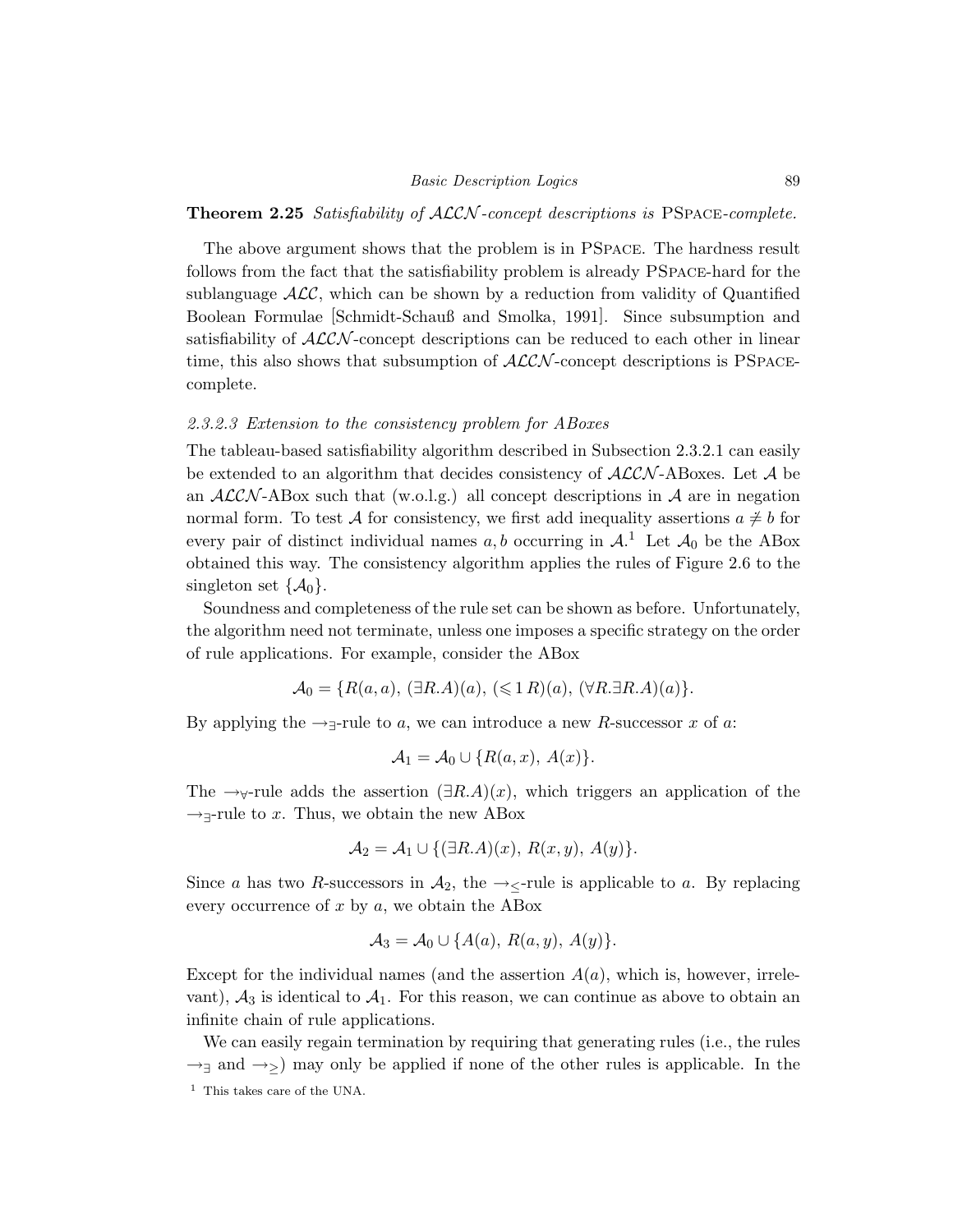above example, this strategy would prevent the application of the  $\rightarrow$ <sub>3</sub>-rule to x in the ABox  $A_1 \cup \{(\exists R.A)(x)\}\$  since the  $\rightarrow \le$ -rule is also applicable. After applying the  $\rightarrow$ <-rule (which replaces x by a), the  $\rightarrow$ <sub>∃</sub>-rule is no longer applicable since a already has an R-successor that belongs to A.

Using a similar idea, one can reduce the consistency problem for  $\mathcal{ALCN}\text{-}\mathrm{ABoxes}$ to satisfiability of  $\text{ALCN}$ -concept descriptions [Hollunder, 1996]. In principle, this reduction works as follows: In a preprocessing step, one applies the transformation rules only to old individuals (i.e., individuals present in the original ABox). Subsequently, one can forget about the role assertions, i.e., for each individual name in the preprocessed ABox, the satisfiability algorithm is applied to the conjunction of its concept assertions (see [Hollunder, 1996] for details).

#### Theorem 2.26 Consistency of ALCN-ABoxes is PSPACE-complete.

#### 2.3.2.4 Extension to general inclusion axioms

In the above subsections, we have considered the satisfiability problem for concept descriptions and the consistency problem for ABoxes without an underlying TBox. In fact, for acyclic TBoxes one can simply expand the definitions (see Subsection 2.2.4). Expansion is, however, no longer possibly if one allows for general inclusion axioms of the form  $C \subseteq D$ , where C and D may be complex descriptions. Instead of considering finitely many such axiom  $C_1 \subseteq D_1, \ldots, C_n \subseteq D_n$ , it is sufficient to consider the single axiom  $\top \sqsubseteq \widehat{C}$ , where

$$
\widehat{C} = (\neg C_1 \sqcup D_1) \sqcap \cdots \sqcap (\neg C_n \sqcup D_n).
$$

The axiom  $\top \sqsubseteq \widehat{C}$  simply says that any individual must belong to the concept  $\widehat{C}$ . The tableau algorithm introduced above can easily be modified such that it takes this axiom into account: all individuals (both the original individuals and the ones newly generated by the  $\rightarrow$ <sub>∃</sub>- and the  $\rightarrow$ <sub>≥</sub>-rule) are simply asserted to belong to  $\hat{C}$ . However, this modification may obviously lead to nontermination of the algorithm. For example, consider what happens if this algorithm is applied to test consistency of the ABox  $A_0 = \{A(x_0), \,(\exists R.A)(x_0)\}\,$  w.r.t. the axiom  $\top \sqsubseteq \exists R.A:$  the algorithm generates an infinite sequence of ABoxes  $A_1, A_2, \ldots$  and individuals  $x_1, x_2, \ldots$  such that  $A_{i+1} = A_i \cup \{R(x_i, x_{i+1}), A(x_{i+1}), (\exists R.A)(x_{i+1})\}$ . Since all individuals  $x_i$ receive the same concept assertions as  $x_0$ , we may say that the algorithms has run into a cycle.

Termination can be regained by trying to detect such cyclic computations, and then blocking the application of generating rules: the application of the rules  $\rightarrow$ and  $\rightarrow \geq$  to an individual x is blocked by an individual y in an ABox A iff  $\{D \mid$  $D(x) \in \mathcal{A}$   $\subseteq \{D' \mid D'(y) \in \mathcal{A}\}$ . The main idea underlying blocking is that the blocked individual  $x$  can use the role successors of  $y$  instead of generating new ones.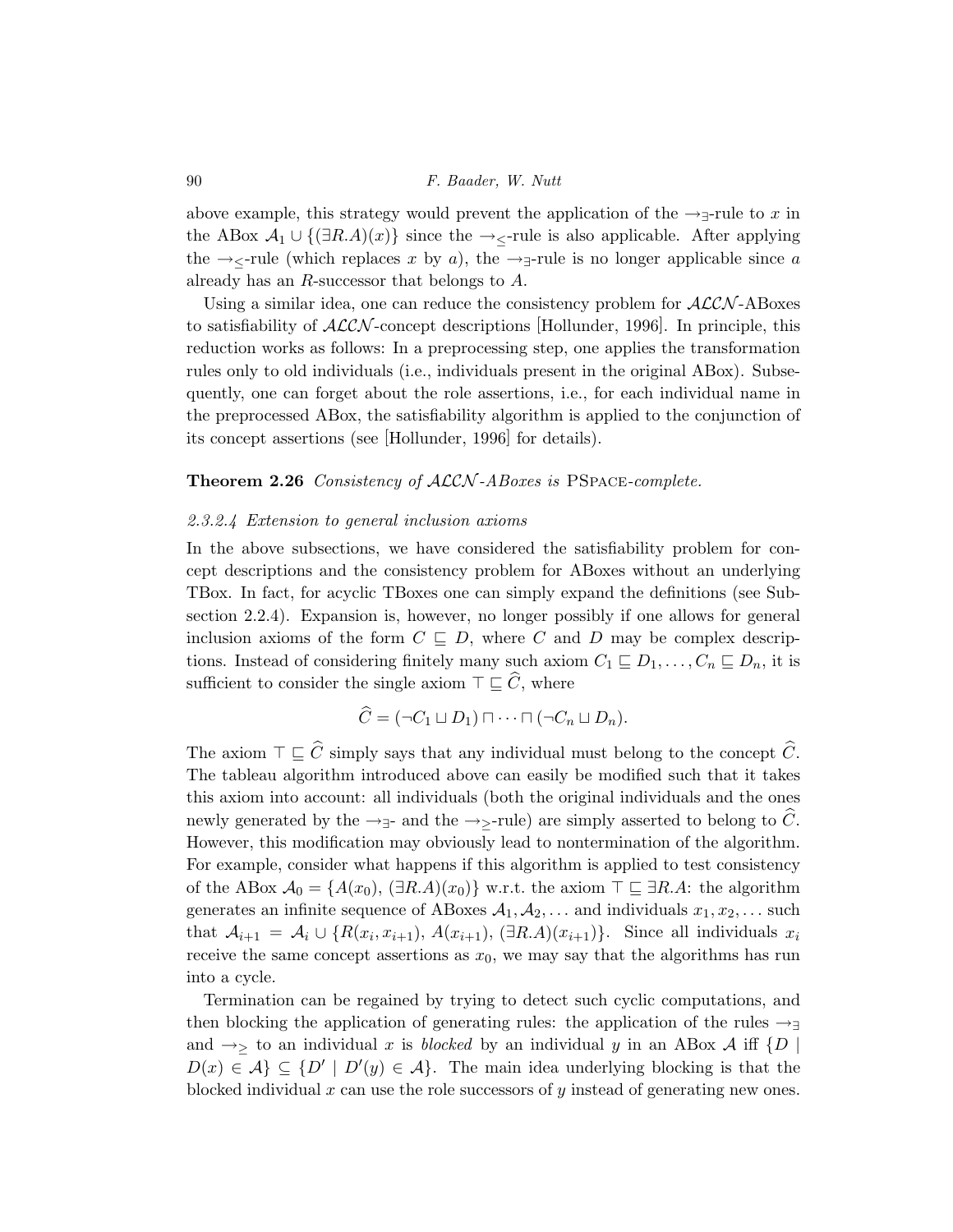For example, instead of generating a new R-successor for  $x_1$  in the above example, one can simply use the R-successor of  $x_0$ . This yields an interpretation  $\mathcal I$  with  $\Delta^2 = \{x_0, x_1\}, A^2 = \Delta^2$ , and  $R^2 = \{(x_0, x_1), (x_1, x_1)\}.$  Obviously,  $\mathcal I$  is a model of  $\mathcal{A}_0$  and of the axiom  $\top \sqsubseteq \exists R.A$ .

To avoid cyclic blocking (of x by y and vice versa), we consider an enumeration of all individual names, and define that an individual  $x$  may only be blocked by individuals  $y$  that occur before  $x$  in this enumeration. This, together with some other technical assumptions, makes sure that an algorithm using this notion of blocking is sound and complete as well as terminating (see [Buchheit et al., 1993a; Baader *et al.*, 1996 for details). Thus, consistency of  $ALCN$ -ABoxes w.r.t. general inclusion axioms is decidable. It should be noted that the algorithm is no longer in PSpace since it may generate role paths of exponential length before blocking occurs. In fact, even for the language  $\text{AIC}$ , satisfiability w.r.t. a single general inclusion axiom is known to be ExpTime-hard [Schild, 1994] (see also Chapter 3). The tableau-based algorithm sketched above is a NExpTime algorithm. However, using the translation technique mentioned at the beginning of this section, it can be shown [De Giacomo, 1995] that  $ALCN-ABox$ es and general inclusion axioms can be translated into PDL, for which satisfiability can be decided in exponential time. An EXPTIME tableau algorithm for  $\mathcal{ALC}$  with general inclusion axiom was described by Donini and Massacci [2000].

**Theorem 2.27** Consistency of  $ALCN-ABoxes$  w.r.t. general inclusion axioms is EXPTIME-complete.

#### 2.3.2.5 Extension to other language constructors

The tableau-based approach to designing concept satisfiability and ABox consistency algorithms can also be employed for languages with other concept and/or role constructors. In principle, each new constructor requires a new rule, and this rule can usually be obtained by simply considering the semantics of the constructor. Soundness of such a rule is often very easy to show. More problematic are completeness and termination since they must also take interactions between different rules into account. As we have seen above, termination can sometimes only be obtained if the application of rules is restricted by an appropriate strategy. Of course, one may only impose such a strategy if one can show that it does not destroy completeness.

#### 2.3.3 Reasoning w.r.t. terminologies

Recall that terminologies (TBoxes) are sets of concept definitions (i.e., equalities of the form  $A \equiv C$  where A is atomic) such that every atomic concept occurs at most once as a left-hand side. We will first comment briefly on the complexity of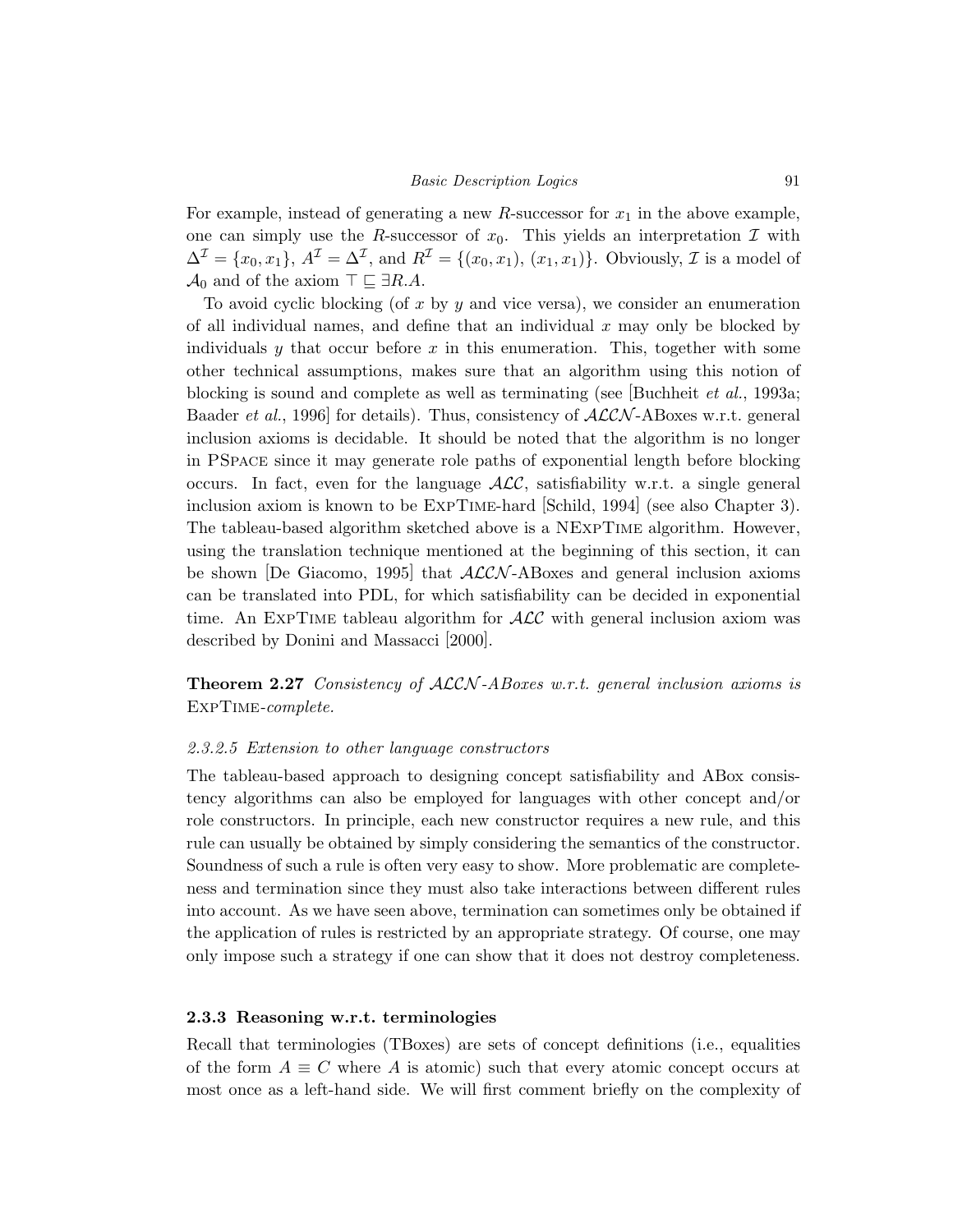reasoning w.r.t. acyclic terminologies, and then consider in more detail reasoning w.r.t. cyclic terminologies.

#### 2.3.3.1 Acyclic terminologies

As shown in Section 2.2.4, reasoning w.r.t. *acyclic* terminologies can be reduced to reasoning without terminologies by first expanding the TBox, and then replacing name symbols by their definitions in the terminology. Unfortunately, since the expanded TBox may be exponentially larger than the original one [Nebel, 1990b], this increases the complexity of reasoning. Nebel [1990b] also shows that this complexity can, in general, not be avoided: for the language  $\mathcal{FL}_0$ , subsumption between concept descriptions can be tested in polynomial time (see Section 2.3.1), whereas subsumption w.r.t. acyclic terminologies is conp-complete (see also Section 2.3.3.2 below).

For more expressive languages, the presence of acyclic TBoxes may or may not increase the complexity of the subsumption problem. For example, subsumption of concept descriptions in the language  $\mathcal{ALC}$  is PSPACE-complete, and so is subsumption w.r.t. acyclic terminologies [Lutz, 1999a]. Of course, in order to obtain a PSPACE-algorithm for subsumption in  $\text{ALC}$  w.r.t. acyclic TBoxes, one cannot first expand the TBox completely since this might need exponential space. The main idea is that one uses a tableau-based algorithm like the one described in Section 2.3.2, with the difference that it receives concept descriptions containing name symbols as input. Expansion is then done on demand: if the tableau-based algorithm encounters an assertion of the form  $A(x)$ , where A is a name occurring on the left-hand side of a definition  $A \equiv C$  in the TBox, then it adds the assertion  $C(x)$ . However, it does not further expand  $C$  at this stage. It is not hard to show that this really yields a PSpace-algorithm for satisfiability (and thus also for subsumption) of concepts w.r.t. acyclic TBoxes in ALC [Lutz, 1999a].

There are, however, extensions of  $\text{ALC}$  for which this technique no longer works. One such example is the language  $\text{ALCF}$ , which extends  $\text{ALC}$  by functional roles as well as agreements and disagreements on chains of functional roles (see Section 2.4 below). Satisfiability of concepts is PSpace-complete for this language [Hollunder and Nutt, 1990], but satisfiability of concepts w.r.t. acyclic terminologies is NExp-Time-complete [Lutz, 1999a].

#### 2.3.3.2 Cyclic terminologies

For cyclic terminologies, expansion is no longer possible since it would not terminate. If we use descriptive semantics, then cyclic terminologies are a special case of terminologies with general inclusion axioms. Thus, the tableau-based algorithm for handling general inclusion axioms introduced in Subsection 2.3.2.4 can also be used for cyclic  $\mathcal{ALCN}\text{-}\text{TBoxes}$  with descriptive semantics. For cyclic  $\mathcal{ALC}\text{-}$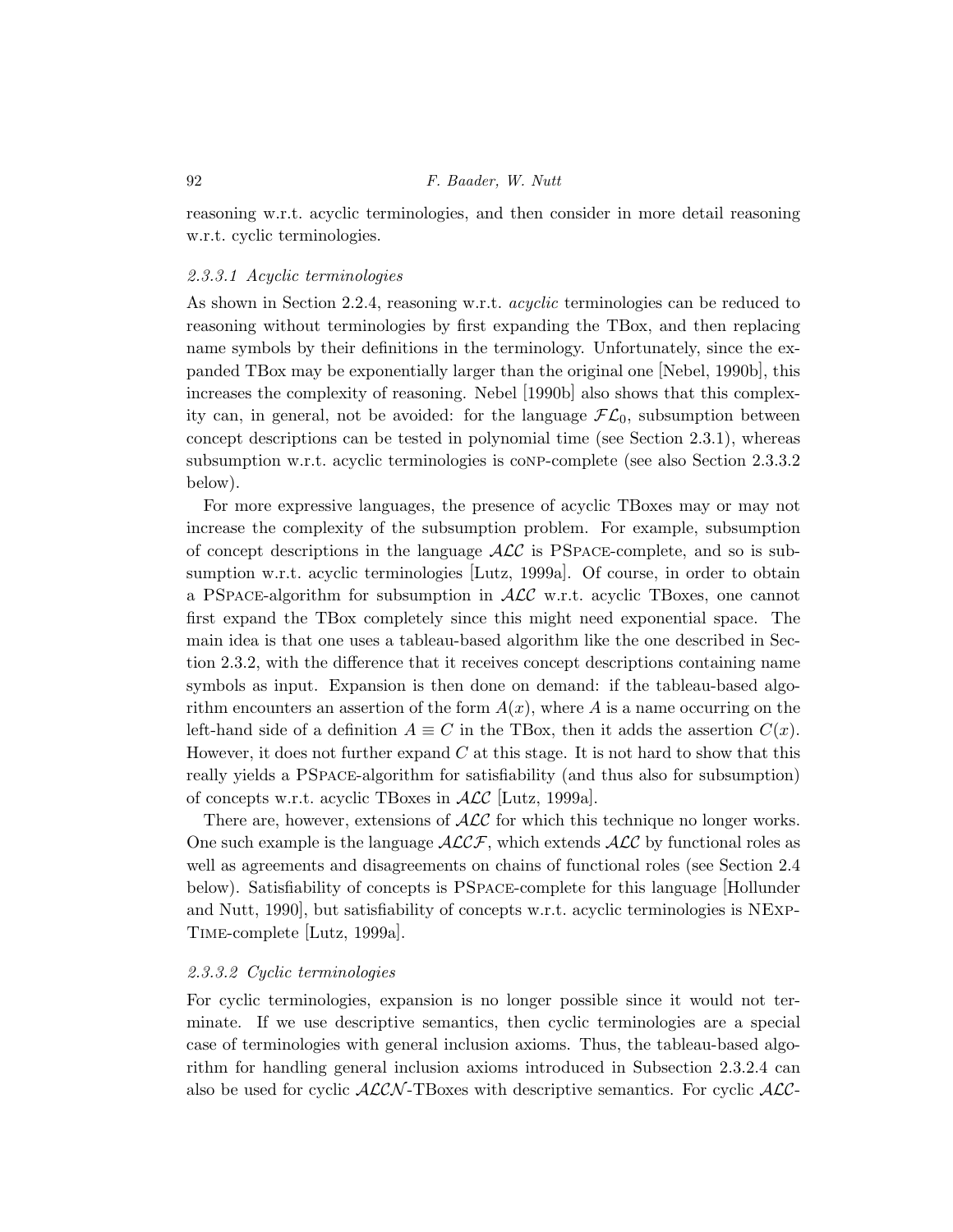#### Basic Description Logics 93

TBoxes with fixpoint semantics, the connection between Description Logics and propositional modal logics turns out to be useful. In fact, syntactically monotone ALC-TBoxes with least or greatest fixpoint semantics can be expressed within the propositional  $\mu$ -calculus, which is an extension of the propositional multimodal logic K<sup>m</sup> by fixpoint operators (see [Schild, 1994; De Giacomo and Lenzerini, 1994b; 1997] and Chapter 5 for details). Since reasoning w.r.t. general inclusion axioms in  $\mathcal{ALC}$  and reasoning in the propositional  $\mu$ -calculus are both EXPTIME-complete, these reductions yield an ExpTime-upper bound for reasoning w.r.t. cyclic terminologies in sublanguages of ALC.

For less expressive DLs, more efficient algorithms can, however, be obtained with the help of techniques based on finite automata. Following [Baader, 1996b], we will sketch these techniques for the small language  $\mathcal{FL}_0$ . The results can, however, be extended to the language  $ALN$  [Küsters, 1998]. We will develop the results for  $\mathcal{FL}_0$  in two steps, starting with an alternative characterization of subsumption between  $\mathcal{FL}_0$ -concept descriptions, and then extending this characterization to cyclic TBoxes with greatest fixpoint semantics. Baader [1996b] also considers cyclic  $\mathcal{F}\mathcal{L}_0$ -TBoxes with descriptive and with least fixpoint semantics. For these semantics, the characterization of subsumption is more involved; in particular, the characterization of subsumption w.r.t. descriptive semantics depends on finite automata working on infinite words, so-called Büchi automata. Acyclic TBoxes can be seen as a special case of cyclic TBoxes, where all three types of semantics coincide.

In Subsection 2.3.1, the equivalence  $(\forall R.C)\sqcap(\forall R.D) \equiv \forall R.(C \sqcap D)$  was used as a rewrite rule from left to right in order to compute the *structural subsumption normal* form of  $\mathcal{FL}_0$ -concept descriptions. If we use this rule in the opposite direction, we obtain a different normal form, which we call concept-centered normal form since it groups the concept description w.r.t. concept names (and not w.r.t. role names, as the structural subsumption normal form does). Using this rule, any  $\mathcal{FL}_0$ -concept description can be transformed into an equivalent description that is a conjunction of descriptions of the form  $\forall R_1 \cdots \forall R_m \cdot A$  for  $m \geq 0$  (not necessarily distinct) role names  $R_1, \ldots, R_m$  and a concept name A. We abbreviate  $\forall R_1, \cdots, \forall R_m$ . A by  $\forall R_1 \cdots R_m$ . A, where  $R_1 \cdots R_m$  is viewed as a word over the alphabet  $\Sigma$  of all role names. In addition, instead of  $\forall w_1.A \sqcap \cdots \sqcap \forall w_\ell.A$  we write  $\forall L.A$  where  $L =$  $\{w_1, \ldots, w_\ell\}$  is a finite set of words over  $\Sigma$ . The term  $\forall \emptyset$ .A is considered to be equivalent to the top concept  $\top$ , which means that it can be added to a conjunction without changing the meaning of the concept. Using these abbreviations, any pair of  $\mathcal{FL}_0$ -concept descriptions C, D containing the concept names  $A_1, \ldots, A_k$  can be rewritten as

$$
C \equiv \forall U_1.A_1 \sqcap \cdots \sqcap \forall U_k.A_k \quad \text{and} \quad D \equiv \forall V_1.A_1 \sqcap \cdots \sqcap \forall V_k.A_k,
$$

where  $U_i$ ,  $V_i$  are finite sets of words over the alphabet of all role names. This normal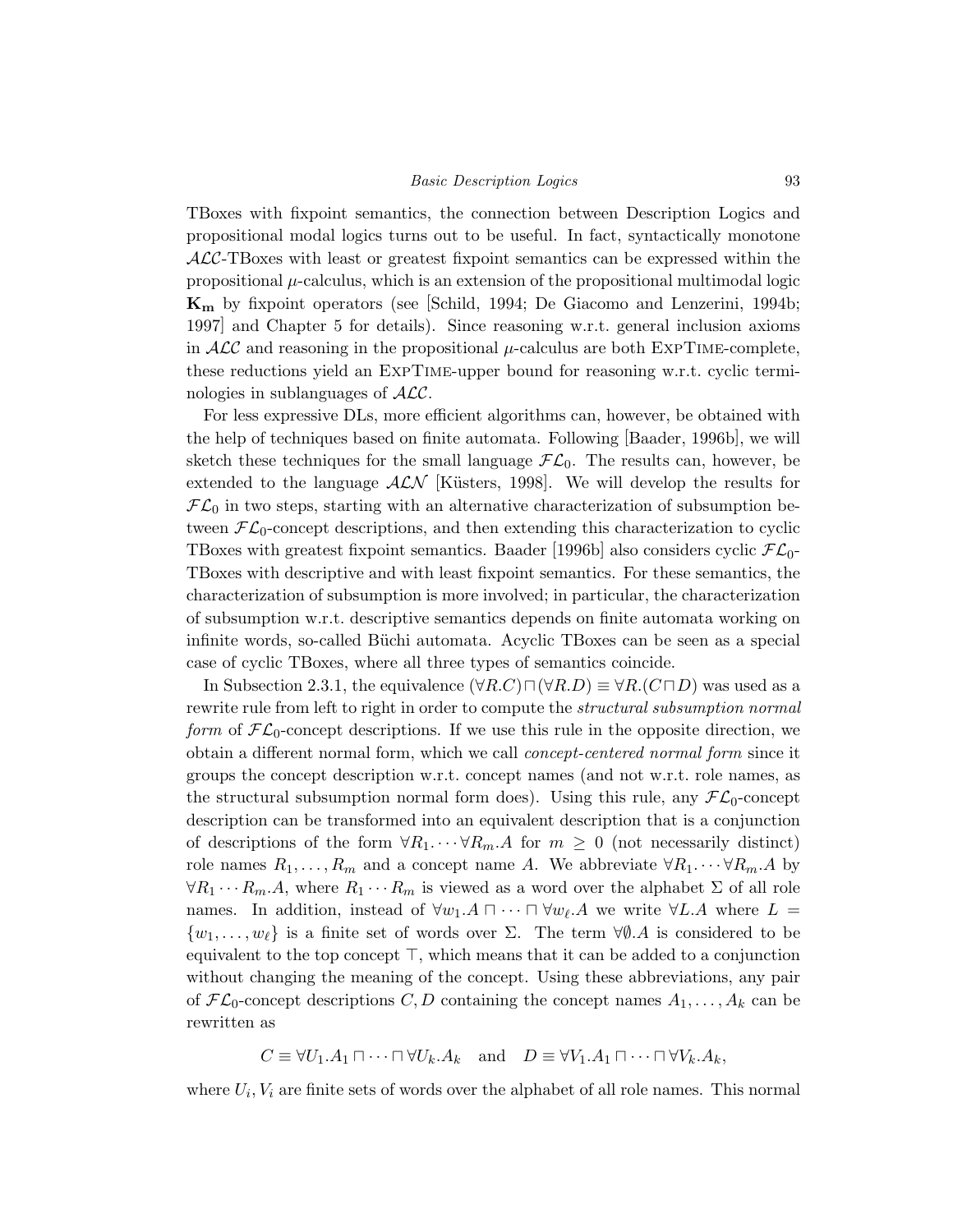

Fig. 2.7. A TBox and the corresponding automaton.

form provides us with the following *characterization of subsumption* of  $FL_0$ -concept descriptions [Baader and Narendran, 1998]:

$$
C \sqsubseteq D \quad \text{iff} \quad U_i \supseteq V_i \quad \text{for all } i, 1 \le i \le k.
$$

Since the size of the concept-based normal forms is polynomial in the size of the original descriptions, and since the inclusion tests  $U_i \supseteq V_i$  can also be realized in polynomial time, this yields a polynomial-time decision procedure for subsumption in  $\mathcal{FL}_0$ . In fact, as shown in [Baader *et al.*, 1998a], the structural subsumption algorithm for  $\mathcal{FL}_0$  can be seen as a special implementation of these inclusion tests.

This characterization of subsumption via inclusion of finite sets of words can be extended to cyclic TBoxes with greatest fixpoint semantics as follows. A given TBox  $\mathcal T$  can be translated into a finite automaton<sup>1</sup>  $\mathcal A_{\mathcal T}$  whose states are the concept names occurring in  $\mathcal T$  and whose transitions are induced by the value restrictions occurring in  $\mathcal T$  (see Figure 2.7 for an example and [Baader, 1996b] for the formal definition).

For a name symbol  $A$  and a base symbol  $P$  in  $\mathcal T$ , the language  $L_{\mathcal{A}_{\mathcal{T}}}(A,P)$  is the set of all words labeling paths in  $A_{\mathcal{T}}$  from A to P. The languages  $L_{\mathcal{A}_{\mathcal{T}}}(A, P)$  represent all the value restrictions that must be satisfied by instances of the concept A. With this intuition in mind, the following *characterization* of subsumption w.r.t. cyclic  $\mathcal{FL}_0$  TBoxes with greatest fixpoint semantics should not be surprising:

 $A \sqsubseteq_{\mathcal{T}} B$  iff  $L_{\mathcal{A}_{\mathcal{T}}}(A, P) \supseteq L_{\mathcal{A}_{\mathcal{T}}}(B, P)$  for all base symbols P.

In the example of Fig. 2.7, we have  $L_{\mathcal{A}_\mathcal{T}}(A, P) = R^* S S^* \supset R S S^* = L_{\mathcal{A}_\mathcal{T}}(B, P),$ and thus  $A \sqsubseteq_{\mathcal{T}} B$ , but not  $B \sqsubseteq_{\mathcal{T}} A$ .

Obviously, the languages  $L_{\mathcal{A}_{\mathcal{T}}}(A, P)$  are regular, and any regular language can be obtained as such a language. Since inclusion of regular languages is a PSpacecomplete problem [Garey and Johnson, 1979], this shows that subsumption w.r.t. cyclic  $\mathcal{FL}_0$ -TBoxes with greatest fixpoint semantics is PSPACE-complete [Baader,

<sup>1</sup> Strictly speaking, we obtain a finite automaton with word transitions, i.e., transitions that may be labeled by a word over  $\Sigma$  rather than a letter of  $\Sigma$ .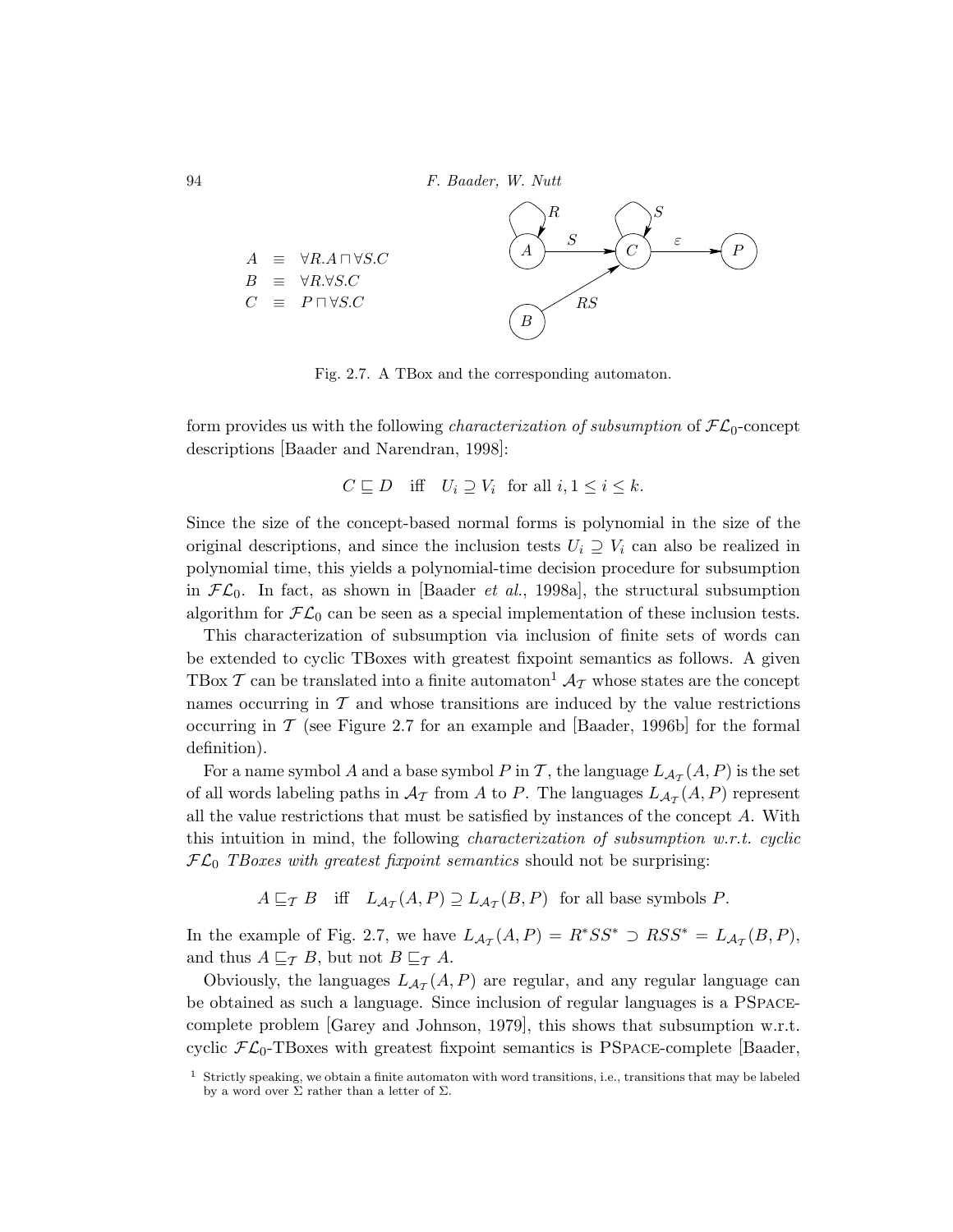1996b]. For an acyclic terminology  $\mathcal{T}$ , the automaton  $\mathcal{A}_{\mathcal{T}}$  is acyclic as well. Since inclusion of languages accepted by acyclic finite automata is conp-complete, this proves Nebel's result that subsumption w.r.t. acyclic  $\mathcal{F}\mathcal{L}_0$ -TBoxes is conp-complete [Nebel, 1990b].

#### 2.4 Language extensions

In Section 2.2 we have introduced the language  $ALCN$  as a prototypical Description Logic. For many applications, the expressive power of  $ALCN$  is not sufficient. For this reason, various other language constructors have been introduced in the literature and are employed by systems. Roughly, these language extensions can be put into two categories, which (for lack of a better name) we will call "classical" and "nonclassical" extensions. Intuitively, a classical extension is one whose semantics can easily be defined within the model-theoretic framework introduced in Section 2.2, whereas defining the semantics of a nonclassical constructor is more problematic and requires an extension of the model-theoretic framework (such as the semantics of the epistemic operator  $\bf{K}$  introduced in Section 2.2.5). In this section, we briefly introduce the most important classical extensions of Description Logics. Inference procedures for such expressive DLs are discussed in Chapter 5. Nonclassical extensions are the subject of Chapter 6.

In addition to constructors that can be used to build complex roles, we will introduce more expressive number restrictions, and constructors that allow one to express relationships between the role-filler sets of different (complex) roles.

#### 2.4.1 Role constructors

Since roles are interpreted as binary relations, it is quite natural to employ the usual operations on binary relations (such as Boolean operators, composition, inverse, and transitive closure) as role forming constructors. Syntax and semantics of these constructors can be defined as follows:

Definition 2.28 (Role constructors) Every role name is a role description (atomic role), and if R, S are role descriptions, then  $R \sqcap S$  (intersection),  $R \sqcup S$ (union),  $\neg R$  (complement),  $R \circ S$  (composition),  $R^+$  (transitive closure),  $R^-$  (inverse) are also role descriptions.

A given interpretation  $\mathcal I$  is extended to (complex) role descriptions as follows:

- (i)  $(R \sqcap S)^{\perp} = R^{\perp} \cap S^{\perp}$ ,  $(R \sqcup S)^{\perp} = R^{\perp} \cup S^{\perp}$ ,  $(\neg R)^{\perp} = \Delta^{\perp} \times \Delta^{\perp} \setminus R^{\perp}$ ;
- (ii)  $(R \circ S)^{\mathcal{I}} = \{(a, c) \in \Delta^{\mathcal{I}} \times \Delta^{\mathcal{I}} \mid \exists b. (a, b) \in R^{\mathcal{I}} \wedge (b, c) \in S^{\mathcal{I}} \};$
- (iii)  $(R^+)^{\mathcal{I}} = \bigcup_{i \geq 1} (R^{\mathcal{I}})^i$ , i.e.,  $(R^+)^{\mathcal{I}}$  is the transitive closure of  $(R^{\mathcal{I}})$ ;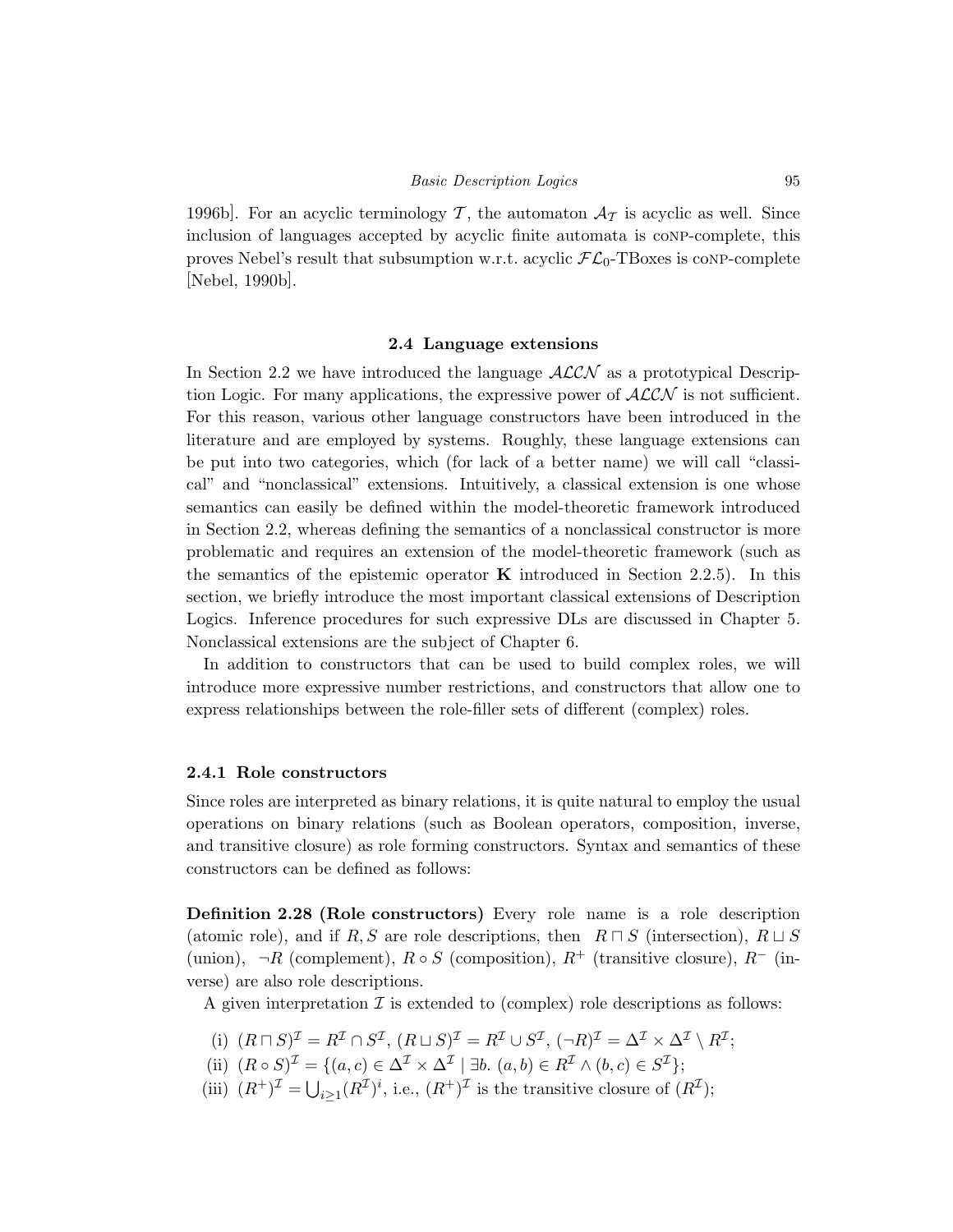(iv) 
$$
(R^{-})^{\mathcal{I}} = \{(b, a) \in \Delta^{\mathcal{I}} \times \Delta^{\mathcal{I}} \mid (a, b) \in R^{\mathcal{I}}\}.
$$

For example, the union of the roles hasSon and hasDaughter can be used to define the role hasChild, and the transitive closure of hasChild expresses the role hasOffspring. The inverse of hasChild yields the role hasParent.

The complexity of satisfiability and subsumption of concepts in the language  $ALCN^{\dagger}$  (also called  $ALCNR$  in the literature), which extends  $ALCN$  by intersection of roles, has been investigated in [Donini et al., 1997a]. It is shown that these problems are still PSpace-complete, provided that the numbers occurring in number restrictions are written in base 1 representation (where the size of the representation coincides with the number represented). Tobies [2001b] shows that this result also hold for non-unary coding of numbers. Decidability of the extension of  $ALCN$  by the three Boolean operators and the inverse operator is an immediate consequence of the fact that concepts of the extended language can be expressed in  $\mathcal{C}^2$ , i.e., first-order predicate logic with two variables and counting quantifiers, which is known to be decidable in NEXPTIME  $[Gr\ddot{\text{a}}]$  and  $al, 1997b;$ Pacholski *et al.*, 1997. Lutz and Sattler [2000a] show that  $\mathcal{ALC}$  extended by role complement is  $\text{ExpTime-complete}$ , whereas  $\text{ACC}$  extended by role intersection and (atomic) role complement is NExpTime-complete.

In [Baader, 1991], the DL  $\text{ALC}_{trans}$ , which extends  $\text{ALC}$  by transitive-closure, composition, and union of roles, has been introduced, and subsumption and satisfiability of  $\mathcal{ALC}_{trans}$ -concepts has been shown to be decidable. Schild's observation [Schild, 1991] that  $\mathcal{ALC}_{trans}$  is just a syntactic variant of propositional dynamic logic (PDL) [Fischer and Ladner, 1979] yields the exact complexity of subsumption and satisfiability in  $\mathcal{ALC}_{trans}$ : they are EXPTIME-complete [Fischer and Ladner, 1979; Pratt, 1979; 1980. The extension of  $\mathcal{ALC}_{trans}$  by the inverse constructor corresponds to converse PDL [Fischer and Ladner, 1979], which can also be shown to be decidable in deterministic exponential time [Vardi, 1985]. Whereas this extension of  $\mathcal{ALC}_{trans}$  does not change the properties of the obtained DL in a significant way, things become more complex if both number restrictions and the inverse of roles are added to  $\mathcal{ALC}_{trans}$ . Whereas  $\mathcal{ALC}_{trans}$  and  $\mathcal{ALC}_{trans}$  with inverse still have the finite model property,  $\text{ALC}_{trans}$  extended by inverse and number restrictions does not. Indeed, it is easy to see that the concept

$$
\neg A \sqcap \exists R^{-}.A \sqcap (\leqslant 1 R) \sqcap \forall (R^{-})^{+}.(\exists R^{-}.A \sqcap (\leqslant 1 R))
$$

is satisfiable in an infinite interpretation, but not in a finite one. Nevertheless, this DL still has an ExpTime-complete subsumption and satisfiability problem. In fact, in [De Giacomo, 1995], number restrictions, the inverse of roles, and Boolean operators on roles are added to  $\mathcal{ALC}_{trans}$ , and EXPTIME-decidability is shown by a rather ingenious reduction to the decision problem for  $\text{ACC}_{trans}$ . It should be noted,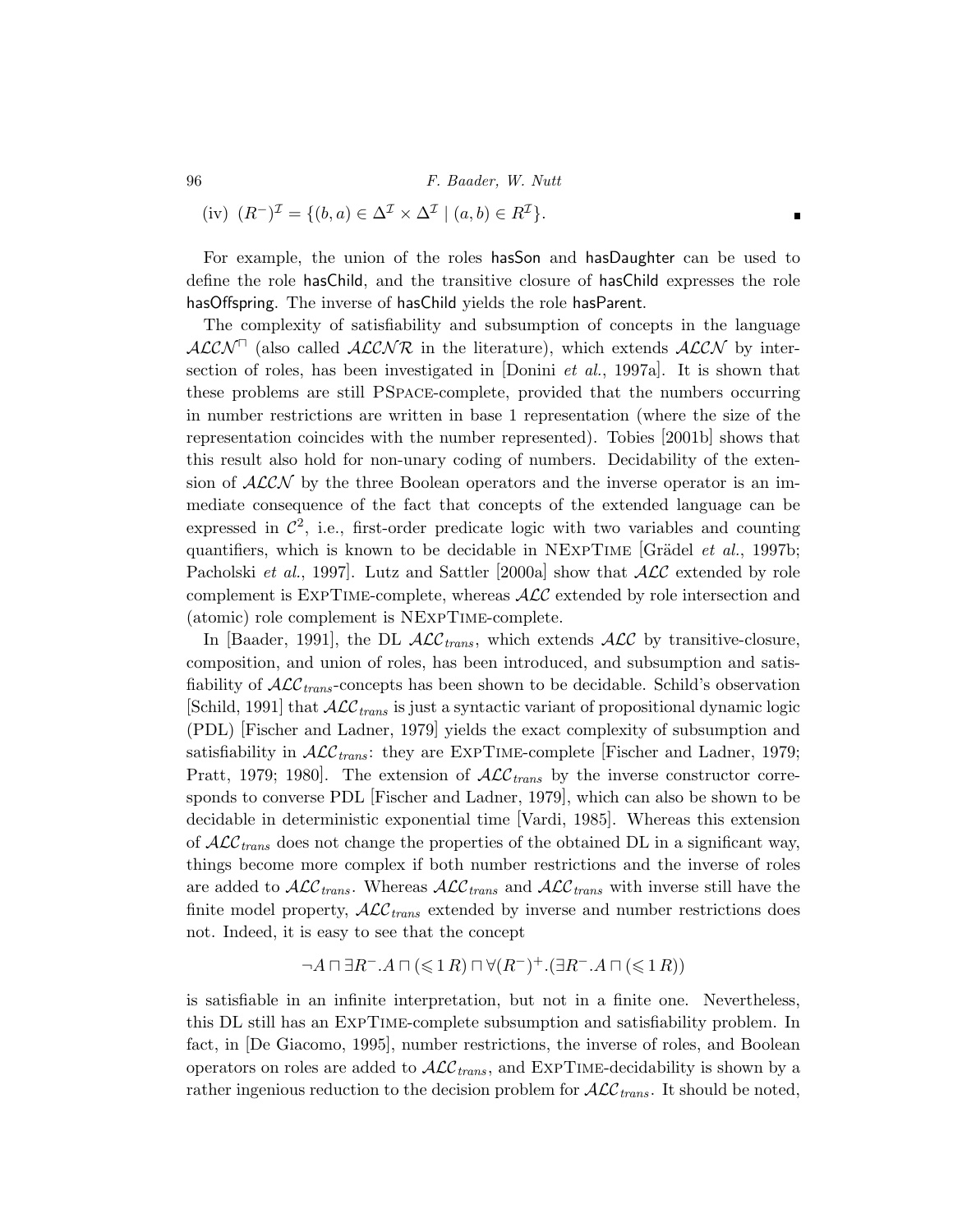however, that in this work only atomic roles and their inverse may occur in number restrictions, and that the complement of roles is built with respect to a fixed role any, which must contain all other roles, but need not be interpreted as the universal role (i.e.,  $\Delta^2 \times \Delta^2$ ). As we shall see below, allowing for more complex roles inside number restrictions may easily cause undecidability.

#### 2.4.2 Expressive number restrictions

There are three different ways in which the expressive power of number restrictions can be enhanced.

First, one can consider so-called *qualified number restrictions*, where the number restrictions are concerned with role-fillers belonging to a certain concept. For example, given the role hasChild, the simple number restrictions introduced above can only state that the number of all children is within certain limits, such as in the concept  $\geq 2$  hasChild  $\Box \leq 5$  hasChild. Qualified number restrictions can also express that there are at least 2 sons and at most 5 daughters:

### $\geqslant$  2 hasChild.Male  $\sqcap$   $\leqslant$  5 hasChild.Female.

Adding qualified number restrictions to  $\mathcal{ALC}$  leaves the important inference problems (like subsumption and satisfiability of concepts, and consistency of ABoxes) decidable: the worst-case complexity is still PSpace-complete. Membership in PSpace was first shown for the case where numbers occurring in number restrictions are written in base 1 representation [Hollunder and Baader, 1991a; Hollunder, 1996]. More recently, this has been proved even for the case of binary (or, equivalently, decimal) representation of numbers [Tobies, 1999c; 2001b]. The language stays decidable if general sets of inclusion axioms are allowed Buchheit  $et$ al., 1993a].

Second, one can allow for complex role expressions inside number restrictions. As already mentioned above, allowing for the three Boolean operators and the inverse operator in number restrictions of  $ALCN$  leaves us within  $\mathcal{C}^2$ , which is known to be decidable. In [Baader and Sattler, 1996b; 1999], languages that allow for composition of roles in number restrictions have been considered.<sup>1</sup> The extension of  $\mathcal{ALC}$  by number restrictions involving composition has a decidable satisfiability and subsumption problem. On the other hand, if either number restrictions involving composition, union and inverse, or number restrictions involving composition and intersection are added, then satisfiability and subsumption become undecidable [Baader and Sattler, 1996b; 1999]. For  $\mathcal{ALC}_{trans}$ , the extension by number restrictions involving composition is already undecidable [Baader and Sattler, 1999].

Third, one can replace the explicit numbers n in number restrictions by variables  $\alpha$ <sup>1</sup> Note that composition cannot be expressed within  $\mathcal{C}^2$ .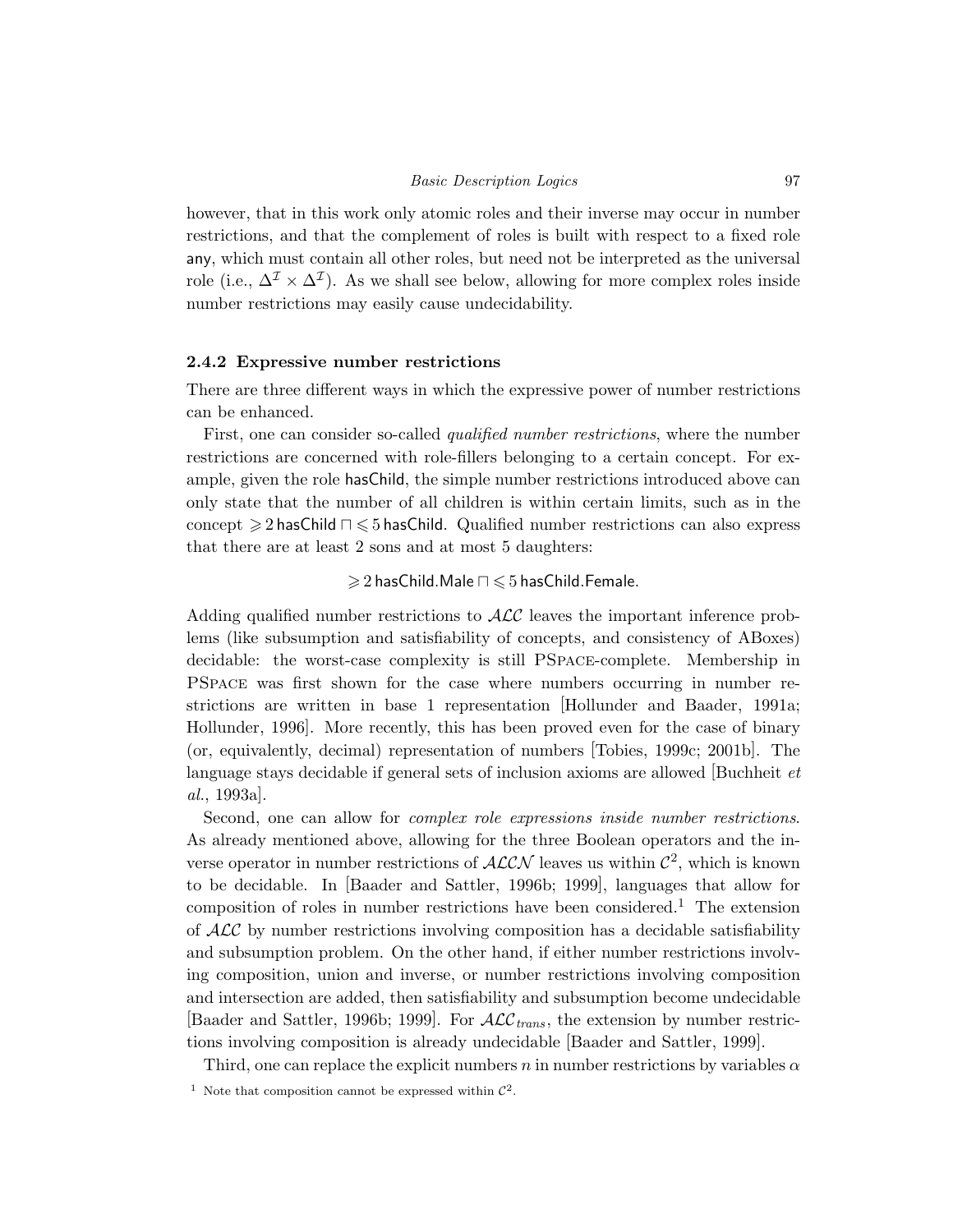that stand for arbitrary nonnegative integers [Baader and Sattler, 1996a; 1999]. This allows one, for example, to define the concept of all persons having at least as many daughters as sons, without explicitly saying how many sons and daughters the person has:

Person  $\Box \geq \alpha$  hasDaughter  $\Box \leq \alpha$  hasSon.

The expressive power of this language can further be increased by introducing explicit quantification of the numeric variables. For example, it is important to know whether the numeric variables are introduced before or after a value restriction. This is illustrated by the following concept

Person  $\Box \downarrow \alpha$ .( $\forall$ hasChild.( $\geq \alpha$  hasChild  $\Box \leq \alpha$  hasChild)),

in which introducing the numerical variable before the universal value restriction makes sure that all the children of the person have the same number of children. Here,  $\downarrow \alpha$  stands for an existential quantification of  $\alpha$ . Universal quantification of numerical variables comes in via negation. In [Baader and Sattler, 1996a; 1999] it is shown that  $\mathcal{ALCN}$  extended by such *symbolic number restrictions* with universal and existential quantification of numerical variables has an undecidable satisfiability and subsumption problem. If one restricts this language to existential quantification of numerical variables and negation on atomic concepts, then satisfiability becomes decidable, but subsumption remains undecidable.

#### 2.4.3 Role-value-maps

Role-value-maps are a family of very expressive concept constructors, which were, however, available in the original KL-ONE-system. They allow one to relate the sets of role fillers of role chains.

**Definition 2.29 (Role-value-maps)** A role chain is a composition  $R_1 \circ \cdots \circ R_n$ of role names. If R, S are role chains, then  $R \subseteq S$  and  $R = S$  are concepts (rolevalue-maps). The former is called a containment role-value-map, while the latter is called an equality role-value-map.

A given interpretation  $\mathcal I$  is extended to role-value-maps as follows:

(i) 
$$
(R \subseteq S)^{\mathcal{I}} = \{a \in \Delta^{\mathcal{I}} \mid \forall b. \ (a, b) \in R^{\mathcal{I}} \rightarrow (a, b) \in S^{\mathcal{I}}\},
$$
  
\n(ii)  $(R = S)^{\mathcal{I}} = \{a \in \Delta^{\mathcal{I}} \mid \forall b. \ (a, b) \in R^{\mathcal{I}} \leftrightarrow (a, b) \in S^{\mathcal{I}}\}.$ 

For example, the concept

Person  $\Box$  (hasChild  $\circ$  hasFriend  $\subset$  knows)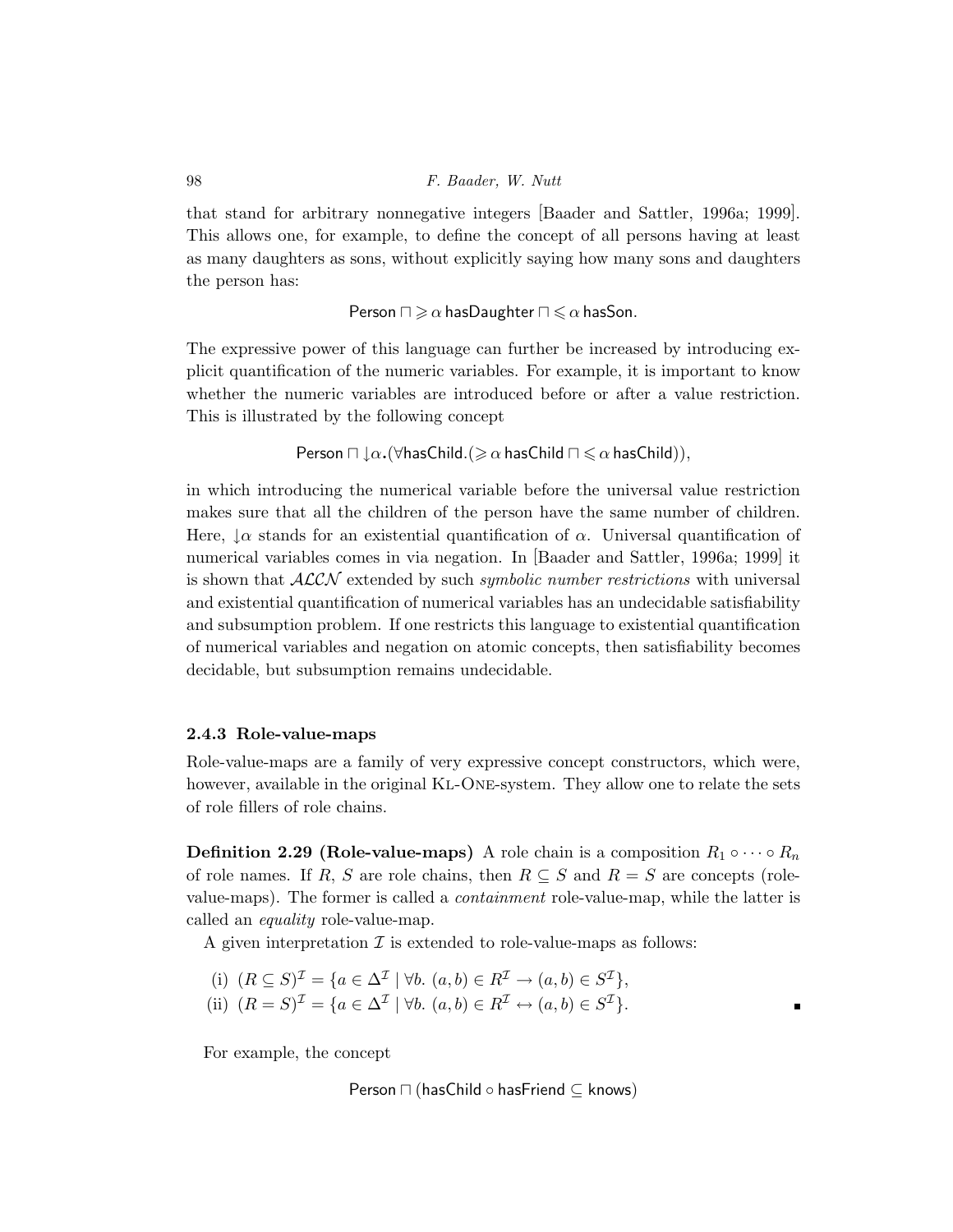#### Basic Description Logics 99

describes the persons knowing all the friends of their children, and

#### Person  $\Box$  (marriedTo  $\circ$  likesToEat = likesToEat)

describes persons having the same favorite foods as their spouse.

Unfortunately, in the presence of role-value-maps, the subsumption problem is undecidable, even if the language allows only for conjunction and value restriction as additional constructors [Schmidt-Schauß, 1989] (see also Chapter 3).

To avoid this problem, one may restrict the attention to role chains of functional roles, also called *attributes* or *features* in the literature. An interpretation  $\mathcal{I}$  interprets the role R as a *functional role* if  $\{(a, b), (a, c)\}\subseteq R^{\mathcal{I}}$  implies  $b = c$ . In the following, we assume that the set of role names is partitioned into the set of functional roles and the set of ordinary roles. Any interpretation must interpret the functional roles as such. Usually, we write functional roles with small letters  $f, g$ , possibly with index.

**Definition 2.30 (Agreements)** If  $f$ ,  $g$  are role chains of functional roles, then  $f \doteq g$  and  $f \neq g$  are concepts (agreement and disagreement).

A given interpretation  $\mathcal I$  is extended to agreements and disagreements as follows:

(i) 
$$
(f \doteq g)^{\mathcal{I}} = \{a \in \Delta^{\mathcal{I}} \mid \exists b. \ (a, b) \in f^{\mathcal{I}} \land (a, b) \in g^{\mathcal{I}}\},
$$
  
\n(ii)  $(f \neq g)^{\mathcal{I}} = \{a \in \Delta^{\mathcal{I}} \mid \exists b_1, b_2. \ b_1 \neq b_2 \land (a, b_1) \in f^{\mathcal{I}} \land (a, b_2) \in g^{\mathcal{I}}\}.$ 

In the literature, the agreement constructor is sometimes also called the *same-as* constructor. Note that, since  $f, g$  are role chains between functional roles, there can be at most one role filler for a w.r.t. the respective role chain. Also note that the semantics of agreements and disagreements requires these role fillers to exist (and be equal or distinct) for a to belong to the concept.

For example, hasMother, hasFather, and hasLastName with their usual interpretation are functional roles, whereas hasParent and hasChild are not. The concept

> Person  $\Box$  (hasLastName  $\dot{=}$  hasMother  $\circ$  hasLastName)  $\Box$  (hasLastName  $\neq$  hasFather  $\circ$  hasLastName)

describes persons whose last name coincides with the last name of their mother, but not with the last name of their father.

The restriction to functional roles makes reasoning in  $ALC$  extended by agreements and disagreements decidable [Hollunder and Nutt, 1990]. A structural subsumption algorithm for the language provided by the CLASSIC-system, which includes the same-as constructor, can be found in [Borgida and Patel-Schneider, 1994]. However, if general inclusion axioms (or transitive closure of functional roles or cyclic definitions) are allowed, then agreements and disagreements between chains of functional roles again cause subsumption to become undecidable [Nebel, 1991;